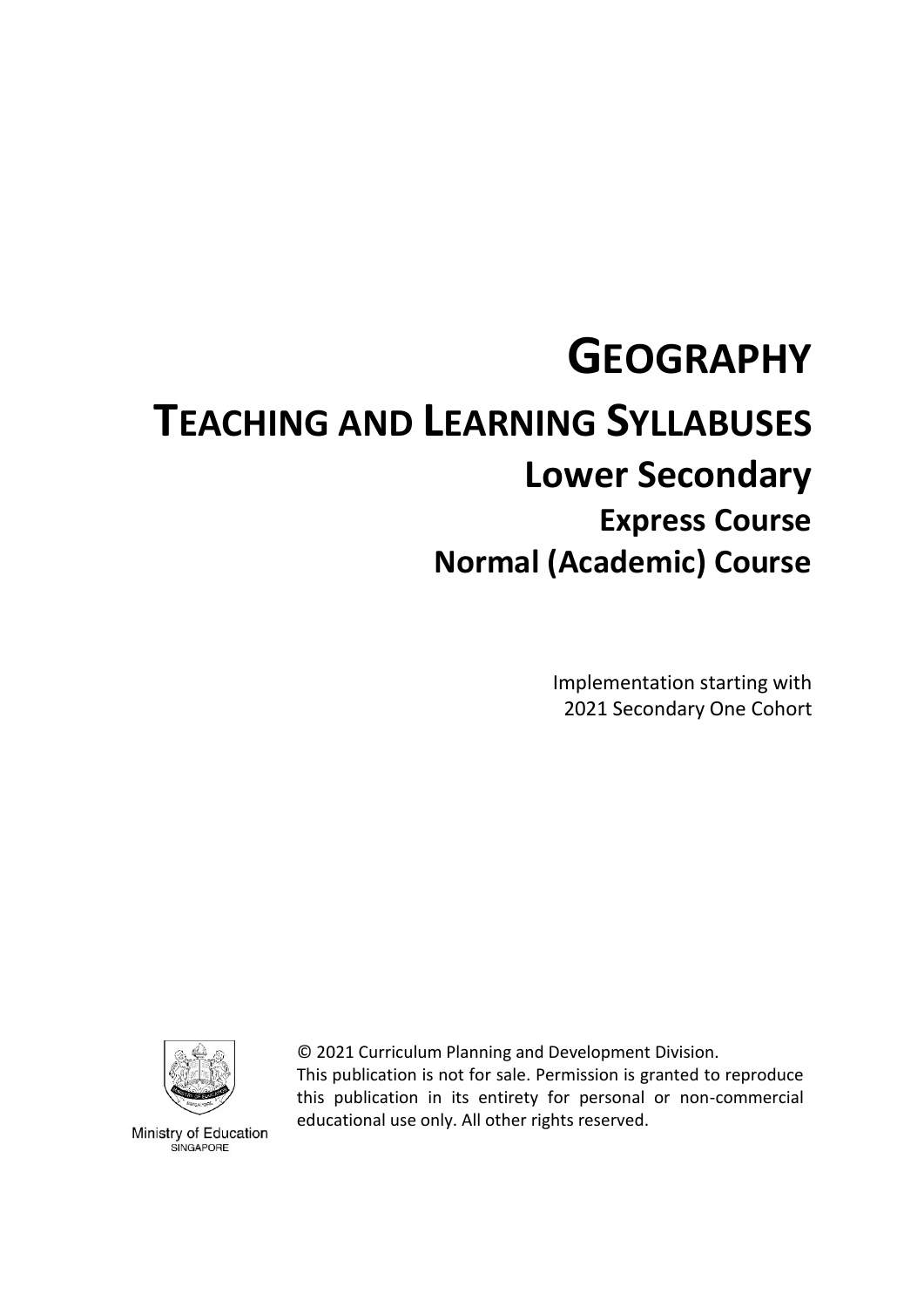|                                                                                               | Page |
|-----------------------------------------------------------------------------------------------|------|
| <b>SECTION 1   INTRODUCTION</b>                                                               |      |
| 1.1 Desired Outcomes of Education, 21st Century Competencies and<br><b>National Education</b> | 3    |
| Aim and Outcomes of Lower Secondary Geography Syllabuses<br>1.2                               | 4    |
| Key Geographical Concepts and Geographical Thinking<br>$1.3\,$                                | 5    |
| <b>SECTION 2   CONTENT</b>                                                                    |      |
| <b>Organisation of Syllabuses</b><br>2.1                                                      | 7    |
| Thematic Question 1, Topic 1.1 and Topic 1.2<br>$2.2^{\circ}$                                 | 8    |
| 2.3 Thematic Question 2, Topic 2.1 and Topic 2.2                                              | 8    |
| <b>Geographical Investigation</b><br>$2.4^{\circ}$                                            | 8    |
| Scope of Syllabuses<br>2.5                                                                    | 8    |
| <b>SECTION 3   PEDAGOGY</b>                                                                   |      |
| Learning Through Geographical Inquiry<br>3.1                                                  | 41   |
| Use of Geospatial Technology in Geographical Inquiry<br>3.2 <sub>2</sub>                      | 42   |
| <b>SECTION 4   ASSESSMENT</b>                                                                 |      |
| 4.1 Purpose of Assessment                                                                     | 43   |
| 4.2 Assessment Objectives                                                                     | 43   |
| 4.3 Assessment Modes                                                                          | 44   |

$$
\mathsf{Page}\mathbb{2}
$$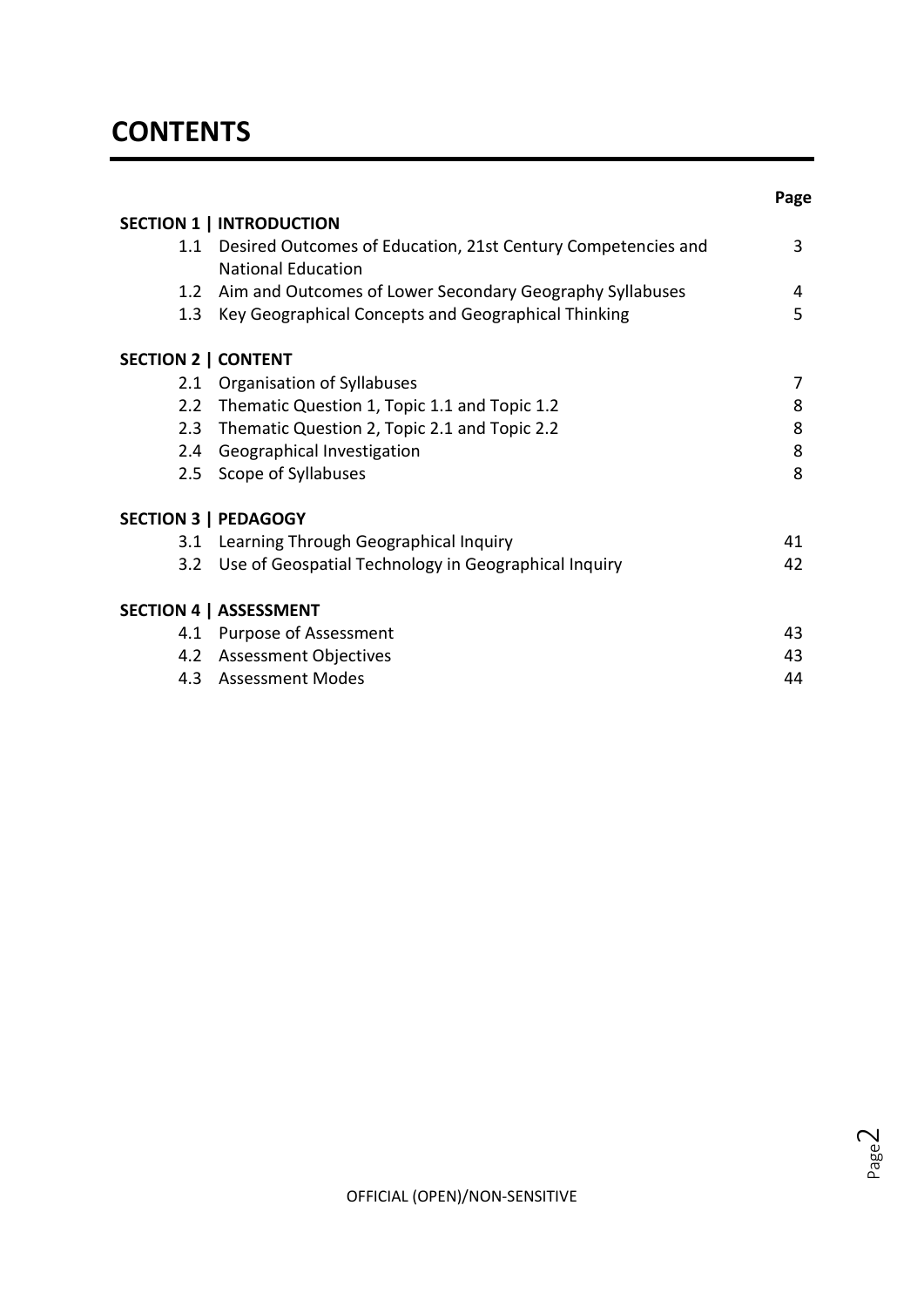# **1. INTRODUCTION**

# **1.1 DESIRED OUTCOMES OF EDUCATION, 21st CENTURY COMPETENCIES AND NATIONAL EDUCATION**

The Desired Outcomes of Education (DOE) are attributes that educators aspire for our learners. These outcomes establish a common purpose for geography teachers and serve as a compass to steer the teaching and learning process. The syllabuses support students towards developing these attributes in the DOE:

- a **confident person** who has a strong sense of right and wrong, is adaptable and resilient, knows himself or herself, is discerning in judgment, thinks independently and critically, and communicates effectively;
- a **self-directed learner** who takes responsibility for his or her own learning, who questions, reflects and perseveres in the pursuit of learning;
- an **active contributor** who is able to work effectively in teams, exercises initiative, takes calculated risks, is innovative and strives for excellence; and
- a **concerned citizen** who is rooted to Singapore, has a strong sense of civic consciousness, is informed about Singapore and the world, and takes an active part in bettering the lives of others around him or her.

Beyond prescribing geographical knowledge and skills, the syllabuses are designed to enable students' development of important competencies necessary for them to thrive in the globalised and fast-changing world of the 21st century. The syllabus outcomes in Section 1.3 are aligned to the framework of 21CC (see Figure 1). Knowledge and skills acquisition must be underpinned by values, which form the core in the framework.

The middle ring signifies the Social and Emotional Competencies – skills necessary for students to recognise and manage their emotions, develop care and concern for others, make responsible decisions, establish positive relationships, as well as handle challenging situations effectively.

The outer ring of the framework represents the emerging 21CC necessary for the globalised world we live in. These are: Civic Literacy, Global Awareness and Cross-Cultural Skills; Critical and Inventive Thinking; and Communication, Collaboration and Information Skills.

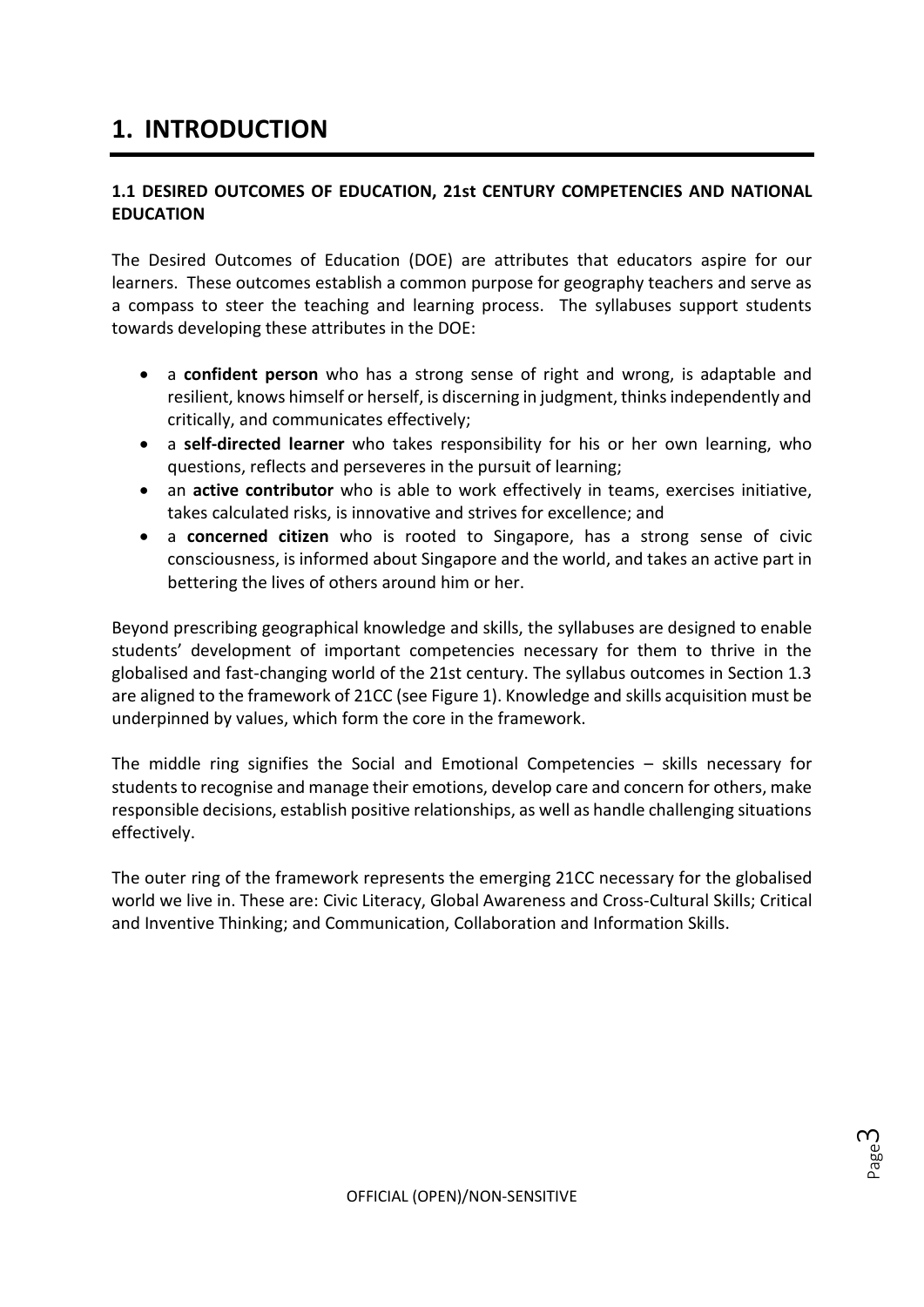

# **1.2 AIM AND OUTCOMES OF LOWER SECONDARY GEOGRAPHY SYLLABUSES**

The syllabuses seek to develop students' interest in geography and their understanding of the world. They promote students' growth as informed and concerned citizens who are able to use geographical knowledge and skills to show care and concern for the world they live in and actively contribute towards a sustainable future.

# **OUTCOMES OF SYLLABUSES**

# Knowledge and Understanding

The syllabuses seek to equip students with the knowledge and understanding of:

- geographical terms, patterns, processes and concepts associated with selected physical and human phenomena found in Singapore and the world;
- interactions within and between physical and built environments, and their effects;
- contemporary environmental and social challenges that occur at different places in the world; and
- approaches that enhance the sustainability of our world and our way of life at various scales.

Page 4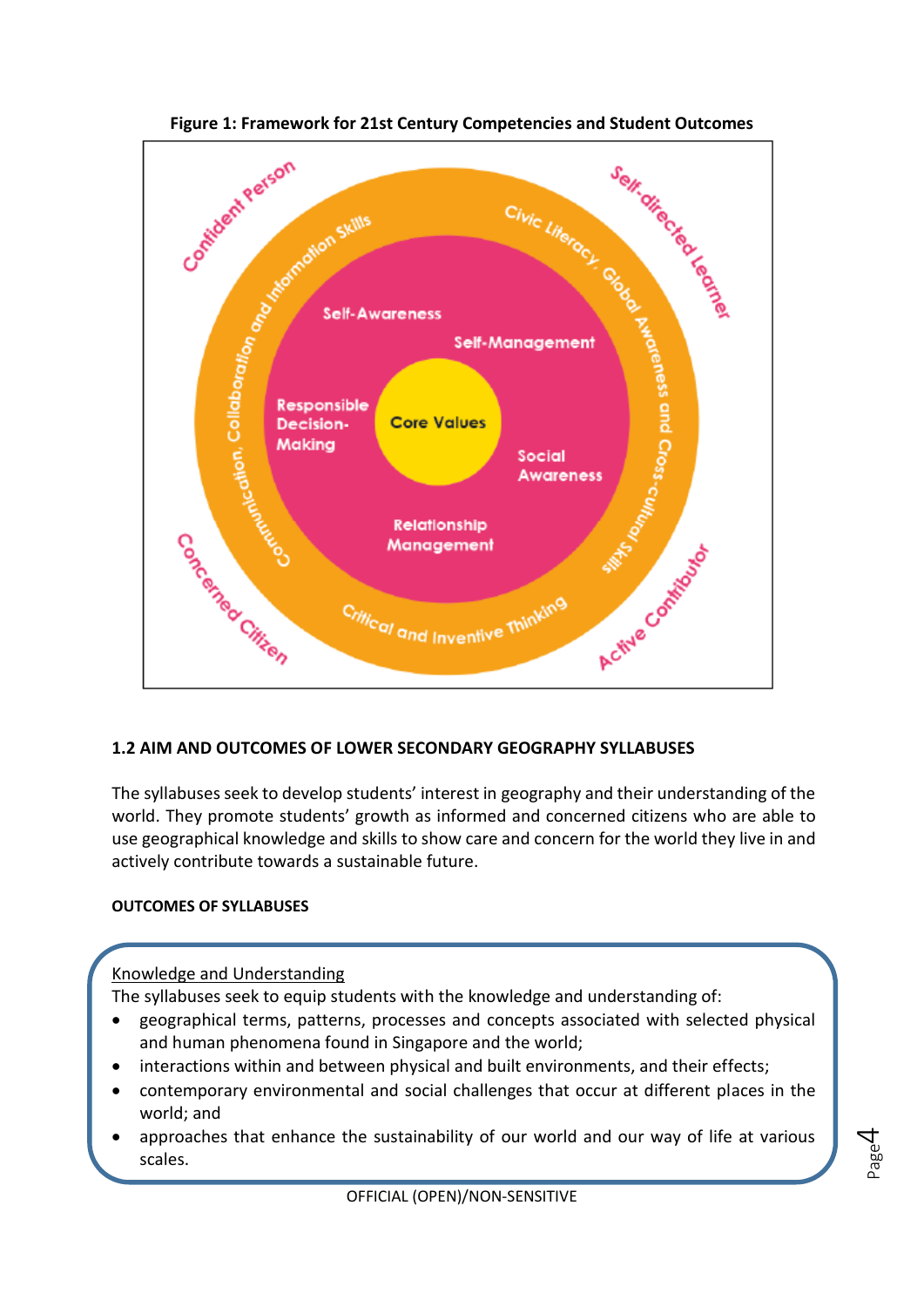## Skills

The syllabuses seek to enable students to:

- pose geographical questions to initiate and sustain their learning;
- apply methods of the discipline to investigate physical and human phenomena, processes, and associated issues;
- interpret geographical data to recognise patterns and suggest relationships; and
- analyse physical and human phenomena, processes, and associated issues.

# Values and Attitudes

The syllabuses seek to nurture in students:

- respect, care and concern for the environment and people; and
- a sense of responsibility and a desire to contribute towards building a sustainable future.

# **1.3 KEY GEOGRAPHICAL CONCEPTS AND GEOGRAPHICAL THINKING**

Geography comprises a set of perspectives that enable students to meaningfully study different phenomena occurring in physical and built environments.

Key geographical concepts of space, place, environment, and scale are central to learning Geography at secondary school level (see Figure 2). They enable students to make sense of and connect disparate ideas in the subject. The concepts can be used individually or in combination with each other.

These concepts are intended as analytical lenses for students to identify geographical aspects of a specific phenomenon and pose questions that probe its characteristics and its processes at work. Students can further explore patterns and relationships that may exist with other phenomena located elsewhere or across time. As students grow in familiarity in applying these concepts, they develop geographical perspectives.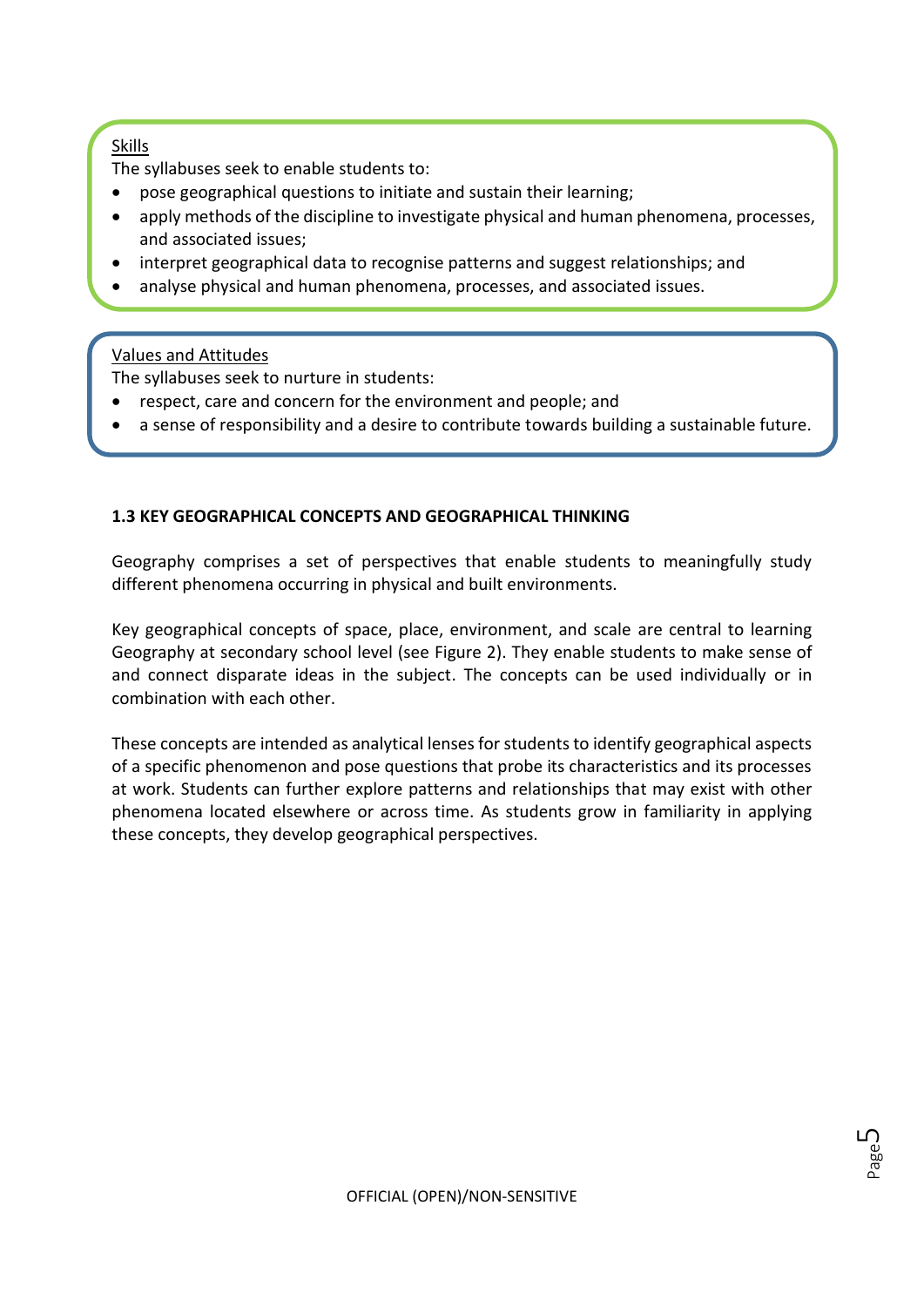| <b>Space</b><br>A space refers to a physical area on the earth's<br>surface.<br>Over a particular space, a range of physical and<br>human phenomena can be observed. The notion<br>of location is often associated with space as it is<br>useful to identify the area where a phenomenon<br>can be found.<br>Geographers make use of space to locate the<br>phenomenon and contextualise their study.<br>They observe spatial patterns and deduce<br>relationships associated with the phenomenon.                                                                     | <b>Environment</b><br>The environment comprises physical and built<br>environments.<br>The physical environment encompasses all living<br>and non-living things that occur naturally and<br>has features and functions which are the result<br>of<br>natural<br>processes.<br>The<br>atmosphere,<br>hydrosphere, biosphere, and lithosphere are the<br>main components of the physical<br>four<br>environment (e.g., tropical rainforests and<br>water bodies). The built environment (e.g.,<br>cities and transport systems) is constructed and<br>managed by people.<br>Geographers examine the opportunities and<br>challenges presented by the environment to<br>people, the ways people change and manage<br>the environment, as well as the approaches to<br>enhance sustainability.                                                              |
|------------------------------------------------------------------------------------------------------------------------------------------------------------------------------------------------------------------------------------------------------------------------------------------------------------------------------------------------------------------------------------------------------------------------------------------------------------------------------------------------------------------------------------------------------------------------|---------------------------------------------------------------------------------------------------------------------------------------------------------------------------------------------------------------------------------------------------------------------------------------------------------------------------------------------------------------------------------------------------------------------------------------------------------------------------------------------------------------------------------------------------------------------------------------------------------------------------------------------------------------------------------------------------------------------------------------------------------------------------------------------------------------------------------------------------------|
| <b>Place</b><br>A place is an area of the earth's surface with<br>meaning to people.<br>Places can hold significance for people as a<br>result of their interactions with physical and<br>built environments. Meanings attached to<br>altered<br>when<br>people's<br>places<br>may<br>be<br>experiences with the environments change or<br>when places undergo physical transformation.<br>Geographers study people's relationship with<br>the physical and built environments and find out<br>how places are viewed and experienced by<br>(various groups of) people. | <b>Scale</b><br>Scale refers to one or more ways in which<br>physical and human phenomena and processes<br>can be organised for study.<br>Scale can be used to present information<br>associated with a phenomenon in varying<br>degrees of detail when it is represented on a<br>map. It can also be used to discuss phenomena<br>and their associated issues by dividing them into<br>categories such as "local", "national", "regional"<br>and "global". In addition, scale can be used to<br>observe phenomena and processes that occur at<br>a specific point in time or over a span of time.<br>Geographers make use of scale to scope the<br>spatial and temporal extent of study of<br>and<br>phenomena<br>processes.<br>It<br>allows<br>geographers to investigate how phenomena<br>relate to people and the environment at various<br>levels. |

# **Figure 2: Key Geographical Concepts**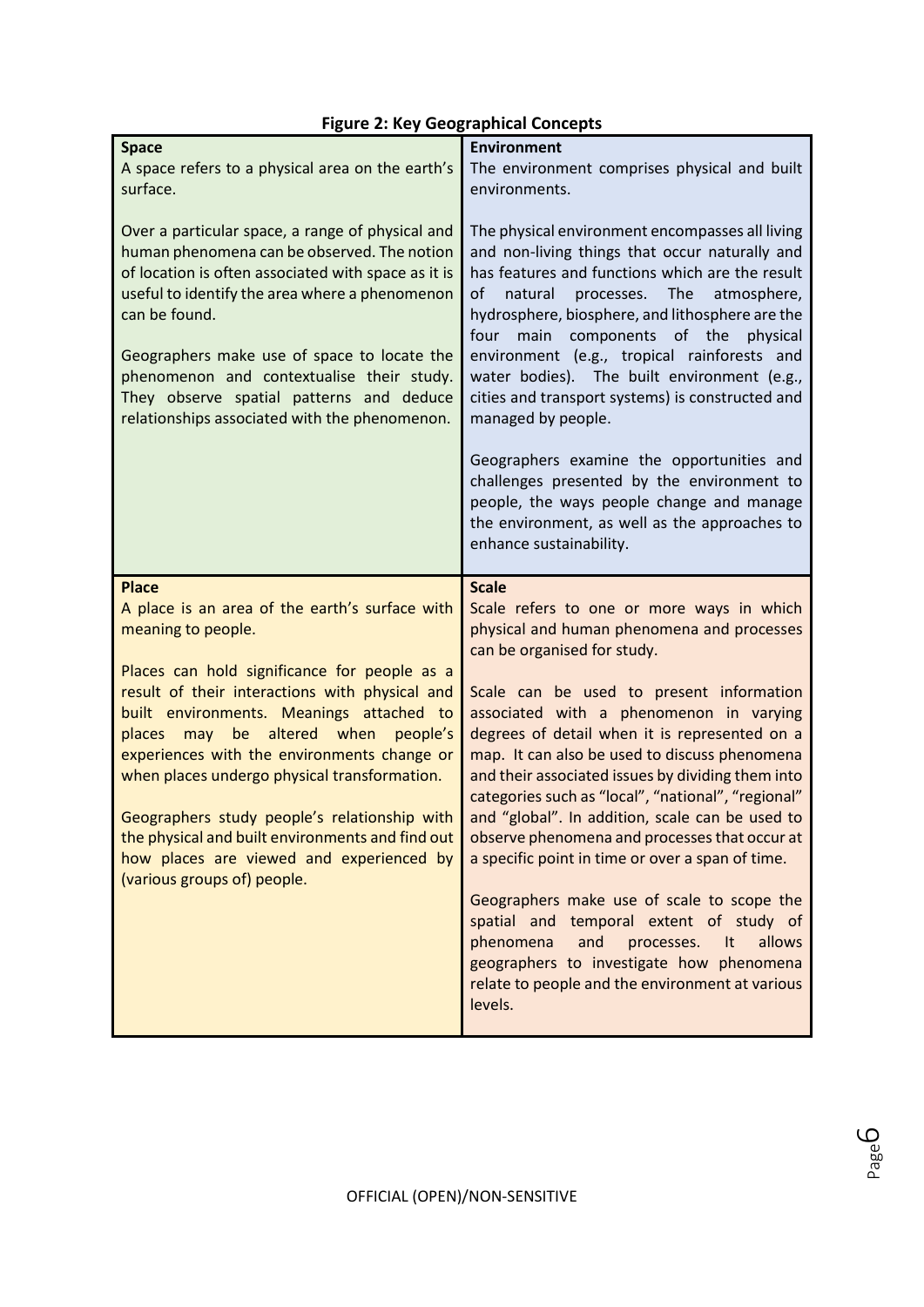# **2. CONTENT**

## **2.1 ORGANISATION OF SYLLABUSES**

The syllabuses are framed by the theme of 'Sustainable Resource Use and Management' underpinned by the overarching concept of 'sustainability'. The prescribed content is organised into two thematic questions (TQs) and four topics that are to be taught over two years (see Figure 3).

| <b>Theme: Sustainable Resource Use and Management</b>                    |                                                                     |  |  |
|--------------------------------------------------------------------------|---------------------------------------------------------------------|--|--|
| Introduction to Geography                                                |                                                                     |  |  |
| Thematic Question 1: How Can We<br>Sustainably Manage Natural Resources? | Thematic Question 2: How Can We<br><b>Sustainably Build Cities?</b> |  |  |
| Topic 1.1 Water                                                          | Topic 2.1 Housing                                                   |  |  |
| Topic 1.2 Tropical Rainforests and<br><b>Mangroves</b>                   | <b>Topic 2.2 Transport Systems</b>                                  |  |  |

#### **Figure 3: Organisation of Syllabuses**

Each TQ indicates the direction of inquiry in each year of study and is also a content primer. By introducing students to different perspectives and ideas on how natural resources can be sustainably managed in the TQ, students will be able to better understand the topic content and issues when these are taught. Each topic identifies a specific phenomenon that can be observed in the physical or built environment. The phenomenon is explicated through a set of guiding questions (GQs), which systematically explore and examine different aspects of the phenomenon, such as features and location, processes, relationships with the environment and people, and sustainable management strategies.

All students will go through 'Introduction to Geography', which acquaints them with the key aspects of geography and the approaches that geographers use to study the world.

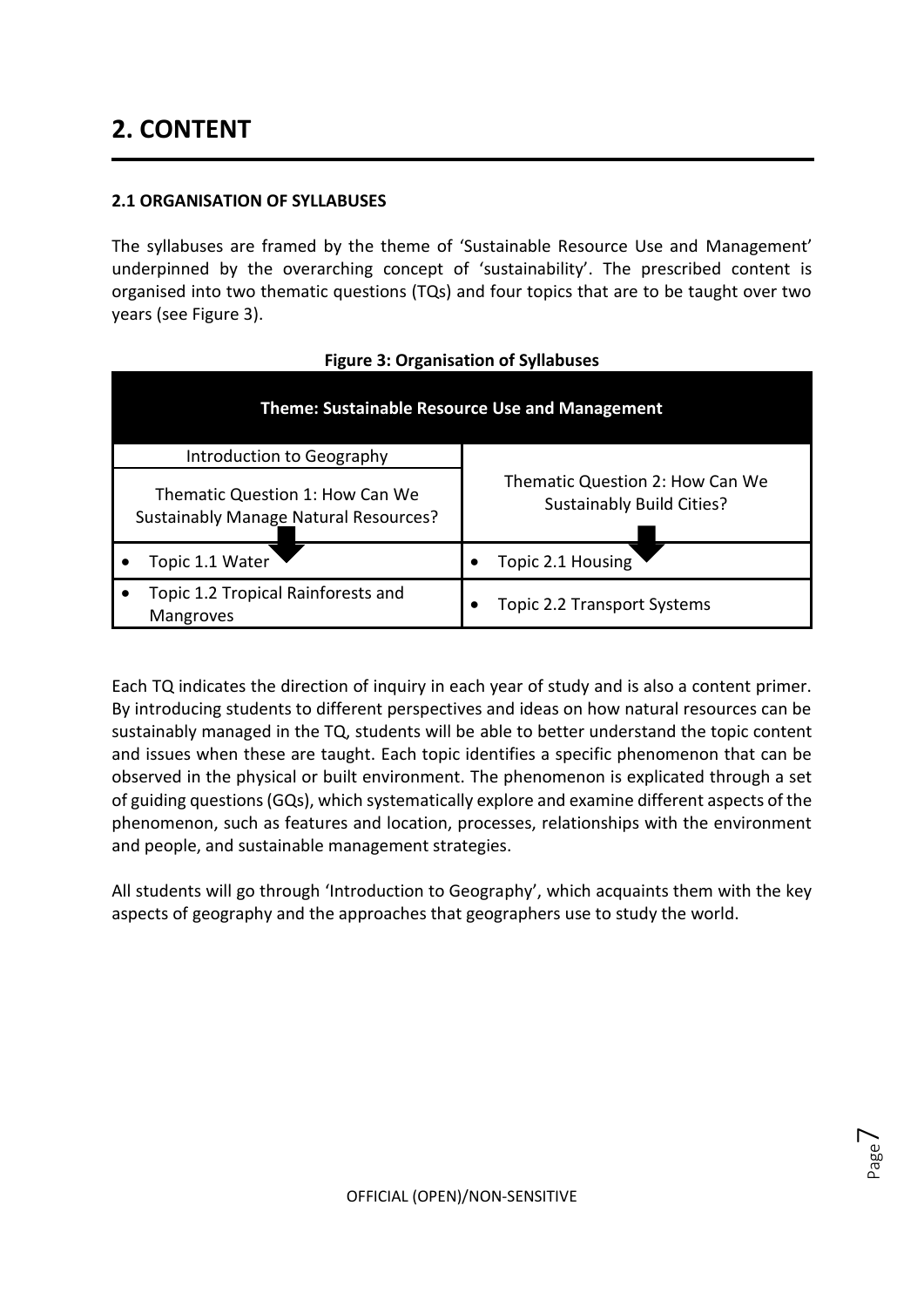# **2.2 THEMATIC QUESTION 1, TOPIC 1.1 AND TOPIC 1.2**

Economic development and population growth require natural resources. Water (Topic 1.1), and tropical rainforests and mangroves (Topic 1.2) provide people and societies with the essentials for life and other useful materials. However, there are concerns about environmental degradation and its subsequent impact on people and inter-generational equity as the pace of resource extraction today may compromise the ability of future generations to meet their own needs. Within this context, TQ1 ("How Can We Sustainably Manage Natural Resources?") is framed and the prescribed content is outlined accordingly.

# **2.3 THEMATIC QUESTION 2, TOPIC 2.1 AND TOPIC 2.2**

TQ2 ("How Can We Sustainably Build Cities?") focuses on the built environment. The study of cities assumes central importance within discussions of sustainability because the trend of global urbanisation remains unabated. The number and size of cities in the world will only increase, thus increasing people's demand for natural resources as cities are associated with a high consumption of goods and services and densely built landscapes. With growing populations, cities will need to anticipate and find ways to maintain a high quality of life for their inhabitants. Within this context, housing (Topic 2.1) and transport systems (Topic 2.2) have been identified for study.

# **2.4 GEOGRAPHICAL INVESTIGATION**

Geographical investigation (GI) is integral to learning Geography and reflects the importance of inquiry. GI provides students with opportunities to:

- carry out a more student-directed geographical inquiry, and participate in fieldwork, as students are required to go beyond the classroom to actively look for and gather data to address the inquiry;
- apply and transfer what they have learnt from their geography lessons to a real-world issue;
- be assessed more holistically in terms of a wider range of geographical skills; and
- develop the skills and attitudes to work individually and collaboratively in groups as students are required to complete both individual and group components.

Each topic is designed with an accompanying GI. Students work in groups on one selected GI a year.

# **2.5 SCOPE OF SYLLABUSES**

The scope of the syllabuses details the knowledge, skills, and values and attitudes which students are expected to learn and demonstrate. The scope of the syllabuses is presented in subsequent pages of this section. Optional learning outcomes and topical content for Normal (Academic) course are in *italics*.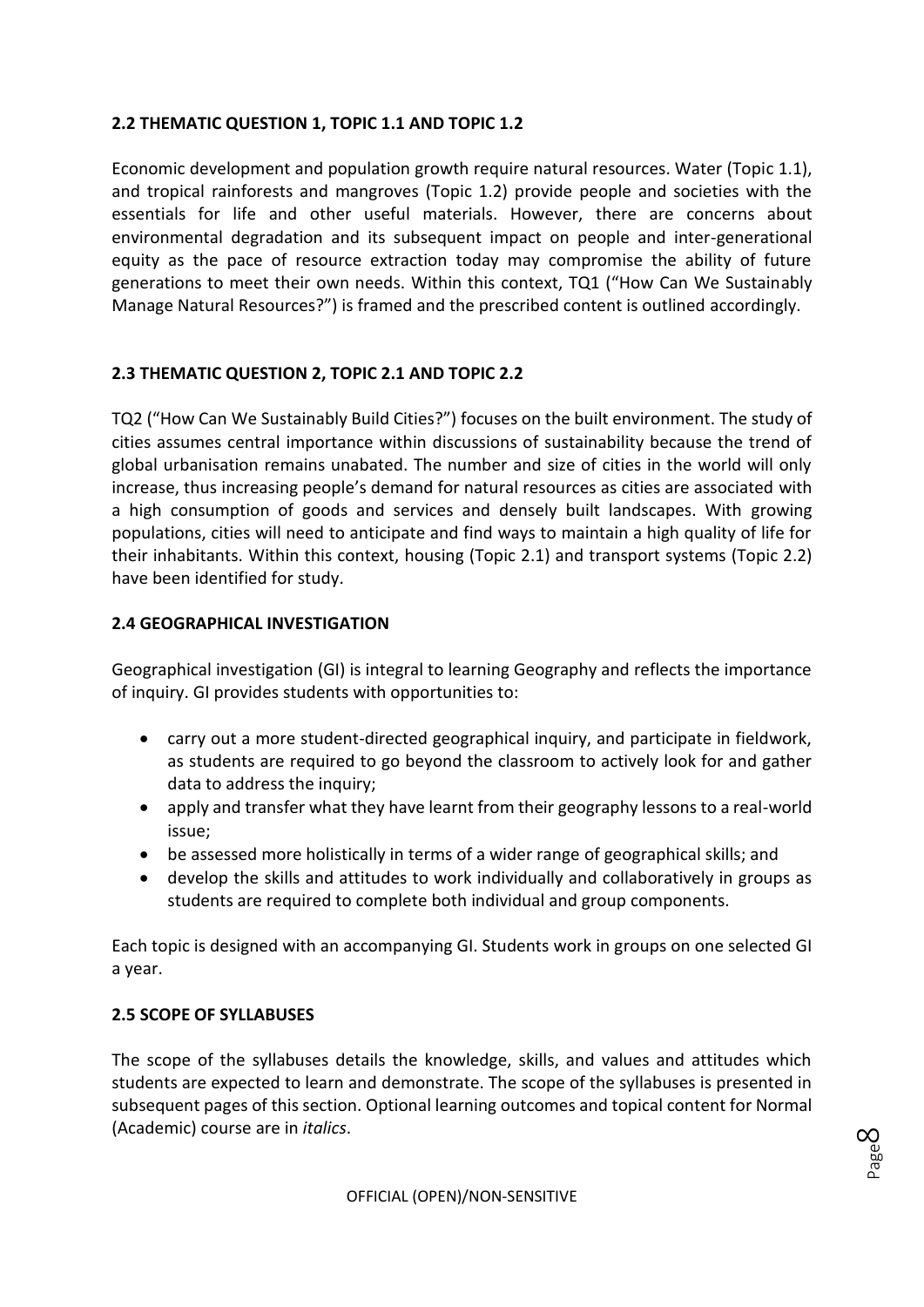#### **Introduction to Geography**

#### **Overview:**

Geography is the study of the world, comprising physical and built environments and the relationships between environments and people. It offers unique perspectives through the four key geographical concepts of space, place, environment, and scale. Through geographical inquiry, students will broaden and deepen their understanding of geographical phenomena as they learn to ask geographical questions and carry out geographical investigation (GI). In this way, geographical inquiry helps students make sense of the world they live in and equips them with the skills to build on the geographical knowledge they have acquired.

Through this study, students will learn how to:

- respect the Earth as a habitat for living things; and
- show care for people and the environment.

| <b>Guiding Question</b>                                                                           | <b>Learning Outcome</b><br>Students should be able to:                                                                     | <b>Content</b>                                                                                                                                                                                                                                                                                                        | <b>Main Terms</b>                                                                                                                                                                                                                         |
|---------------------------------------------------------------------------------------------------|----------------------------------------------------------------------------------------------------------------------------|-----------------------------------------------------------------------------------------------------------------------------------------------------------------------------------------------------------------------------------------------------------------------------------------------------------------------|-------------------------------------------------------------------------------------------------------------------------------------------------------------------------------------------------------------------------------------------|
| GQ1<br>What<br>is<br>geography<br>and<br>how<br>it<br>help<br>does<br>me<br>understand the world? | Describe<br>how<br>$\bullet$<br>geographers study the<br>world<br>Describe physical and<br>$\bullet$<br>built environments | Geography studies the world and the relationships<br>between people and environments<br>Branches of geography – physical and human<br>$\circ$<br>Physical<br>environment (i.e.,<br>atmosphere,  <br>$\circ$<br>biosphere, hydrosphere and lithosphere) and<br>built environment (e.g., housing, transport<br>systems) | Geography<br>Geographer<br>Relationship<br>$\bullet$<br>Physical<br>geography<br>Human<br>geography<br>Physical<br>$\bullet$<br>environment<br>Built<br>$\bullet$<br>environment<br>Atmosphere<br>Biosphere<br>Hydrosphere<br>Lithosphere |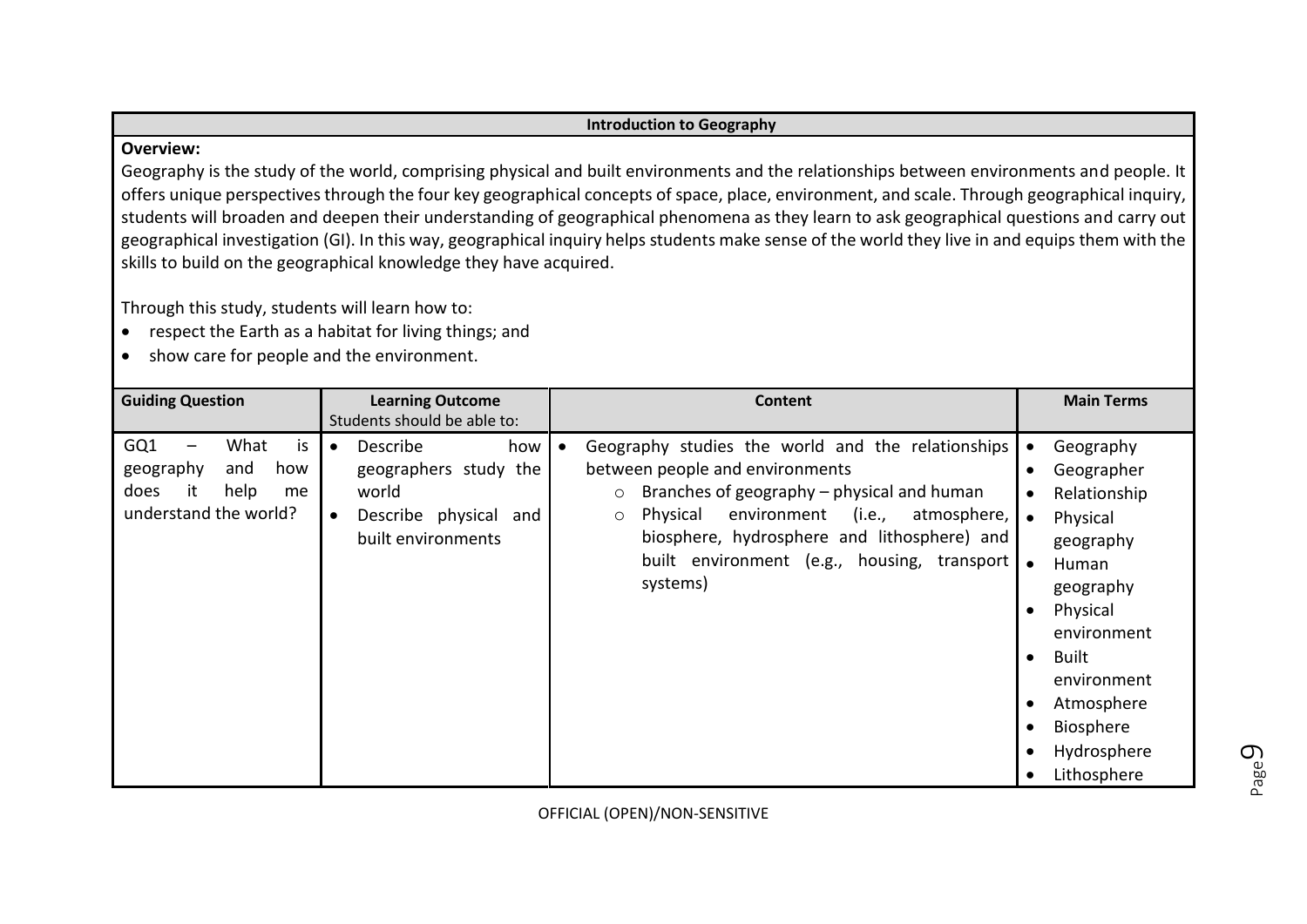| Geographical concepts as a way of thinking about the<br>$\bullet$<br>world<br>Space<br>$\circ$<br>Place<br>$\circ$<br>Environment<br>$\circ$<br>Scale<br>$\circ$                                                                                                           | Space<br>$\bullet$<br>Location<br>$\bullet$<br>Place<br>$\bullet$<br>Environment<br>$\bullet$<br>Scale<br>$\bullet$<br>Map scale<br>$\bullet$<br>Time scale<br>$\bullet$<br>Geographic scale<br>$\bullet$<br>Pattern<br>$\bullet$ |
|----------------------------------------------------------------------------------------------------------------------------------------------------------------------------------------------------------------------------------------------------------------------------|-----------------------------------------------------------------------------------------------------------------------------------------------------------------------------------------------------------------------------------|
| Geographical inquiry as a way of knowing the world<br>Pose geographical questions about phenomena<br>$\circ$<br>and their associated issues<br>Carry out an investigation to<br>answer<br>$\circ$<br>geographical questions about phenomena and<br>their associated issues | Geographical<br>$\bullet$<br>inquiry<br>Phenomenon<br>$\bullet$<br>Geographical<br>$\bullet$<br>investigation                                                                                                                     |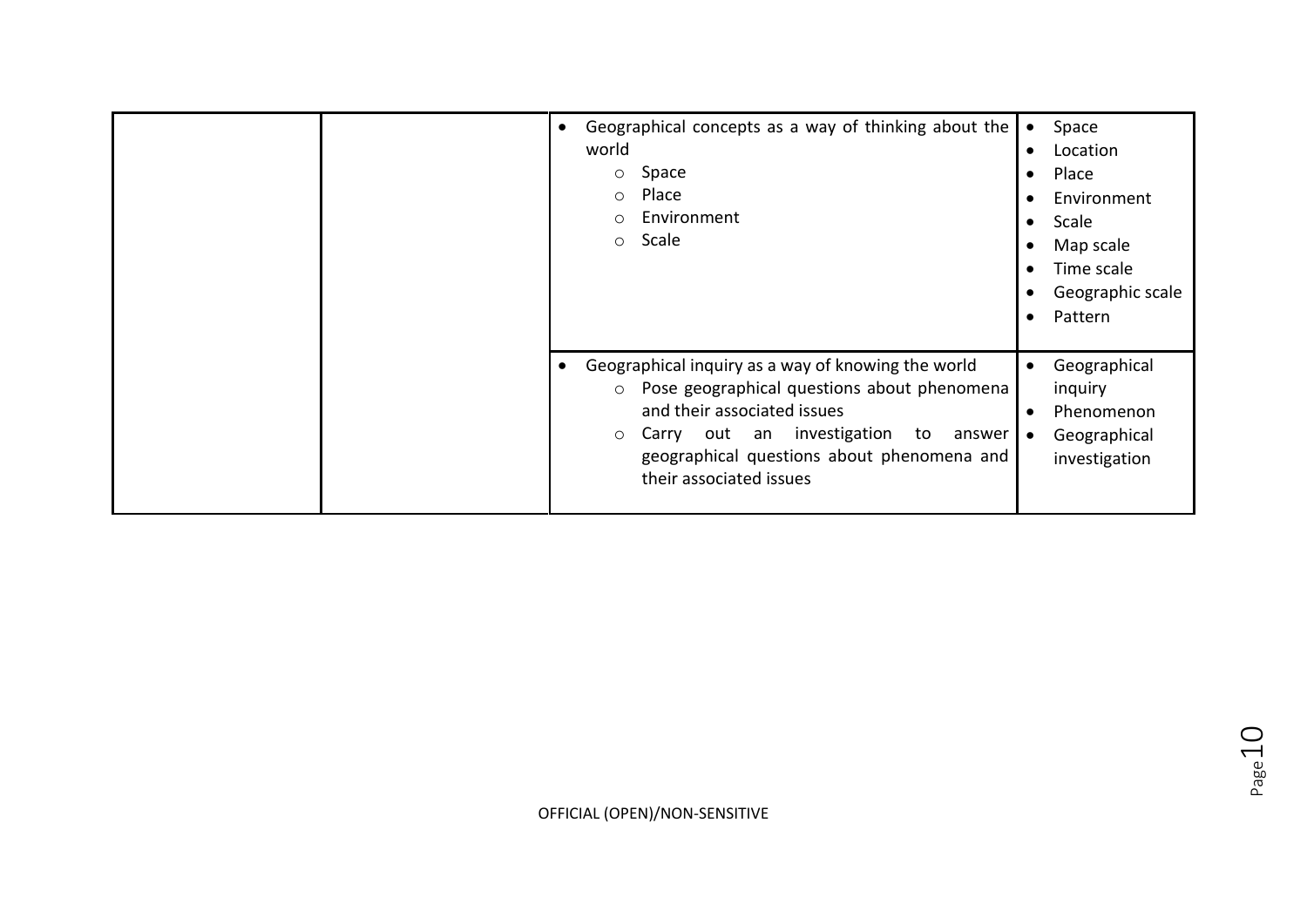# **Theme: Sustainable Resource Use and Management Thematic Question 1: How Can We Sustainably Manage Natural Resources?**

#### **Overview:**

A natural resource, which may be renewable or non-renewable, is any physical material that people view as valuable in meeting their needs. Its value may differ across societies, change over time and be affected by technological development. The way people view the value of a natural resource affects the way it is extracted and used. For example, a nature-centred view may lead to calls for conservation of the environment, while a human-centred view may lead to over-extraction and subsequent environmental challenges. In striving towards the sustainable use of natural resources, people often exercise ingenuity to develop solutions to ensure the continued availability of natural resources for future generations.

Through this study, students will learn how to:

- respect the different views people have about natural resources; and
- show care for the Earth and the survival of future generations.

| <b>Guiding Questions</b>                                    | <b>Learning Outcomes</b><br>Students should be able to:                          | Content                                                                                                                                                                                                                                                                                                 | <b>Main Terms</b>                                                                                                                                                       |
|-------------------------------------------------------------|----------------------------------------------------------------------------------|---------------------------------------------------------------------------------------------------------------------------------------------------------------------------------------------------------------------------------------------------------------------------------------------------------|-------------------------------------------------------------------------------------------------------------------------------------------------------------------------|
| GQ1 - What are natural<br>resources?                        | Describe the types of<br>$\bullet$<br>natural resources                          | Types of natural resources<br>Renewable and non-renewable<br>$\cap$                                                                                                                                                                                                                                     | Natural resource<br>Renewable<br>$\bullet$<br>Non-renewable                                                                                                             |
| $GQ2$ – How do people<br>view and use natural<br>resources? | Describe<br>the<br>ways<br>$\bullet$<br>people view and use<br>natural resources | Ways people view and use natural resources:<br>Nature-centred: the physical environment is<br>$\circ$<br>valuable in itself<br>0f<br>physical<br>- Preservation<br>the<br>environment<br>Human-centred: the physical environment is<br>$\circ$<br>valuable because something can be obtained<br>from it | Value<br>$\bullet$<br>Nature-centred<br>$\bullet$<br>Preservation<br>$\bullet$<br>Human-centred<br>$\bullet$<br>Extraction<br>Depletion<br>Environmental<br>degradation |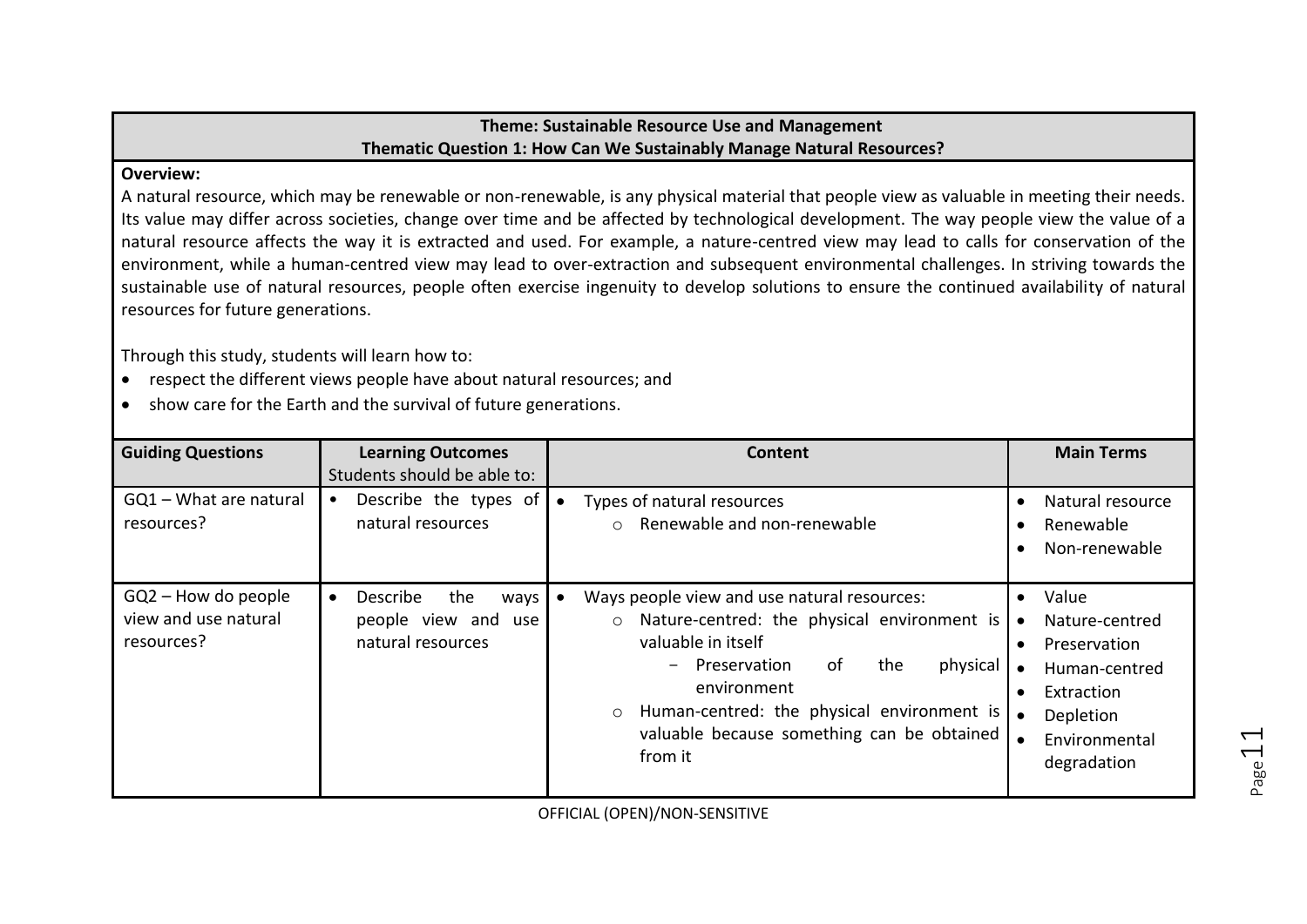| Extraction leading to resource depletion<br>and environmental degradation                                                                                                                                                                                                                                                                                                                                       |                                                                                                                         |
|-----------------------------------------------------------------------------------------------------------------------------------------------------------------------------------------------------------------------------------------------------------------------------------------------------------------------------------------------------------------------------------------------------------------|-------------------------------------------------------------------------------------------------------------------------|
| Sustainable use of natural resources to ensure their<br>continued availability for future generations<br>Encourage conservation and<br>sustainable   •<br>$\circ$<br>practices to reduce the rate of resource   .<br>extraction and waste (e.g., 4R's - reduce, reuse,  <br>recycle and recover)<br>Develop technologies to manage environmental<br>$\circ$<br>footprint (e.g., low-flush toilets, solar farms) | Sustainable use<br>Conservation<br>Short-/long-term<br>Consumption<br>Waste<br>Technology<br>Environmental<br>footprint |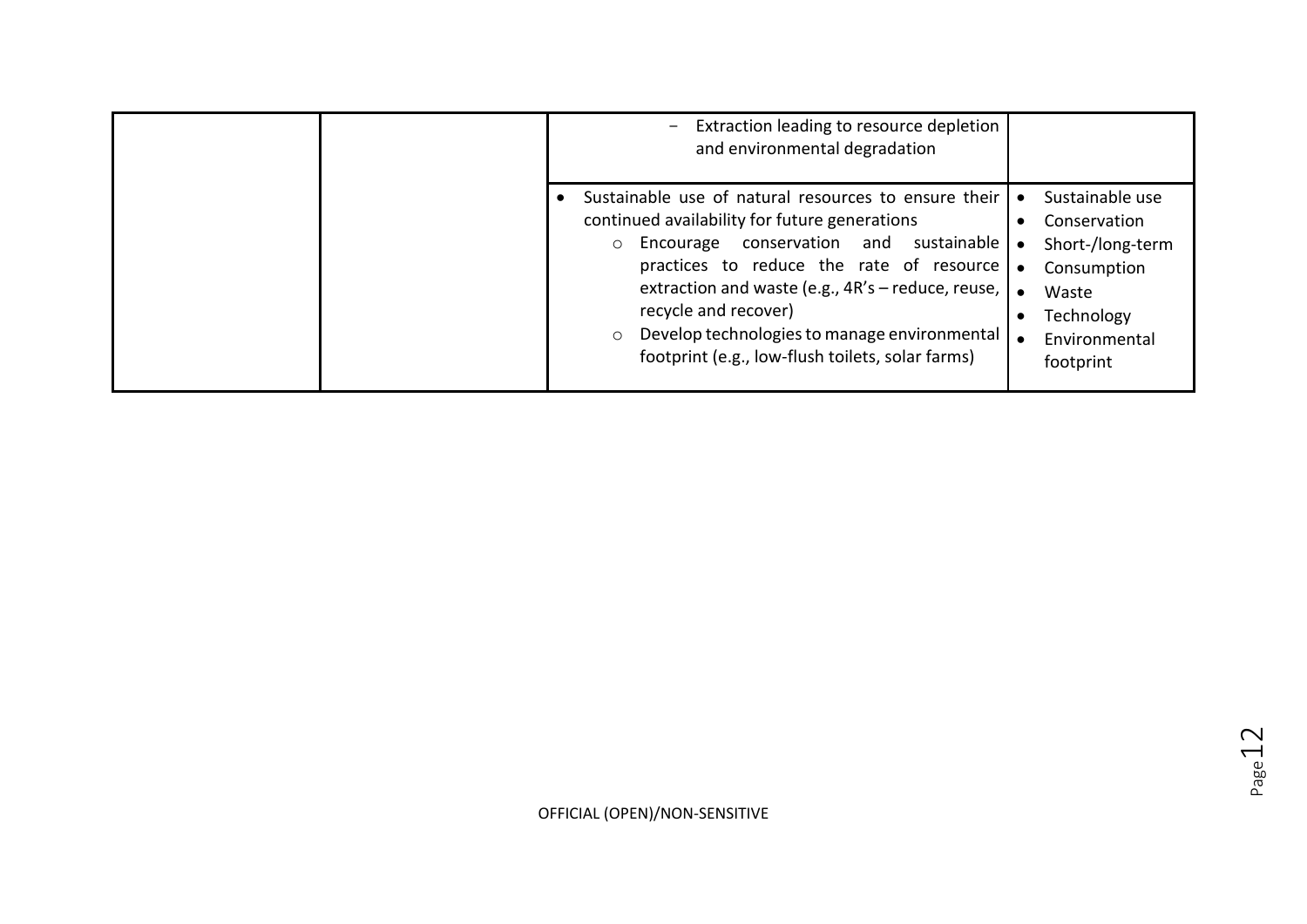#### **Topic 1.1: Water**

#### **Overview:**

Water is a precious resource necessary for human survival. Without this resource, life would be impossible. Water is used in many aspects of our daily lives: from drinking to washing, as well as in agriculture and industries. While water is renewable, as it is replaced naturally through the hydrological cycle, it is unevenly distributed in the physical environment. The availability of water can be threatened by events of extended rainfall or droughts, as well as through the contamination of water stores from improper use. To ensure the long-term availability of water to support the natural ecosystem and human lives, sustainable solutions are needed to manage this vital resource.

Through this study, students will learn how to:

- be responsible users of water; and
- show care for the people and environments affected by water pollution.

| <b>Guiding Questions</b>                         | <b>Learning Outcomes</b><br>Students should be able to:                                                              | <b>Content</b>                                                                                                                                               | <b>Main Terms</b>                                                                                                                                                                                                 |
|--------------------------------------------------|----------------------------------------------------------------------------------------------------------------------|--------------------------------------------------------------------------------------------------------------------------------------------------------------|-------------------------------------------------------------------------------------------------------------------------------------------------------------------------------------------------------------------|
| GQ1 - What is water and<br>where is water found? | Identify the physical<br>$\bullet$<br>states of water                                                                | Water in various physical states<br>Water vapour (gaseous)<br>$\circ$<br>Water (liquid)<br>$\circ$<br>Ice (solid)<br>$\circ$                                 | Physical state<br>$\bullet$<br>Gaseous<br>$\bullet$<br>Liquid<br>$\bullet$<br>Solid<br>$\bullet$                                                                                                                  |
|                                                  | the<br>Describe<br>distribution<br>οf<br>various<br>water<br>stores using maps<br>schematic<br><b>or</b><br>diagrams | Water stores and their distribution<br>o Oceans<br>Glaciers<br>$\circ$<br>Rivers<br>$\circ$<br>Lakes<br>$\circ$<br>Groundwater<br>$\circ$<br>Soil<br>$\circ$ | Store<br>$\bullet$<br>Distribution<br>$\bullet$<br>Ocean<br>$\bullet$<br>Glacier<br>$\bullet$<br>River<br>$\bullet$<br>River source<br>River mouth<br>$\bullet$<br>Lake<br>$\bullet$<br>Freshwater<br>Groundwater |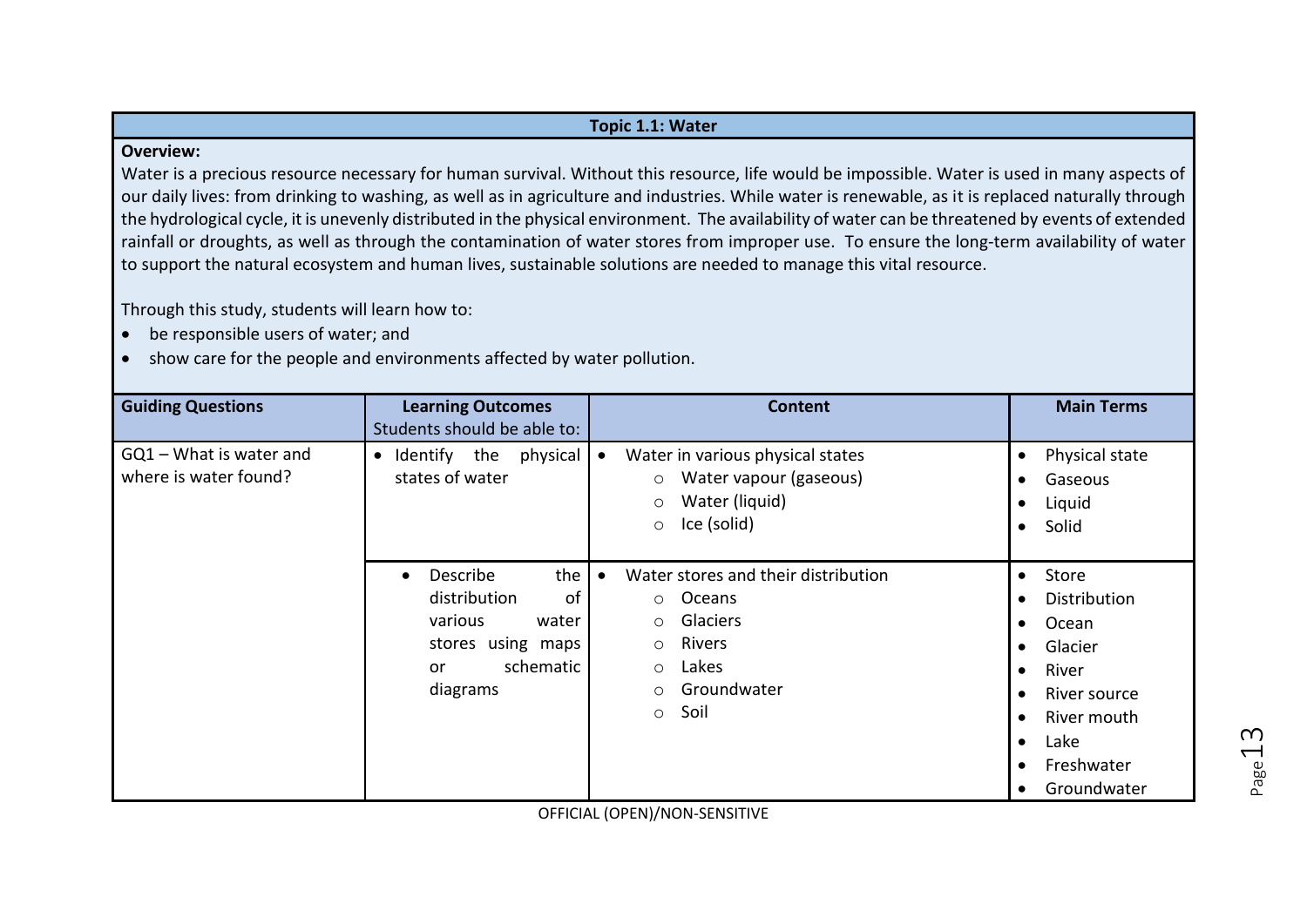|                                           |                                                                                                                            |                                                                                                                                                                                                                                                                                                                  | Soil<br>$\bullet$<br>Soil moisture<br>$\bullet$<br>Pore<br>$\bullet$<br><b>Bedrock</b><br>$\bullet$                                                                                                                                                                                           |
|-------------------------------------------|----------------------------------------------------------------------------------------------------------------------------|------------------------------------------------------------------------------------------------------------------------------------------------------------------------------------------------------------------------------------------------------------------------------------------------------------------|-----------------------------------------------------------------------------------------------------------------------------------------------------------------------------------------------------------------------------------------------------------------------------------------------|
| GQ2 - Why is water available<br>on Earth? | • Explain<br>the<br>how<br>hydrological<br>cycle<br>continuous<br>ensures a<br>supply of water using<br>schematic diagrams | Continuous<br>of water through<br>supply<br>the<br>$\bullet$<br>hydrological cycle<br>Evaporation<br>$\circ$<br>Transpiration<br>$\circ$<br>Condensation<br>$\circ$<br>Precipitation<br>$\circ$<br>Infiltration<br>$\circ$<br>Percolation<br>$\circ$<br>Surface runoff<br>$\circ$<br>Groundwater flow<br>$\circ$ | Hydrological cycle<br>$\bullet$<br>Process<br>$\bullet$<br>Evaporation<br>$\bullet$<br>Transpiration<br>٠<br>Condensation<br>$\bullet$<br>Precipitation<br>$\bullet$<br>Infiltration<br>$\bullet$<br>Percolation<br>$\bullet$<br>Surface runoff<br>$\bullet$<br>Groundwater flow<br>$\bullet$ |
|                                           | Explain<br><b>budget</b><br>water<br>$\bullet$<br>schematic<br>using<br>diagrams                                           | Water budget within a catchment<br>$\bullet$<br>Water surplus<br>$\circ$<br>Water deficit<br>$\circ$                                                                                                                                                                                                             | Water budget<br>$\bullet$<br>Catchment<br>$\bullet$<br><b>Storage</b><br>$\bullet$<br><b>Input</b><br>$\bullet$<br>Output<br>$\bullet$<br><b>Surplus</b><br>$\bullet$<br>Deficit<br>$\bullet$<br>Net change<br>$\bullet$                                                                      |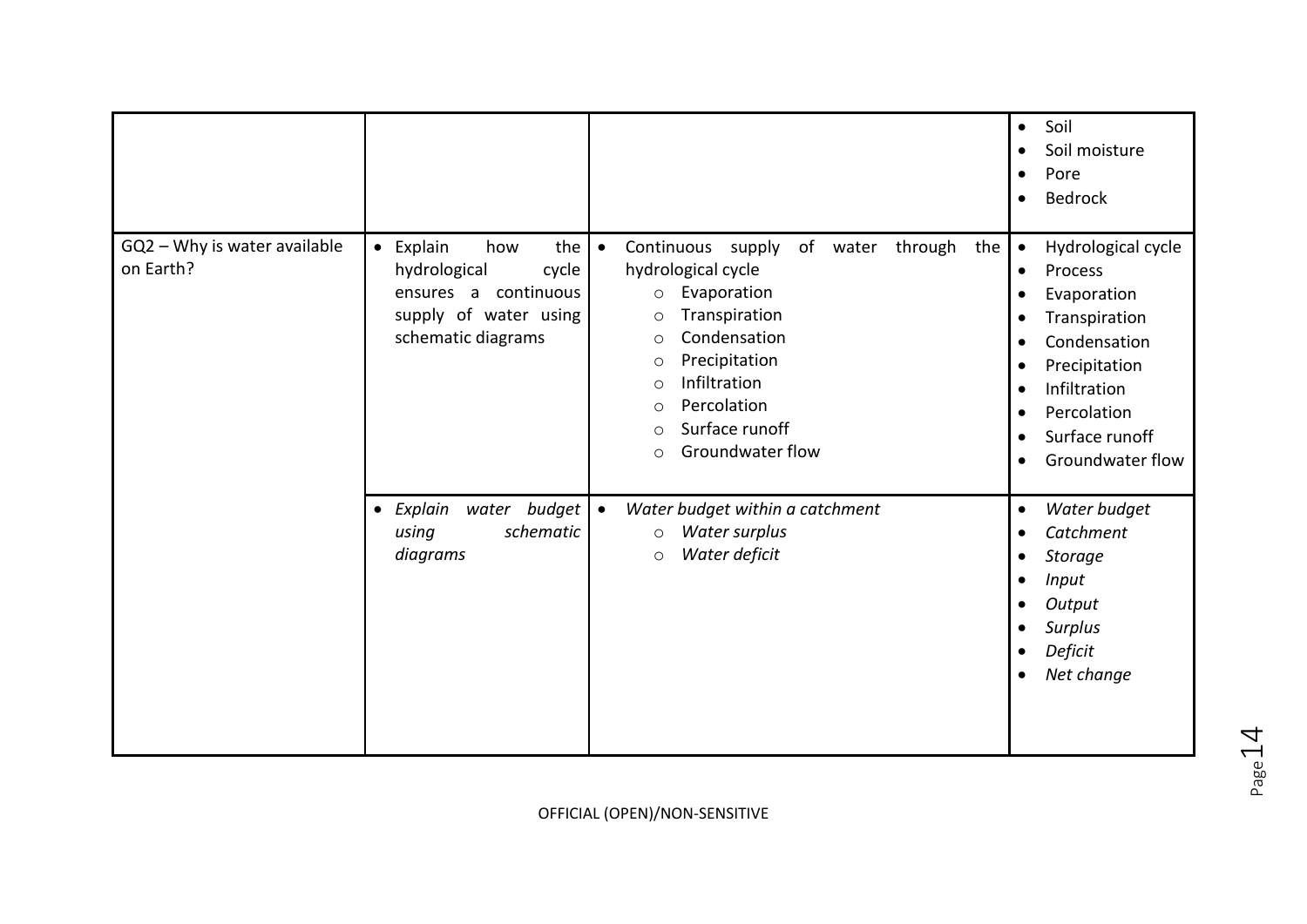| GQ3 - What relationships does<br>water have with (i) the<br>environment and (ii) people? | Describe<br>the<br>how<br>Relationship between water and the environment<br>$\bullet$<br>$\bullet$<br>of<br>availability<br>Changing availability of water due to<br>water<br>$\circ$<br>variations in precipitation<br>changes<br>due<br>to<br>Occurrence of floods due to<br>variations<br><i>in</i><br>excessive rainfall<br>precipitation<br>using<br>schematic diagrams or<br>Occurrence of droughts due to lack<br>of rainfall over a prolonged period<br>texts<br>of time | Rainfall<br>Supply<br>$\bullet$<br>Flood<br>Drought<br>Ecosystem |
|------------------------------------------------------------------------------------------|----------------------------------------------------------------------------------------------------------------------------------------------------------------------------------------------------------------------------------------------------------------------------------------------------------------------------------------------------------------------------------------------------------------------------------------------------------------------------------|------------------------------------------------------------------|
|                                                                                          | Support of river ecosystems<br>Describe<br>how<br>water<br>$\circ$<br>river<br>supports<br>ecosystems<br>using<br>schematic diagrams or<br>texts                                                                                                                                                                                                                                                                                                                                 |                                                                  |
|                                                                                          | Describe how water is<br>Relationship between water and people<br>Domestic use (e.g., washing, cooking)<br>used by people using<br>$\circ$<br>images or texts<br>Recreational use (e.g., water sports,<br>$\circ$<br>fishing)<br>Agricultural use (e.g., wet rice cultivation,<br>$\circ$<br>livestock rearing)<br>Industrial use (e.g., hydropower, as a<br>$\circ$<br>cleaning agent in wafer fabrication)                                                                     | Domestic<br>Recreation<br>Agriculture<br>$\bullet$<br>Industry   |
|                                                                                          | Explain<br>Pollution of water stores affecting the quality and<br>how<br>human<br>$\bullet$<br>$\bullet$<br>availability of water<br>led<br>actions<br>have<br>to<br>water pollution and its<br>$\circ$ Threat to aquatic ecosystems<br>associated impact using<br>Reduced availability of water for people's use<br>$\bullet$<br>images or texts                                                                                                                                | Pollution<br>Quality<br>Threat                                   |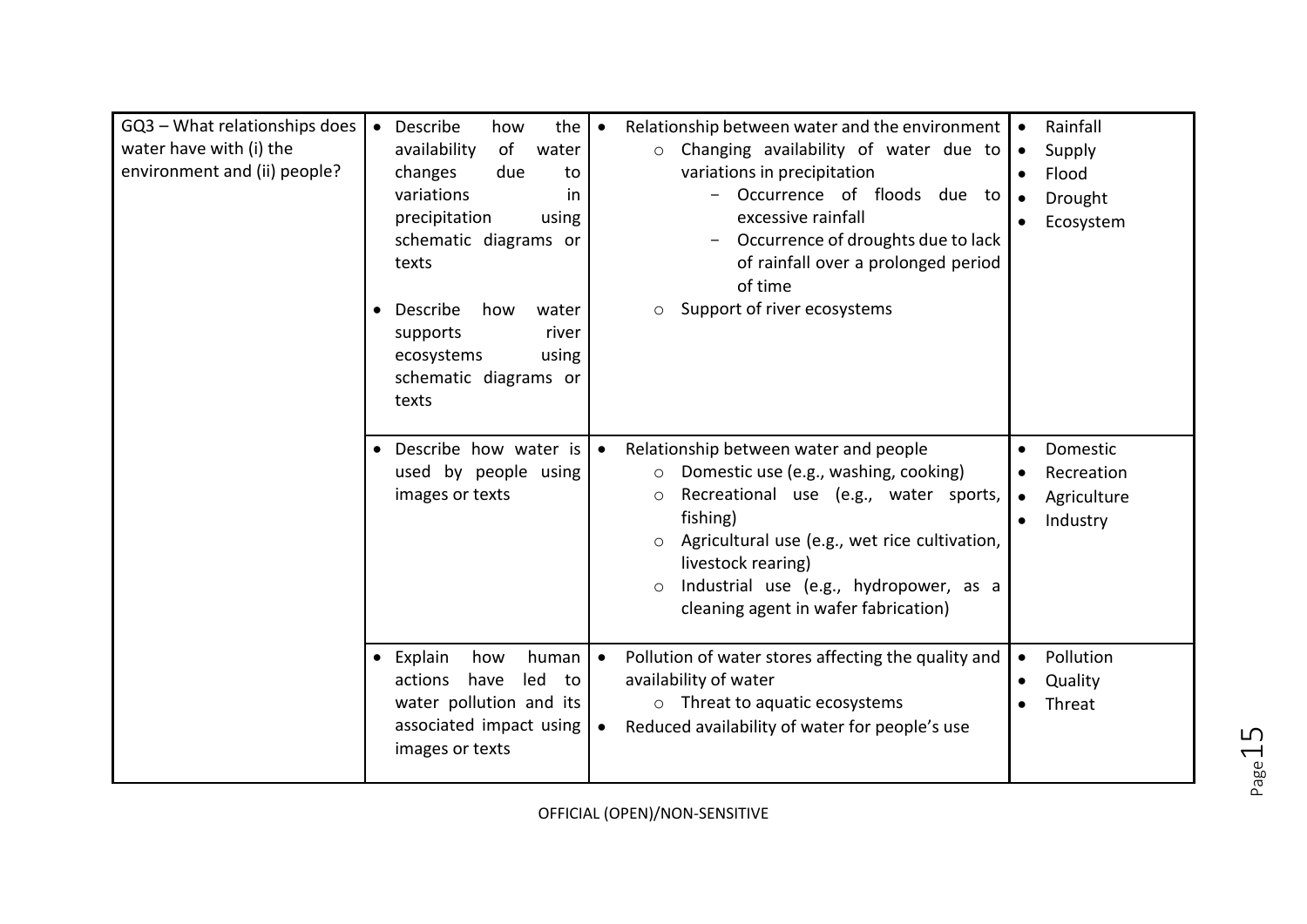| $GQ4 - How can these$<br>relationships be sustainably<br>taken to<br>managed?<br>images | • Explain the strategies<br>sustainably<br>manage water resources<br>in Singapore and other<br>countries using texts or<br>• Evaluate the strategies | Sustainable management of water resources in<br>Singapore and other countries<br>$\circ$ Improve water quality (e.g., anti-pollution<br>laws)<br>Reduce water consumption (e.g., water<br>$\circ$<br>conservation efforts)<br>technologies<br>water<br>Improve<br>(e.g.,<br>$\circ$<br>desalination) | Management<br>Short-/long-term<br>$\bullet$<br>Quality<br>Consumption<br>Technology<br>Import<br>$\bullet$ |
|-----------------------------------------------------------------------------------------|------------------------------------------------------------------------------------------------------------------------------------------------------|------------------------------------------------------------------------------------------------------------------------------------------------------------------------------------------------------------------------------------------------------------------------------------------------------|------------------------------------------------------------------------------------------------------------|
|                                                                                         | taken to sustainably<br>manage water resources<br>in Singapore and other<br>countries using texts or<br>images                                       | international<br>Import<br>(e.g.,<br>water<br>$\circ$<br>agreements)                                                                                                                                                                                                                                 |                                                                                                            |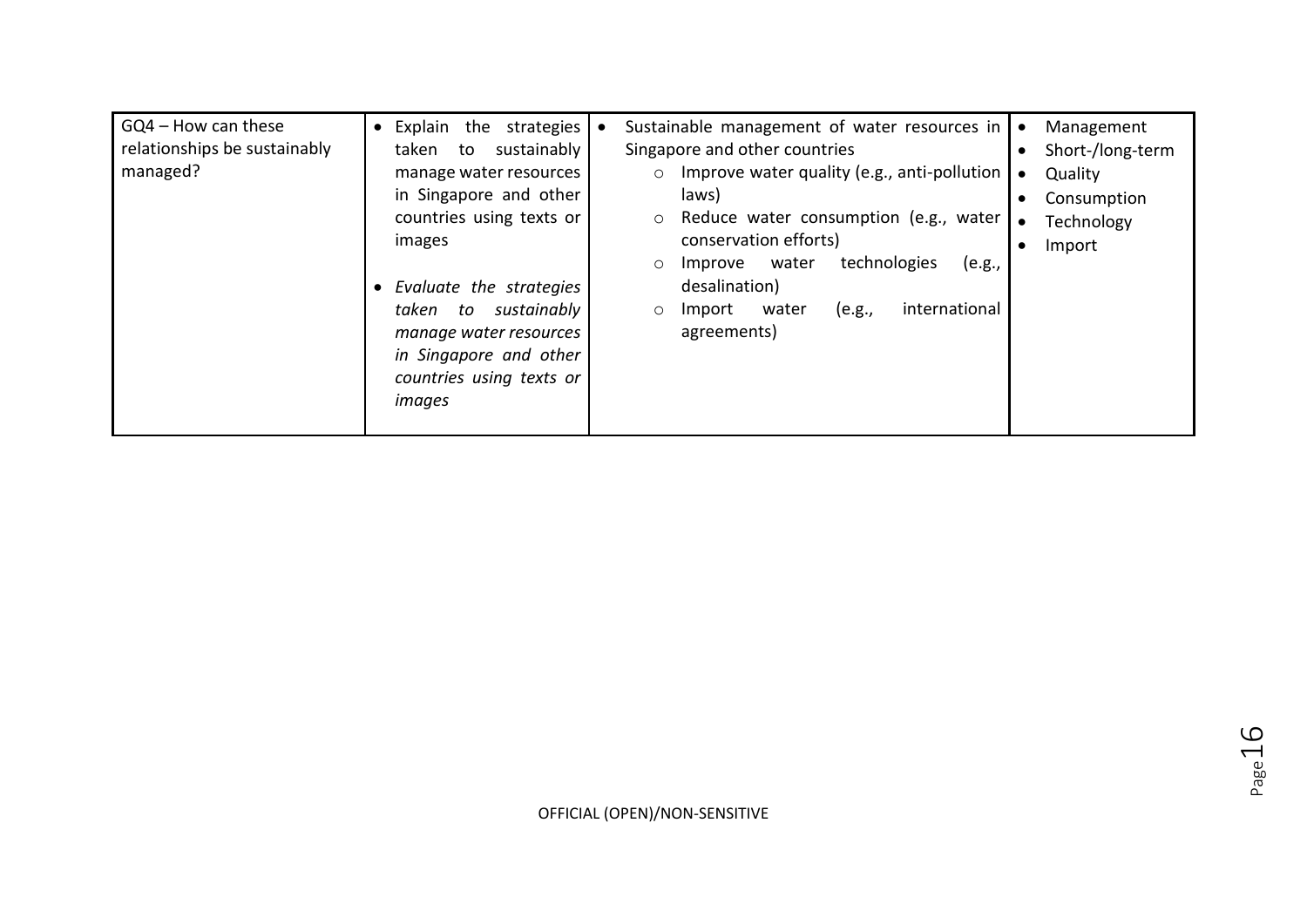#### **Geographical Investigation for Topic 1.1: Water**

#### **Overview:**

Students will explore and learn about a water store through the application of the GI stages. They will uncover how people's actions and the natural environment affect water quality, how people's use of a water store is affected by its water quality and how people's perception of their roles in managing a water store affect its use and water quality. In striving to sustainably manage the water store, students will reflect on their past actions, develop solutions, and take actions to maintain or improve water quality to support natural ecosystems and people.

#### **This GI seeks to find out:**

- the factors contributing to the state of the water quality in a water store; and/or
- the stakeholders' (e.g., authorities, businesses, the public) roles and their perception of these roles in managing a water store, and the ways they use it.

| <b>GI Stages</b>            | <b>Learning Outcomes</b><br>Students should be able to:                                                      | <b>Content</b>                                                                                                                                                                                                                                                                                                                                                                                                                                                                                                      |
|-----------------------------|--------------------------------------------------------------------------------------------------------------|---------------------------------------------------------------------------------------------------------------------------------------------------------------------------------------------------------------------------------------------------------------------------------------------------------------------------------------------------------------------------------------------------------------------------------------------------------------------------------------------------------------------|
| Stage 1:<br>Framing the GI  | Pose geographical questions                                                                                  | Types of question frames (e.g., 5W1H, Neighbour's core questions)<br>$\bullet$                                                                                                                                                                                                                                                                                                                                                                                                                                      |
| Stage 2: Collecting<br>data | data<br><b>Use</b><br>appropriate<br>collection methods<br>Ensure the accuracy<br>and<br>reliability of data | Primary data:<br>Map work<br>Location of data collection sites<br>$\bigcap$<br>Sampling<br>$\bullet$<br>Spot<br>$\circ$<br>Transect<br>$\bigcirc$<br>Surveys or interviews<br>Human uses (e.g., recreational water activities)<br>$\circ$<br>Strategies taken to ensure cleanliness (e.g., cleansing biotopes)<br>$\circ$<br>Field notes (e.g., human activities near a water store)<br>Field sketches (e.g., physical and built features around the water store)<br>Images (e.g., photographs of human activities) |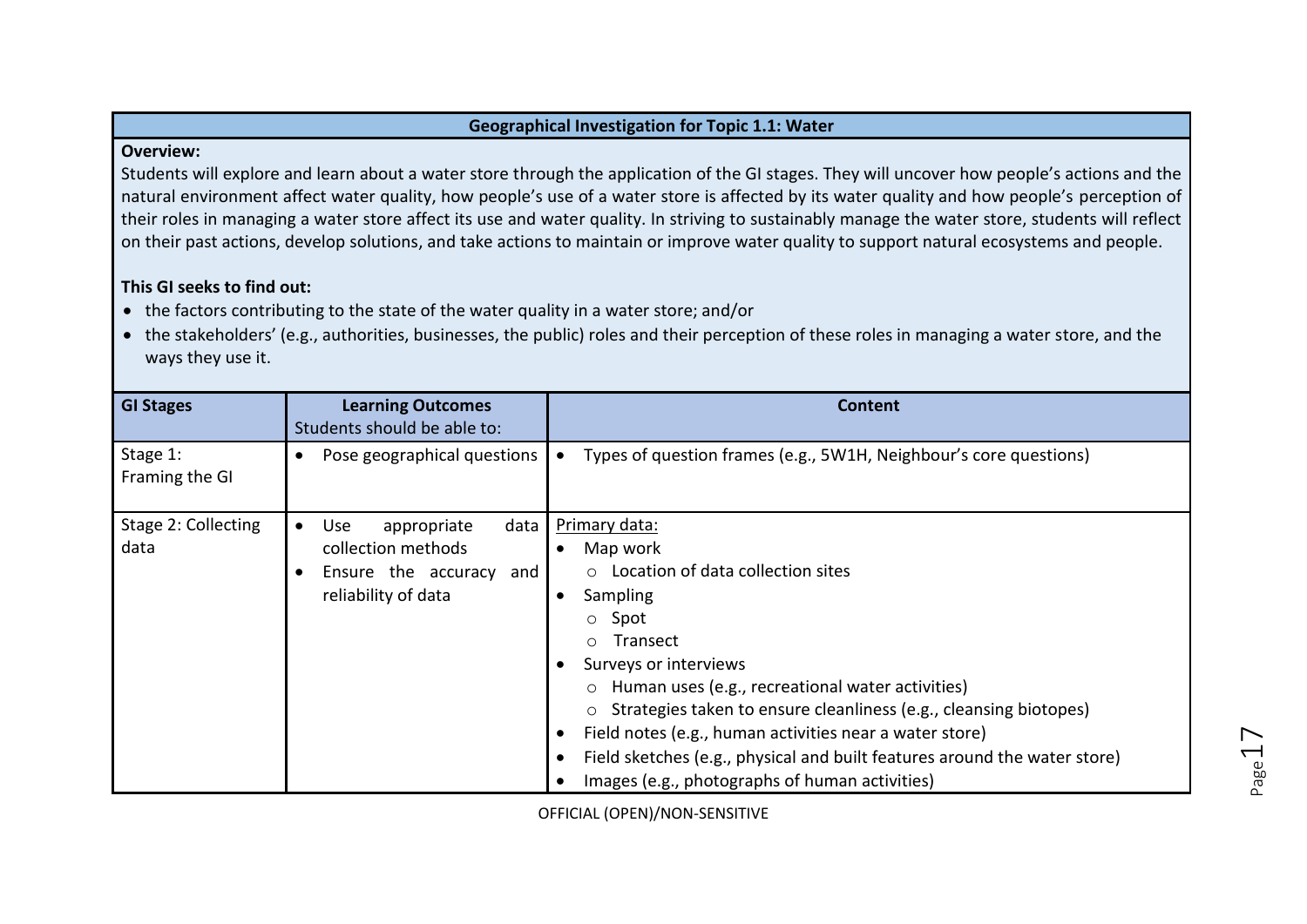|                                           |                                                                                                                                                                                                     | Water quality tests (e.g., dissolved oxygen)<br>Secondary data:<br>Online/library research<br>Water quality indicators<br>Changes or improvements made to the water store<br>Strategies taken to ensure the sustainability of the water store<br>$\circ$                                             |
|-------------------------------------------|-----------------------------------------------------------------------------------------------------------------------------------------------------------------------------------------------------|------------------------------------------------------------------------------------------------------------------------------------------------------------------------------------------------------------------------------------------------------------------------------------------------------|
| Stage 3: Analysing<br>and presenting data | Organise raw data<br>$\bullet$<br>Select appropriate<br>data<br>$\bullet$<br>representations                                                                                                        | Maps (e.g., how water quality varies at different sampling points)<br>$\bullet$<br>Field sketches (e.g., showing various human activities)<br>$\bullet$<br>Tables (e.g., showing the water quality indicators at the various sites)<br>$\bullet$                                                     |
| Stage 4:<br>Drawing conclusions           | evidence-based<br>Provide<br>$\bullet$<br>responses                                                                                                                                                 | Spatial patterns (e.g., changes in water quality across a transect of the river)<br>Temporal patterns (e.g., changes in water quality at a sample site over time)<br>Relationships between variables (e.g., human actions and water quality)<br>Reasoned conclusions that answer the questions posed |
| Stage 5: Reflecting<br>and taking action  | collection<br>Evaluate<br>data<br>$\bullet$<br>methods<br>Suggest ways to improve the<br>investigation<br>Propose ways to improve<br>the relationship between<br>the<br>phenomenon<br>and<br>people | Strengths and limitations of data collection methods<br>Improvements to the investigation<br>Proposal or actions (e.g., submission of a report to the water authority to start<br>a school-based effort to monitor the water quality of or clean up a water store<br>near the school)                |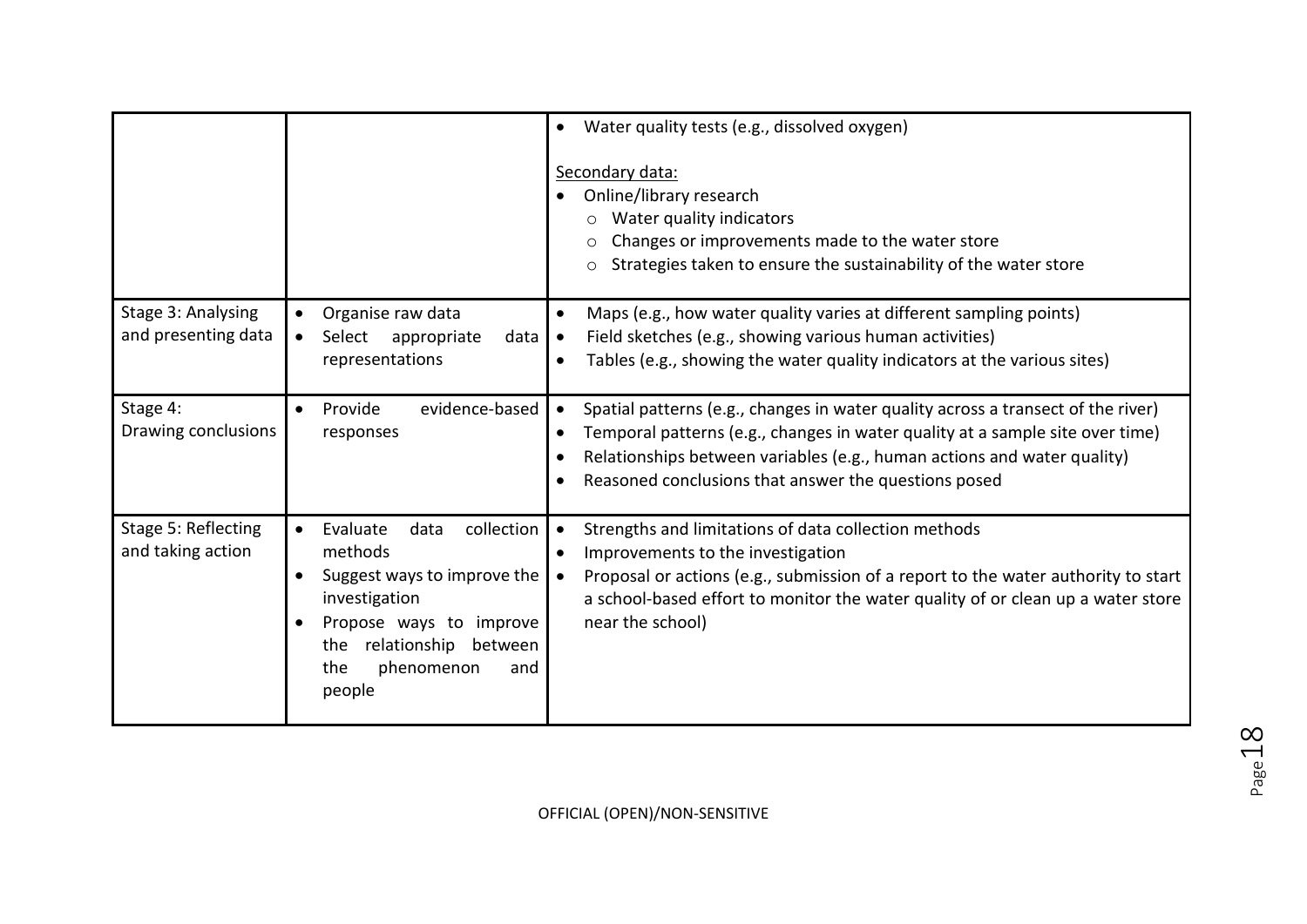#### **Topic 1.2: Tropical Rainforests and Mangroves**

#### **Overview:**

Tropical rainforests and mangroves are evergreen and among the most biologically diverse natural vegetation on earth. They are distinguished by their ability to adapt to their unique environmental conditions in the tropics and along sheltered coasts and river mouths. Tropical rainforests and mangroves are important for their environmental functions, wide range of uses and as natural resources to people. However, the extraction of these natural resources has led to deforestation and an enhanced greenhouse effect. People can ensure that future generations continue to benefit from tropical rainforests and mangroves if they are able to develop sustainable solutions and take actions to protect and grow these two types of natural vegetation today.

Through this study, students will learn how to:

- respect the worth of tropical rainforests and mangroves to humans; and
- show care for the people and environment affected by deforestation.

| <b>Guiding Questions</b>                                                               | <b>Learning Outcomes</b><br>Students should be able to:                                                                             | <b>Content</b>                                                                                                                                                                                                           | <b>Main Terms</b>                                                                                                                                                                       |
|----------------------------------------------------------------------------------------|-------------------------------------------------------------------------------------------------------------------------------------|--------------------------------------------------------------------------------------------------------------------------------------------------------------------------------------------------------------------------|-----------------------------------------------------------------------------------------------------------------------------------------------------------------------------------------|
| $GQ1 - What$ are<br>tropical rainforests and<br>mangroves and where<br>are they found? | the<br>Describe<br>$\bullet$<br>characteristics<br>οf<br>tropical rainforests and<br>using<br>mangroves<br>images or field sketches | Characteristics of tropical rainforests and mangroves<br>Evergreen<br>$\circ$<br>Diversity of plant species<br>Structure<br>$\circ$<br>Distinct layers (for tropical rainforests)<br>Horizontal zonation (for mangroves) | Natural vegetation<br><b>Tropical rainforest</b><br>Mangrove<br>Evergreen<br>Diversity<br>$\bullet$<br>Structure<br>$\bullet$<br>Layer<br>Emergent<br>Canopy<br>Undergrowth<br>Zonation |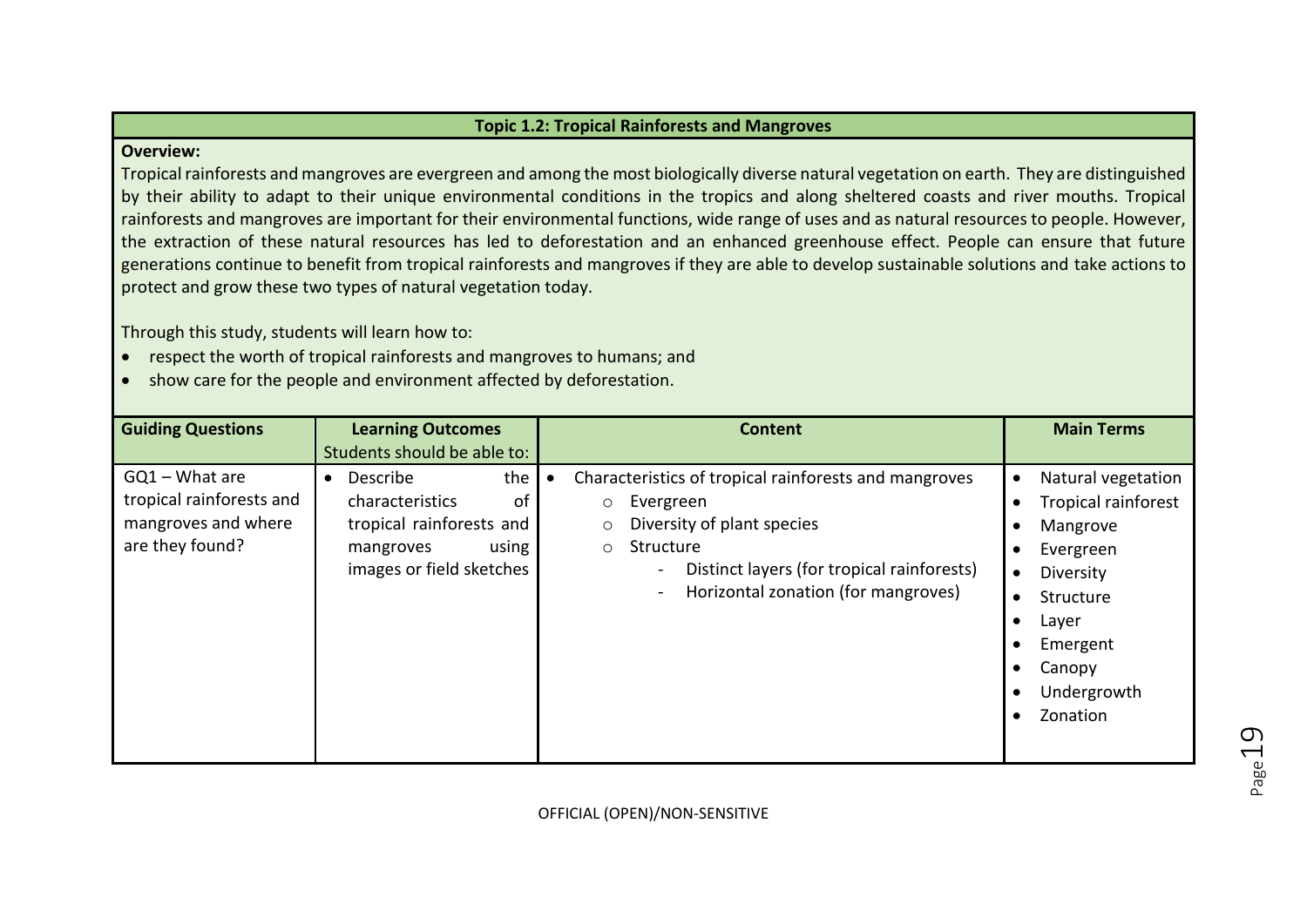|                                                                                   | Describe<br>the<br>$\bullet$<br>distribution of tropical<br>rainforests<br>and<br>mangroves using maps                                                                                                                            | Distribution of tropical rainforests and mangroves<br>Found in the tropics (for tropical rainforests)<br>$\circ$<br>Found along sheltered coasts and river mouths<br>$\circ$<br>(for mangroves)                                                                                                                                                          | Distribution<br>$\bullet$<br>Tropical climate<br>$\bullet$<br>Latitude<br>$\bullet$<br>Longitude<br>$\bullet$<br>Equator<br>$\bullet$<br><b>Tropic of Cancer</b><br>$\bullet$<br><b>Tropic of Capricorn</b><br>٠<br>Coast<br>River mouth                                                               |
|-----------------------------------------------------------------------------------|-----------------------------------------------------------------------------------------------------------------------------------------------------------------------------------------------------------------------------------|----------------------------------------------------------------------------------------------------------------------------------------------------------------------------------------------------------------------------------------------------------------------------------------------------------------------------------------------------------|--------------------------------------------------------------------------------------------------------------------------------------------------------------------------------------------------------------------------------------------------------------------------------------------------------|
| GQ2 - Why are tropical<br>rainforests and<br>mangroves located in<br>the tropics? | Describe the conditions<br>the<br>growth<br>for<br>_of<br>tropical rainforests and<br>mangroves using graphs<br>or tables                                                                                                         | Conditions for the growth of tropical rainforests<br>$\bullet$<br>High annual rainfall<br>$\circ$<br>High mean annual temperature<br>$\circ$<br>Conditions for the growth of mangroves<br>$\bullet$<br>Warm waters<br>$\circ$<br>Sheltered environment<br>$\circ$                                                                                        | Annual rainfall<br>$\bullet$<br>Mean annual<br>$\bullet$<br>temperature<br>Sheltered<br>$\bullet$<br>environment<br>Sediments<br>$\bullet$<br>Salinity<br>$\bullet$                                                                                                                                    |
|                                                                                   | • Explain the adaptations<br>of tropical rainforests<br>and mangroves using<br>images or field sketches<br>Compare<br>the<br>adaptations<br>between<br>tropical rainforests and<br>mangroves<br>using<br>images or field sketches | Adaptations of tropical rainforests to the tropical<br>$\bullet$<br>climate<br>Leaves (i.e., broad, waxy and drip tips)<br>$\circ$<br>Roots (i.e., buttress)<br>$\circ$<br>Adaptations of mangroves to coastal environments<br>Leaves (i.e., salt-secreting)<br>$\circ$<br>Roots (i.e., pencil, cone, prop, and knee-bend;<br>$\circ$<br>salt-excluding) | Adaptation<br>$\bullet$<br><b>Broad leaf</b><br>$\bullet$<br>Waxy leaf<br>$\bullet$<br>Drip-tip leaf<br>$\bullet$<br><b>Buttress root</b><br>Salt-secreting<br>$\bullet$<br>Aerial root<br>$\bullet$<br>Pencil root<br>$\bullet$<br>Cone root<br>$\bullet$<br>Prop root<br>$\bullet$<br>Knee-bend root |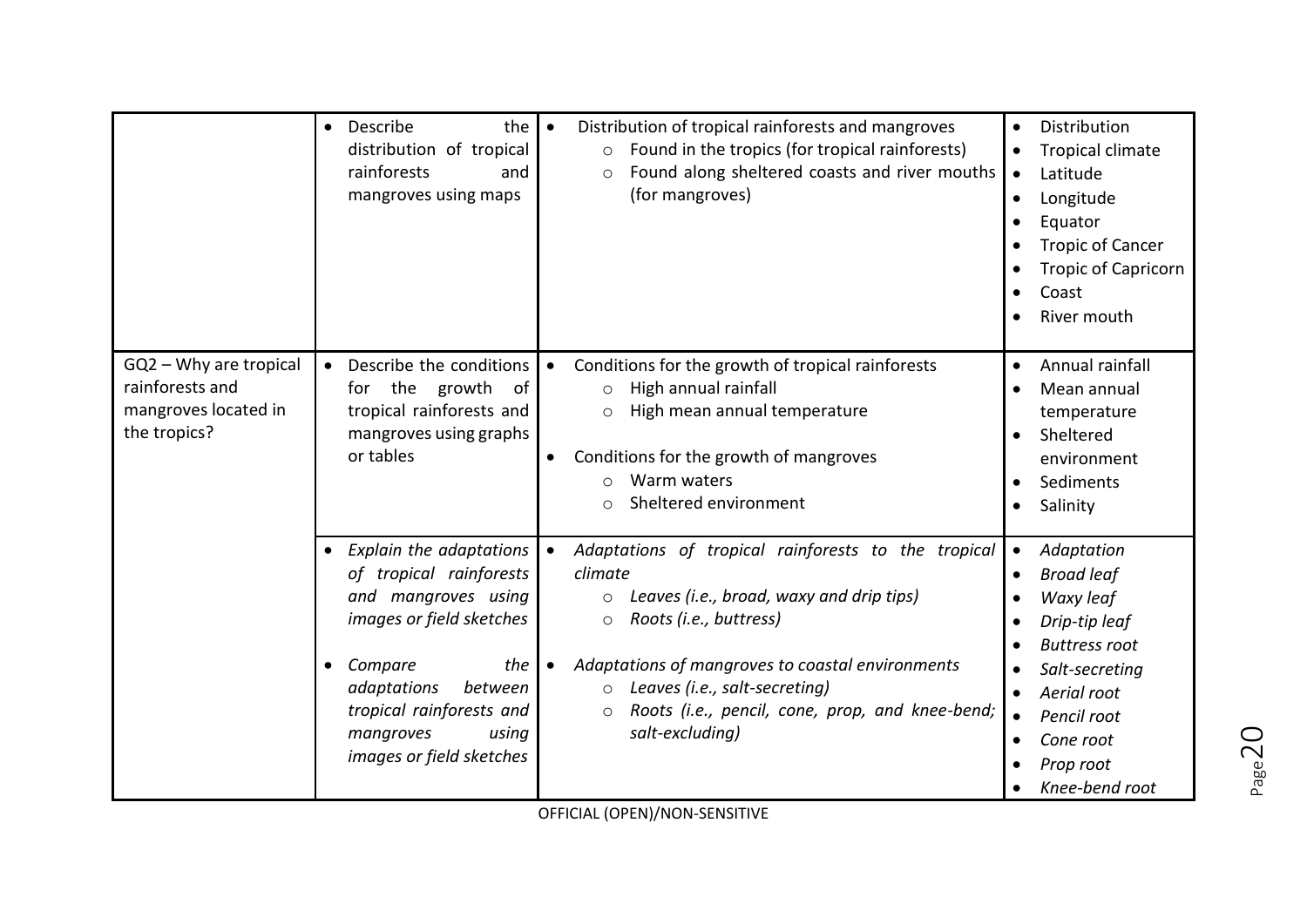|                                                                                                                                |                                                                                                                                                                                                                                                                                                                                                                                                                                                                                        | Salt-excluding<br>$\bullet$                                                                                                                                                                     |
|--------------------------------------------------------------------------------------------------------------------------------|----------------------------------------------------------------------------------------------------------------------------------------------------------------------------------------------------------------------------------------------------------------------------------------------------------------------------------------------------------------------------------------------------------------------------------------------------------------------------------------|-------------------------------------------------------------------------------------------------------------------------------------------------------------------------------------------------|
| $GQ3 - What$<br>relationships do<br>tropical rainforests and<br>mangroves have with<br>(i) the environment<br>and (ii) people? | Describe<br>$\bullet$<br>the I<br>Relationship<br>between<br>tropical<br>$\bullet$<br>environmental<br>mangroves, and the environment<br>functions of tropical<br>Habitat for biodiversity<br>$\circ$<br>rainforests<br>Carbon storage<br>and<br>$\circ$<br>the<br>Oxygen generation (i.e., photosynthesis)<br>mangroves<br>in<br>O<br>Protection from soil erosion<br>environment<br>using<br>$\circ$<br>Protection from coastal erosion<br>schematic diagrams or<br>$\circ$<br>texts | rainforests<br>Habitat<br>$\bullet$<br>and<br>Biodiversity<br>$\bullet$<br>Carbon storage<br>$\bullet$<br>Oxygen generation<br>$\bullet$<br>Photosynthesis<br>$\bullet$<br>Erosion<br>$\bullet$ |
|                                                                                                                                | Describe how tropical<br>Relationship<br>between<br>tropical<br>$\bullet$<br>rainforests<br>mangroves, and people<br>and<br>Places of habitation (e.g., longhouse, stilt house)<br>mangroves are used by<br>$\circ$<br>Sources of raw materials (e.g., wood, minerals)<br>people using images or<br>$\circ$<br>Places for recreation (e.g., trekking, camping)<br>texts<br>$\circ$<br>Sources of food (e.g., hunting and gathering,<br>aquaculture)                                    | rainforests<br>and<br>Habitation<br>$\bullet$<br>Raw material<br>$\bullet$<br>Recreation                                                                                                        |
|                                                                                                                                | Describe the impact of<br>Extraction of resources from tropical rainforests and<br>$\bullet$<br>extracting<br>resources<br>mangroves<br>from<br>tropical<br>Deforestation<br>$\circ$<br>rainforests<br>Enhanced greenhouse effect<br>and<br>$\circ$<br>the<br>mangroves<br>on<br>physical<br>environment<br>using<br>graphs<br>or<br>schematic diagrams                                                                                                                                | Extraction<br>$\bullet$<br>Deforestation<br>$\bullet$<br>Greenhouse gases<br>٠<br>Enhanced<br>$\bullet$<br>greenhouse effect                                                                    |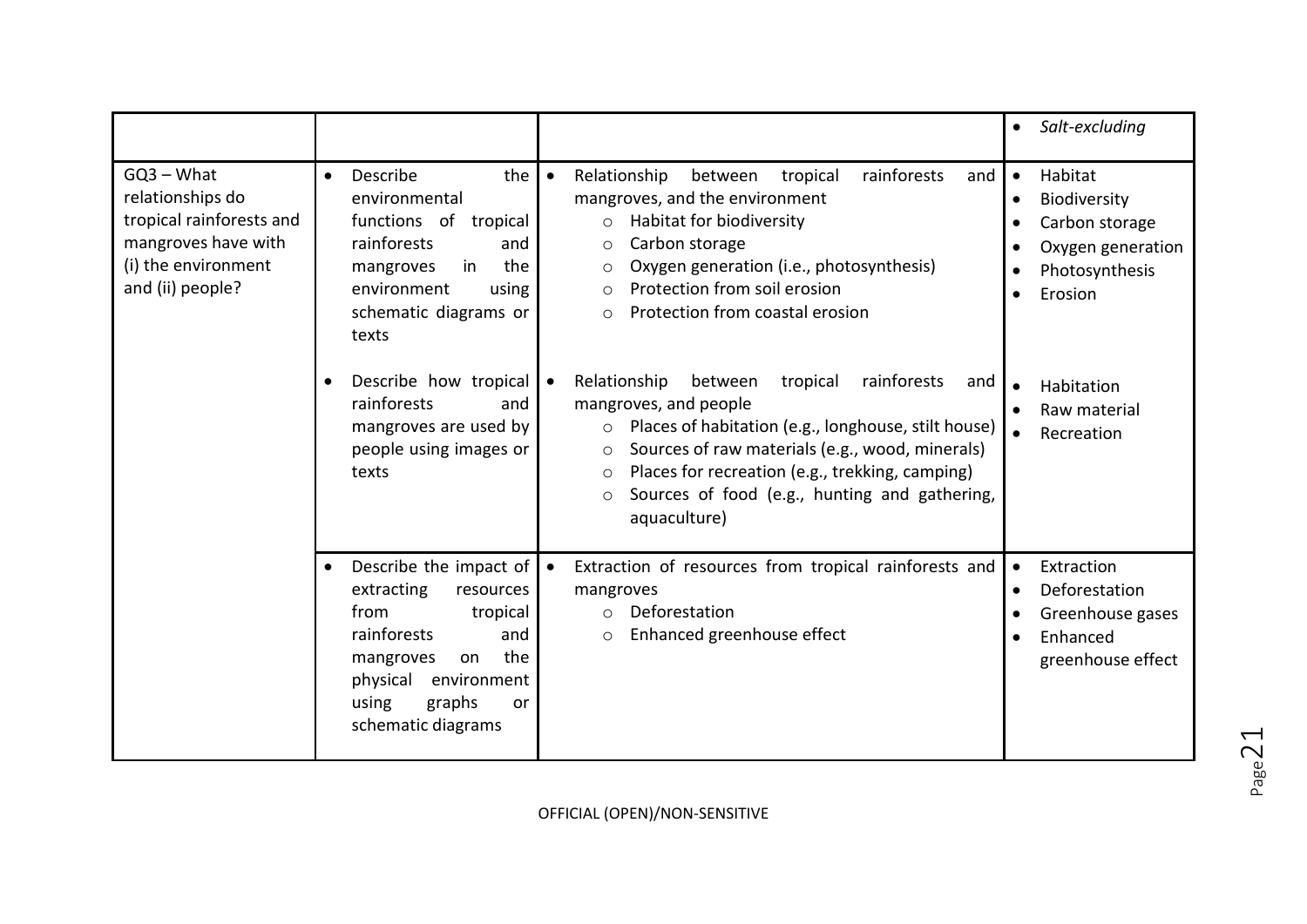| GQ4 - How can these<br>relationships be<br>sustainably managed? | • Explain the strategies<br>sustainably<br>taken to<br>tropical<br>manage<br>rainforests<br>and<br>mangroves in Singapore<br>and other countries<br>using tables or texts<br>• Evaluate the strategies<br>taken to sustainably<br>tropical<br>manage<br>rainforests<br>and<br>mangroves in Singapore<br>and other countries | Strategies for sustainable management of tropical<br>rainforests and mangroves in Singapore and other<br>countries<br>Protect areas which contain tropical rainforests<br>$\circ$<br>mangroves (e.g., national parks and<br>and<br>biosphere reserves)<br>Regulate forestry activities (e.g., controlled<br>$\circ$<br>logging)<br>Rehabilitate<br>disturbed areas with tropical<br>$\circ$<br>rainforests and mangroves (e.g., reforestation)<br>Promote public education (e.g., guided nature<br>walks) | Management<br>Short-/long-term<br>$\bullet$<br>Conservation<br>$\bullet$<br>National park<br>$\bullet$<br>Biosphere reserve<br>$\bullet$<br>Forestry<br>$\bullet$<br>Controlled logging<br>$\bullet$<br>Reforestation<br>Public education<br>$\bullet$ |
|-----------------------------------------------------------------|-----------------------------------------------------------------------------------------------------------------------------------------------------------------------------------------------------------------------------------------------------------------------------------------------------------------------------|-----------------------------------------------------------------------------------------------------------------------------------------------------------------------------------------------------------------------------------------------------------------------------------------------------------------------------------------------------------------------------------------------------------------------------------------------------------------------------------------------------------|--------------------------------------------------------------------------------------------------------------------------------------------------------------------------------------------------------------------------------------------------------|
|-----------------------------------------------------------------|-----------------------------------------------------------------------------------------------------------------------------------------------------------------------------------------------------------------------------------------------------------------------------------------------------------------------------|-----------------------------------------------------------------------------------------------------------------------------------------------------------------------------------------------------------------------------------------------------------------------------------------------------------------------------------------------------------------------------------------------------------------------------------------------------------------------------------------------------------|--------------------------------------------------------------------------------------------------------------------------------------------------------------------------------------------------------------------------------------------------------|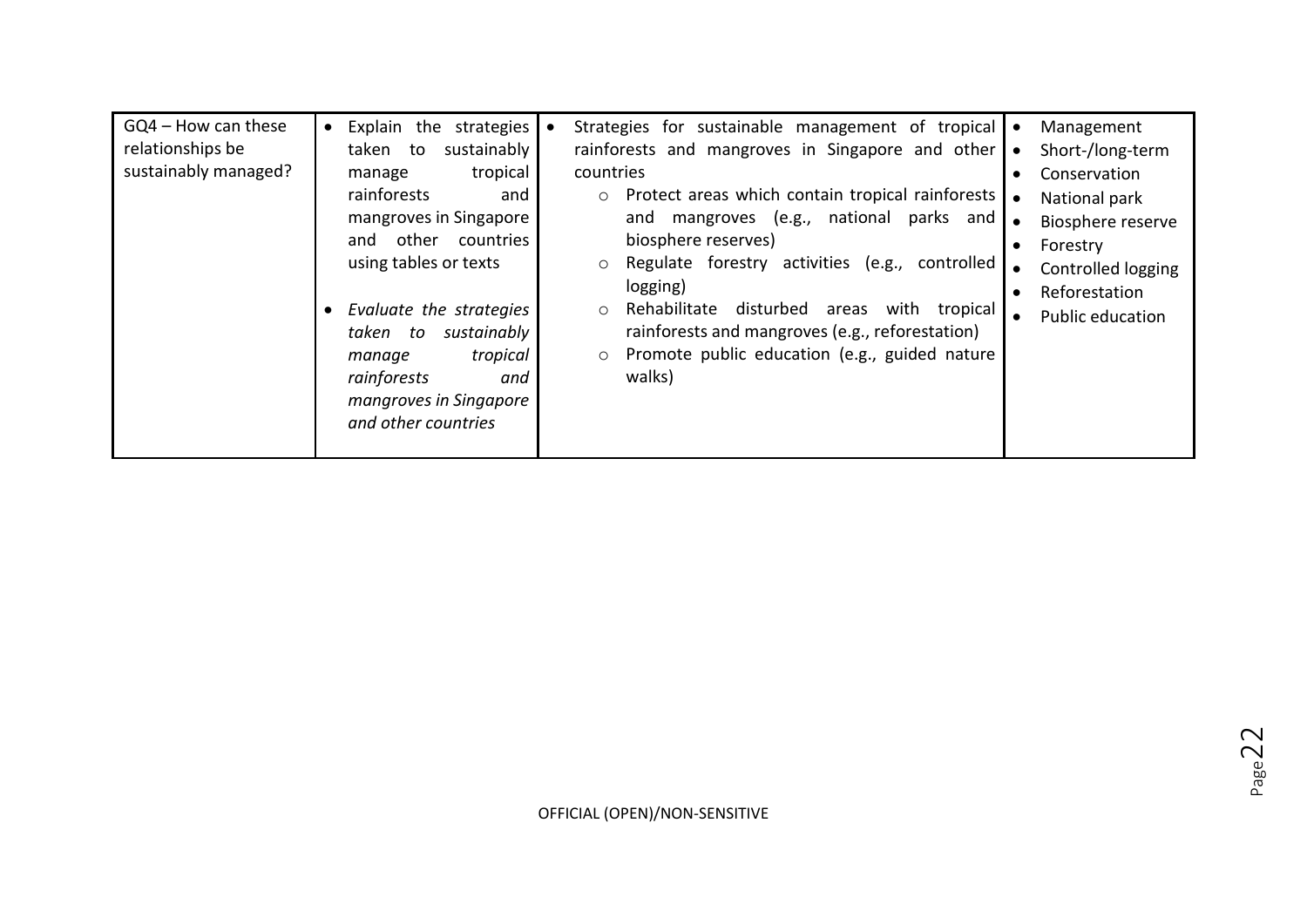## **Geographical Investigation for Topic 1.2: Tropical Rainforests and Mangroves**

#### **Overview:**

Students will explore and learn about a tropical rainforest/mangrove through the application of the GI stages. They will uncover how the natural environment and people's actions affect the growth of the tropical rainforest/mangrove and how people's perception of their roles in managing the tropical rainforest/mangrove affect its growth and value. Through the investigation, students will reflect on their past actions, develop sustainable solutions, and take actions to protect, conserve or restore the tropical rainforest/mangrove to support the natural ecosystems and needs of the people.

# **This GI seeks to find out:**

- the factors affecting the growth conditions of a tropical rainforest/mangrove; and/or
- the stakeholders' (e.g., authorities, businesses, the public) roles and their perception of these roles in managing a tropical rainforest/mangrove.

| <b>GI Stages</b>            | <b>Learning Outcomes</b><br>Students should be able to:                                                                               | <b>Content</b>                                                                                                                                                                                                                                                                                                                                           |
|-----------------------------|---------------------------------------------------------------------------------------------------------------------------------------|----------------------------------------------------------------------------------------------------------------------------------------------------------------------------------------------------------------------------------------------------------------------------------------------------------------------------------------------------------|
| Stage 1:<br>Framing the GI  | Pose geographical questions<br>$\bullet$                                                                                              | Types of question frames (e.g. 5W1H, Neighbour's core questions)                                                                                                                                                                                                                                                                                         |
| Stage 2:<br>Collecting data | <b>Use</b><br>appropriate<br>data<br>$\bullet$<br>collection methods<br>Ensure<br>and<br>accuracy<br>$\bullet$<br>reliability of data | Primary data<br>Map work<br>o Location of data collection sites<br>Sampling<br>Spot<br>$\circ$<br>Transect<br>$\bigcirc$<br>Surveys or interviews<br>Human uses (e.g., recreational activities)<br>$\circ$<br>Strategies to protect tropical rainforests or mangroves (e.g., construction of<br>O<br>boardwalks)<br>Field notes (e.g., human activities) |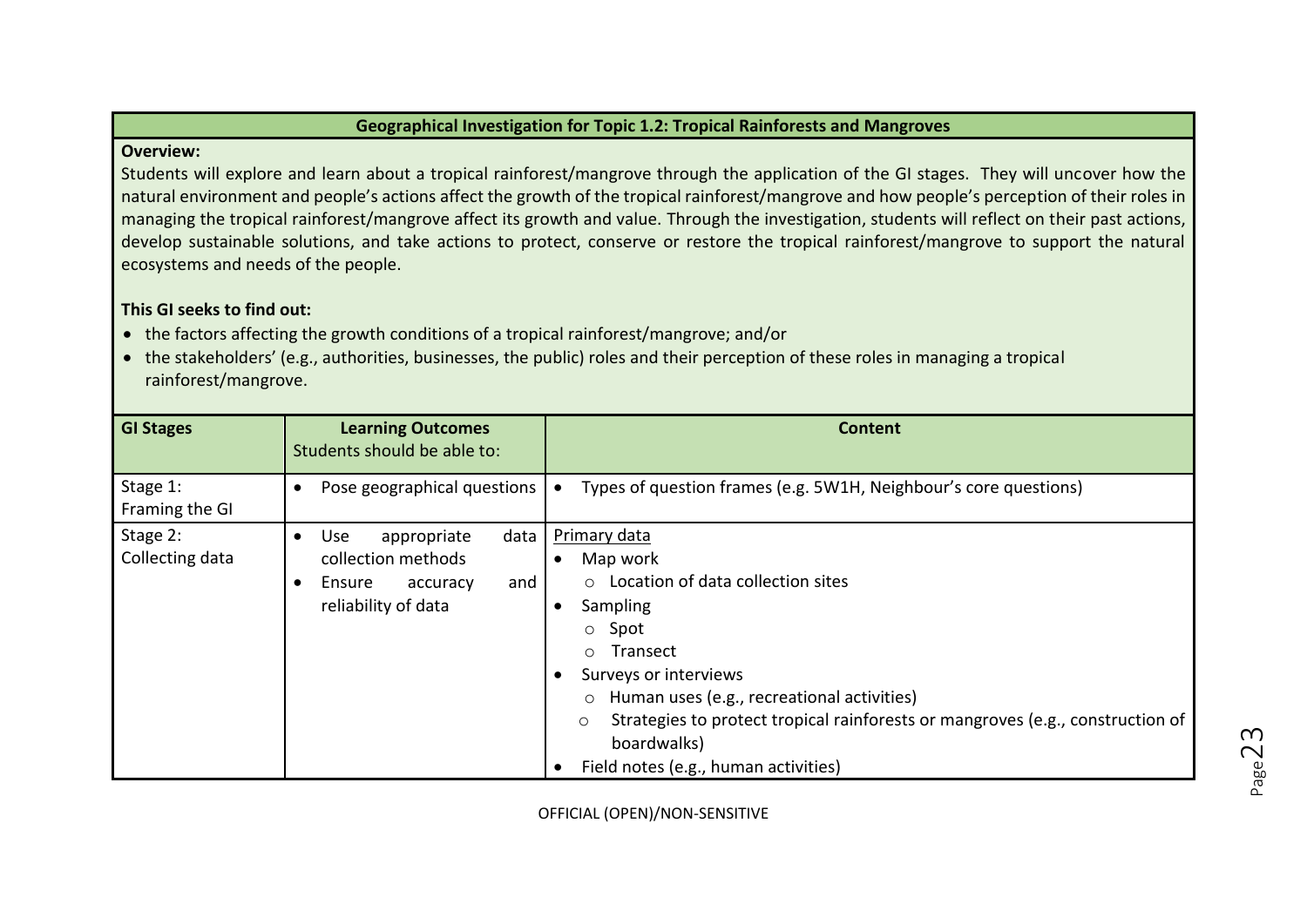|                 |                                             | Field sketches (e.g., protection from soil or coastal erosion)<br>$\bullet$              |
|-----------------|---------------------------------------------|------------------------------------------------------------------------------------------|
|                 |                                             | Images (e.g., photographs of different plant species)                                    |
|                 |                                             |                                                                                          |
|                 |                                             | Secondary data                                                                           |
|                 |                                             | Online/library research                                                                  |
|                 |                                             | Common plant species or organisms found in tropical rainforests or                       |
|                 |                                             | mangroves                                                                                |
|                 |                                             | Uses of resources obtained from tropical rainforests or mangroves                        |
|                 |                                             | o Strategies taken to protect tropical rainforests or mangroves                          |
| Stage 3:        | Organise raw data<br>$\bullet$              | Maps (e.g., showing the distribution of plant species at different zones in a            |
| Analysing and   | appropriate<br>data<br>Select               | mangrove)                                                                                |
| presenting data | representations                             | Pie charts (e.g., showing the proportion of people's perception of their role in         |
|                 |                                             | ensuring sustainability)                                                                 |
|                 |                                             | Images (e.g., photographs showing human activities)                                      |
|                 |                                             | Field sketches (e.g., showing how trees protect an area from erosion)                    |
|                 |                                             | Tables (e.g., showing the diversity of plant species in an area of a rainforest)         |
| Stage 4:        | evidence-based<br>Provide<br>$\bullet$      | Spatial patterns (e.g., plant species found at different areas in a forest)<br>$\bullet$ |
| <b>Drawing</b>  | responses                                   | Relationships between variables (e.g., human actions and environmental                   |
| conclusions     |                                             | conditions of the forest)                                                                |
|                 |                                             | Reasoned conclusions that answer the questions posed                                     |
| Stage 5:        | collection<br>Evaluate<br>data<br>$\bullet$ | Strengths and limitations of data collection methods                                     |
| Reflecting and  | methods                                     | Improvements to the investigation<br>$\bullet$                                           |
| taking action   | Suggest ways to improve the<br>$\bullet$    | Proposal or actions (e.g., creation of a plan and educational campaign materials         |
|                 | investigation                               | to inform the public about appropriate activities in a forest)                           |
|                 | Propose ways to improve                     |                                                                                          |
|                 | the relationship between                    |                                                                                          |
|                 | the<br>phenomenon<br>and                    |                                                                                          |
|                 | people                                      |                                                                                          |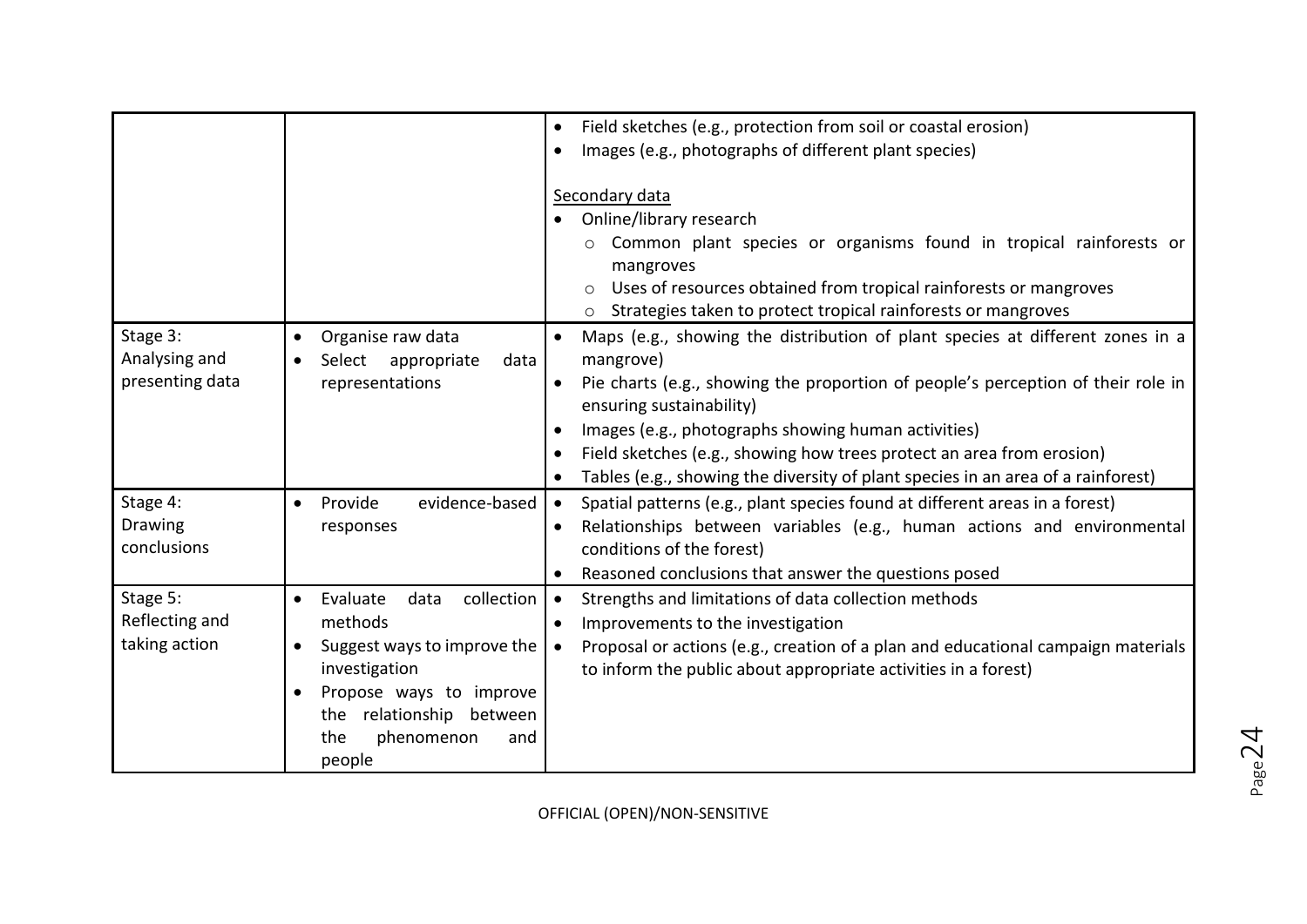# **Theme: Sustainable Resource Use and Management Thematic Question 2: How Can We Sustainably Build Cities?**

## **Overview:**

By 2030, more than half of the world's population will live in urban areas, and one in every three people will live in cities with at least half a million inhabitants. As cities grow, they require large amounts of natural resources and people to build and maintain infrastructure, develop industries, and provide services to meet the needs and demands of their inhabitants. While these demands exert great pressure on people and the environment, they also offer opportunities for cities to be sustainably built. Ingenuity is essential in developing solutions that can manage urban growth sustainably without compromising the environment while maintaining a high quality of life for its inhabitants.

Through this study, students will learn how to:

- understand and appreciate the diversity of cultures in a city; and
- show care for different groups of people who live in the city and have different needs from them.

| <b>Guiding Questions</b> | <b>Learning Outcomes</b><br>Students should be able to:   | <b>Content</b>                                                                                                                                                                                                     | <b>Main Terms</b>                                                                                                                               |
|--------------------------|-----------------------------------------------------------|--------------------------------------------------------------------------------------------------------------------------------------------------------------------------------------------------------------------|-------------------------------------------------------------------------------------------------------------------------------------------------|
| GQ1 - What are cities?   | the<br>Describe<br>$\bullet$<br>characteristics of cities | Characteristics of cities<br>Large population size<br>$\circ$<br>High population density<br>$\circ$<br>Built-up area<br>$\circ$<br>administrative,<br>Range<br>functions<br>(e.g.,<br>of<br>$\circ$<br>commercial) | City<br>$\bullet$<br>Population size<br>$\bullet$<br>Population<br>$\bullet$<br>density<br>Infrastructure<br>$\bullet$<br>Function<br>$\bullet$ |
|                          | Describe how cities are<br>related to rural areas         | Relationship between cities and rural areas<br>Rural-urban migration<br>$\circ$<br>Provision of goods and services (e.g., food,<br>$\circ$<br>hospitals)                                                           | Rural-urban<br>$\bullet$<br>migration<br>Push factor<br>$\bullet$<br>Pull factor<br>$\bullet$<br>Amenities<br>$\bullet$                         |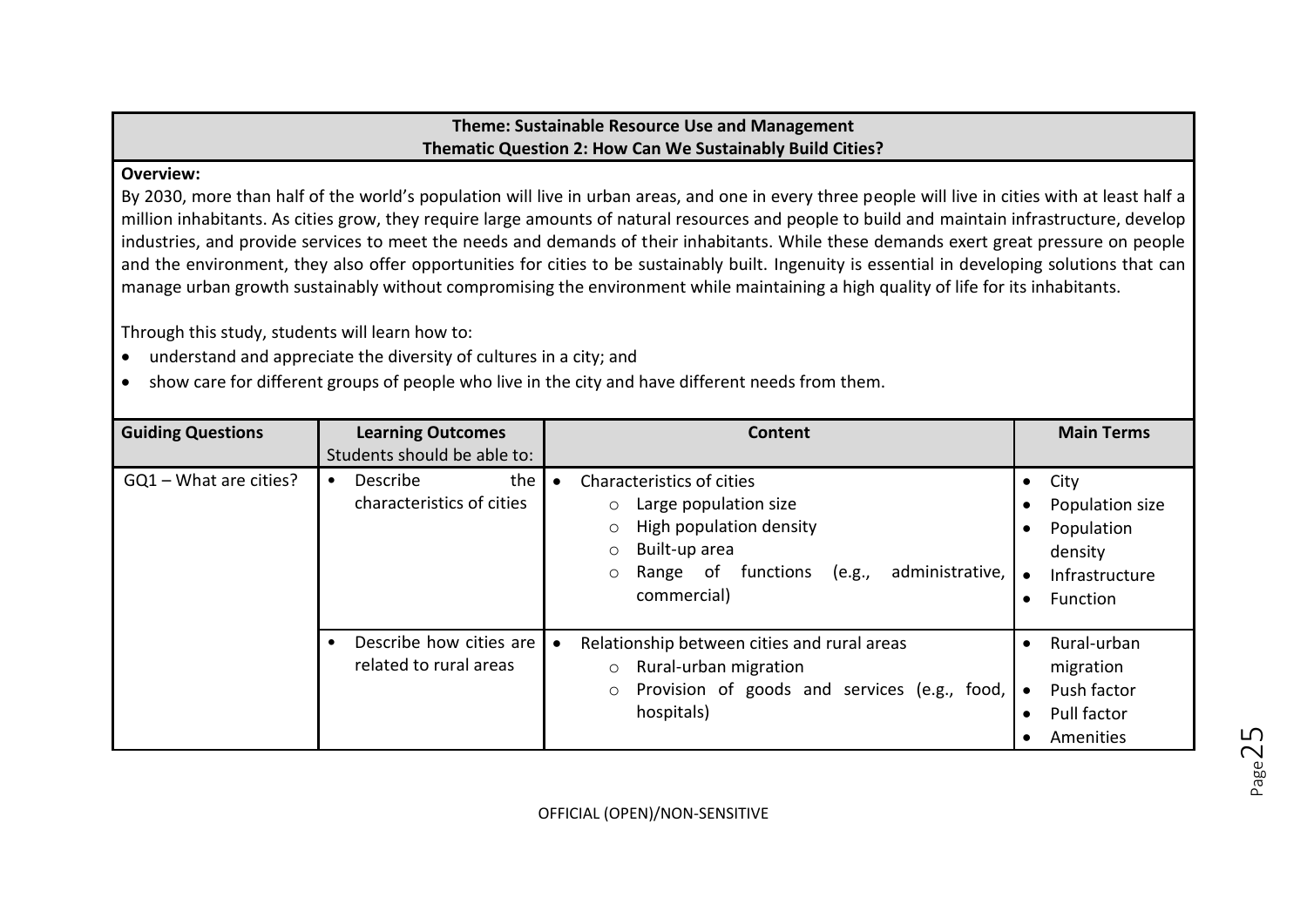| GQ2 - How do cities<br>impact the<br>environment and the<br>people living in them as<br>they continue to grow? | $\bullet$ | Describe the ways cities<br>impact people and the<br>environment     | Impact of cities on the environment and their<br>inhabitants<br>Opportunities<br>$\circ$<br>Education and employment<br>Technological innovations (e.g., reduce<br>carbon emissions, improve mobility)<br>Challenges<br>$\circ$<br>Increased environmental pollution (e.g.,<br>water pollution, air pollution)<br>Competition for natural resources (e.g.,<br>land, water)                                                                                   | $\bullet$<br>$\bullet$<br>$\bullet$<br>$\bullet$ | Education<br>Employment<br>Industries<br>Technological<br>innovations<br>Environmental<br>pollution<br>Environmental<br>footprint<br>Competition |
|----------------------------------------------------------------------------------------------------------------|-----------|----------------------------------------------------------------------|--------------------------------------------------------------------------------------------------------------------------------------------------------------------------------------------------------------------------------------------------------------------------------------------------------------------------------------------------------------------------------------------------------------------------------------------------------------|--------------------------------------------------|--------------------------------------------------------------------------------------------------------------------------------------------------|
| $GQ3 - How can people$<br>sustainably build cities?                                                            | $\bullet$ | Describe the strategies<br>sustainably<br>to<br>used<br>build cities | Sustainable management of cities<br>Environmental management<br>$\circ$<br>Physical environment (e.g., reduce water<br>pollution, minimise air pollution)<br>Hazards (e.g., use of better-quality<br>building materials, land-use planning)<br>Improve quality of life<br>$\circ$<br>Providing safe housing<br>Providing a variety of transportation<br>modes<br>Considering the needs of different groups<br>(i.e., the elderly, persons with disabilities) | $\bullet$<br>$\bullet$<br>$\bullet$<br>$\bullet$ | Management<br>Hazard<br>Human-induced<br>Natural<br>Quality of life<br>Housing<br>Transportation<br>mode                                         |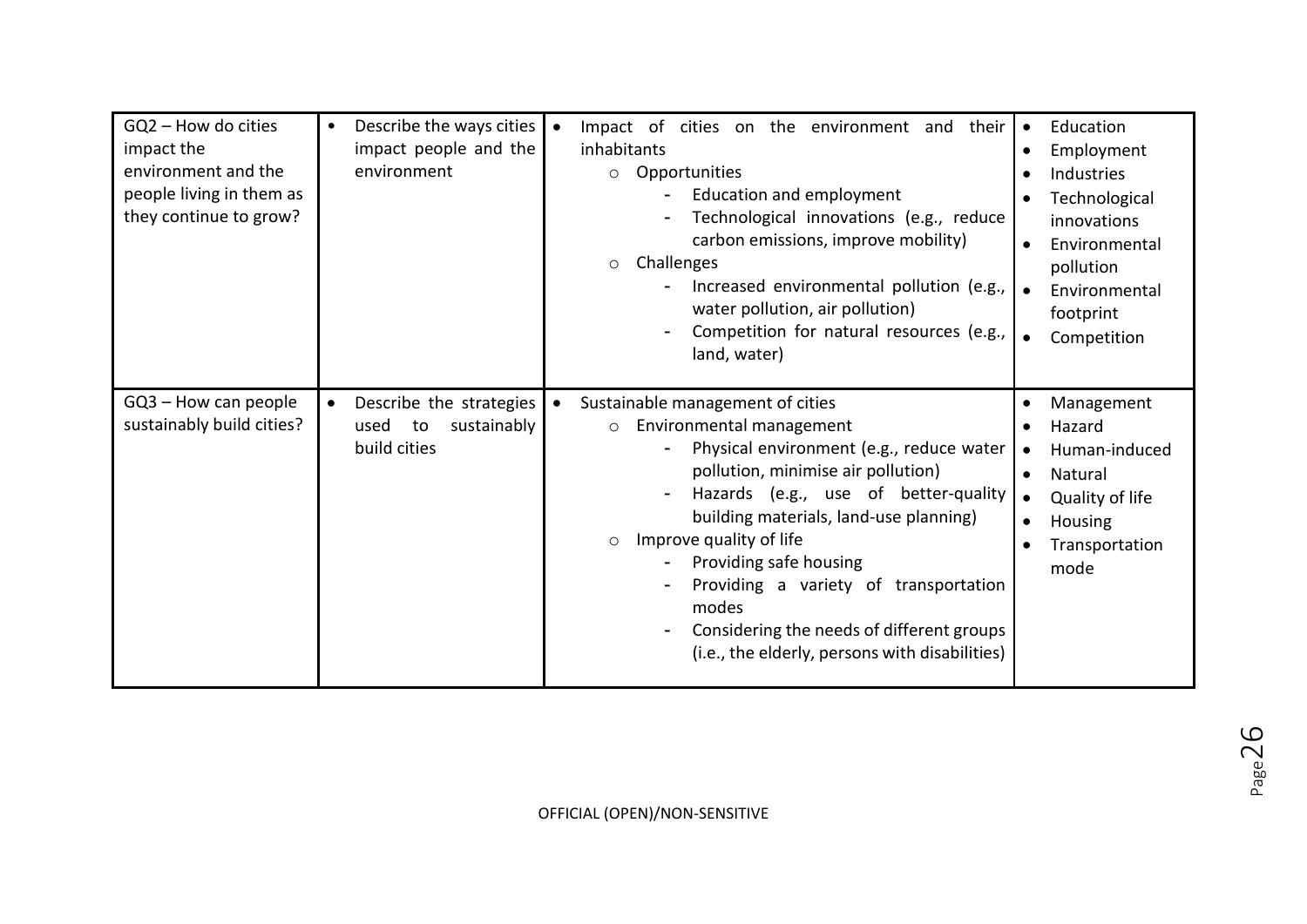#### **Topic 2.1: Housing**

#### **Overview:**

Housing fulfils the basic human need for shelter. As cities continue to grow in population size, the need to provide housing also increases. This will lead to greater demand for natural resources, amenities and services as more housing developments are undertaken. However, the types of housing, their locations, availability, quality, and affordability differ from place to place. In some places, where housing is unavailable, people may have to build and occupy informal housing in squatter settlements. In other places, where housing is poorly maintained, people may have to live in undesirable living conditions. To better manage the impact of housing on the environment and people, it is necessary for developers, dwellers and those involved in building and maintaining housings to develop solutions and take actions that are sustainable.

Through this study, students will learn how to:

- appreciate the importance of harmony given the diversity of the people living in an area; and
- appreciate the resilience shown by people in improving their living conditions.

| <b>Guiding Questions</b>                                                                     | <b>Learning Outcomes</b><br>Students should be able to:                                                                                                                                                                                  | <b>Content</b>                                                                                                                                                                                                                                                                                                                                           | <b>Main Terms</b>                                                                                                                                                         |
|----------------------------------------------------------------------------------------------|------------------------------------------------------------------------------------------------------------------------------------------------------------------------------------------------------------------------------------------|----------------------------------------------------------------------------------------------------------------------------------------------------------------------------------------------------------------------------------------------------------------------------------------------------------------------------------------------------------|---------------------------------------------------------------------------------------------------------------------------------------------------------------------------|
| $GQ1 - What$ are the<br>different types of<br>housing and where are<br>they found in cities? | Describe the different<br>$\bullet$<br>types of housing and<br>characteristics<br>their<br>using graphs or images<br>Compare the different<br>$\bullet$<br>types of<br>housing and<br>their<br>characteristics<br>using graphs or images | Types of housing and their characteristics<br>Formal housing<br>$\circ$<br>Built by government or private developers<br>Legal right to occupy land<br>Access to basic services<br>High-quality building materials<br>Informal housing<br>$\circ$<br>Self-built squatter settlements<br>No legal right to occupy land<br>Lack of access to basic services | Formal housing<br>Government<br>Private<br>$\bullet$<br>developers<br>Legal right<br><b>Basic services</b><br>Informal<br>housing<br>Squatters<br>Squatter<br>settlements |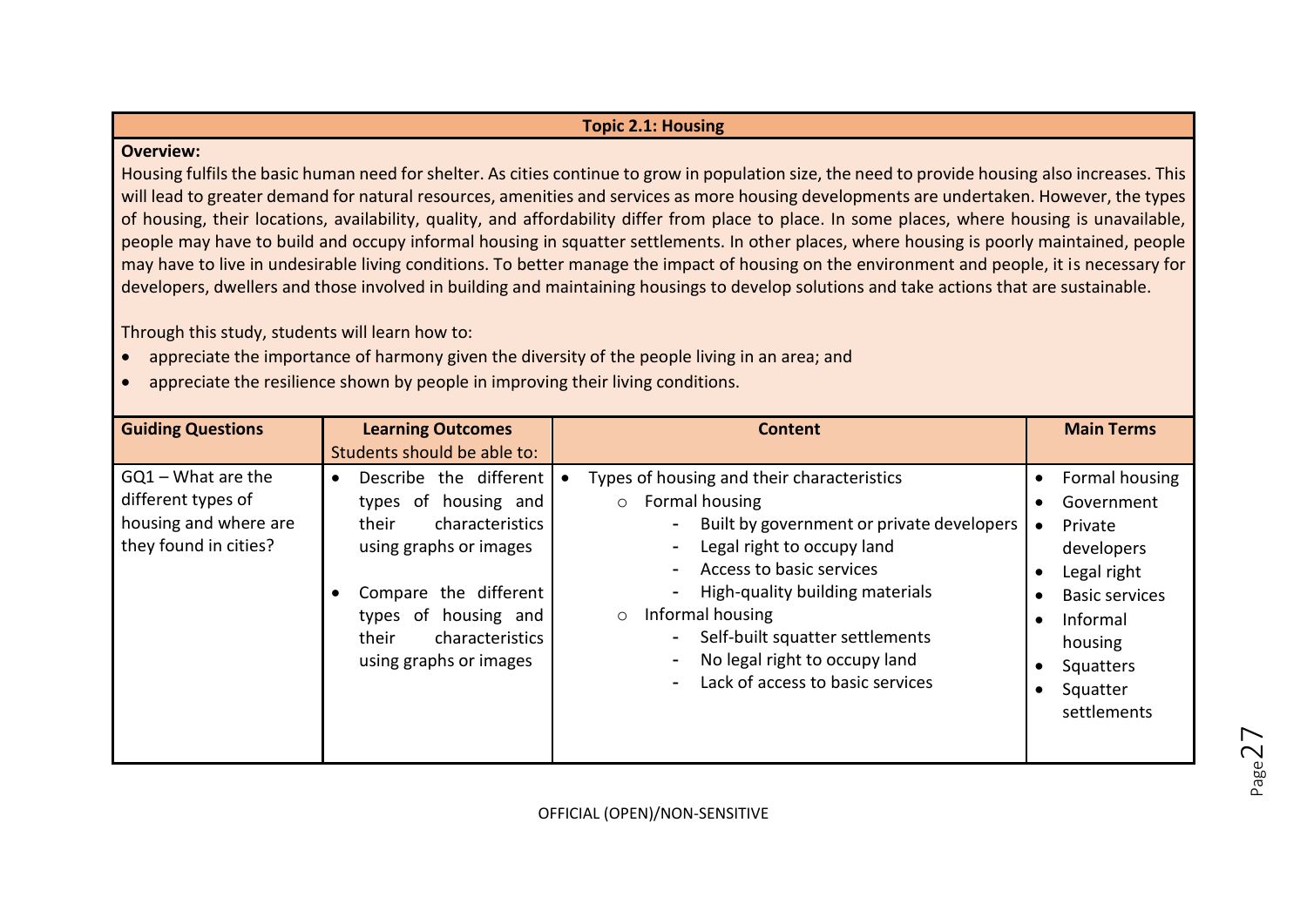|                                                                                                     | the<br>Describe<br>$\bullet$<br>distribution of housing<br>locations within cities<br>using maps                                        | Location of formal housing in cities<br>$\bullet$<br>Found on desirable land (e.g., away from<br>$\circ$<br>pollution, away from heavy industries)<br>Location of informal housing in cities<br>Found on locally unwanted land-use (LULU) (e.g.,<br>$\circ$<br>near landfills, near sewage treatment plants)                                                                                                                            | Desirable land<br>Locally<br>unwanted land-<br>use                                                                                                                                                            |
|-----------------------------------------------------------------------------------------------------|-----------------------------------------------------------------------------------------------------------------------------------------|-----------------------------------------------------------------------------------------------------------------------------------------------------------------------------------------------------------------------------------------------------------------------------------------------------------------------------------------------------------------------------------------------------------------------------------------|---------------------------------------------------------------------------------------------------------------------------------------------------------------------------------------------------------------|
| GQ2 - Why are different<br>types of housing located<br>where they are in cities?                    | factors<br>Explain<br>the<br>$\bullet$<br>affecting the locations<br>of formal and informal<br>housing in cities using<br>texts or maps | Factors affecting the location of formal and informal<br>$\bullet$<br>housing<br>Land-use planning (e.g., restrictive land use,<br>$\circ$<br>zoning)<br>private<br><b>Developers</b><br>(i.e., government and<br>$\circ$<br>developers)<br>Land price (i.e., cost of land for formal housing)<br>$\circ$<br>Housing financial support (i.e., finance schemes<br>$\circ$<br>for the poor, improved access to finance for<br>developers) | Land-use<br>planning<br>Housing<br>$\bullet$<br>shortage<br>Government<br>Private<br>$\bullet$<br>developers<br>Financial<br>$\bullet$<br>support<br>Finance<br>schemes<br>Affordability<br>Cost<br>$\bullet$ |
| GQ3 - What is the<br>relationship between<br>housing and (i) the<br>environment and (ii)<br>people? | Describe the impact that<br>$\bullet$<br>housing has on the<br>environment<br>using<br>schematic<br>images or<br>diagrams               | Relationship between housing and the environment<br>$\bullet$<br>Use of natural resources (e.g., forests, water)<br>$\circ$<br>Environmental pollution (e.g., land, water)<br>$\circ$                                                                                                                                                                                                                                                   | Natural<br>$\bullet$<br>resources<br>Pollution<br>$\bullet$<br>Waste<br>$\bullet$                                                                                                                             |
|                                                                                                     | Describe the impact that<br>housing has on people                                                                                       | Relationship between housing and people<br>o Provision of basic needs (e.g., shelter, sanitation)                                                                                                                                                                                                                                                                                                                                       | <b>Basic needs</b><br>Amenities<br>$\bullet$                                                                                                                                                                  |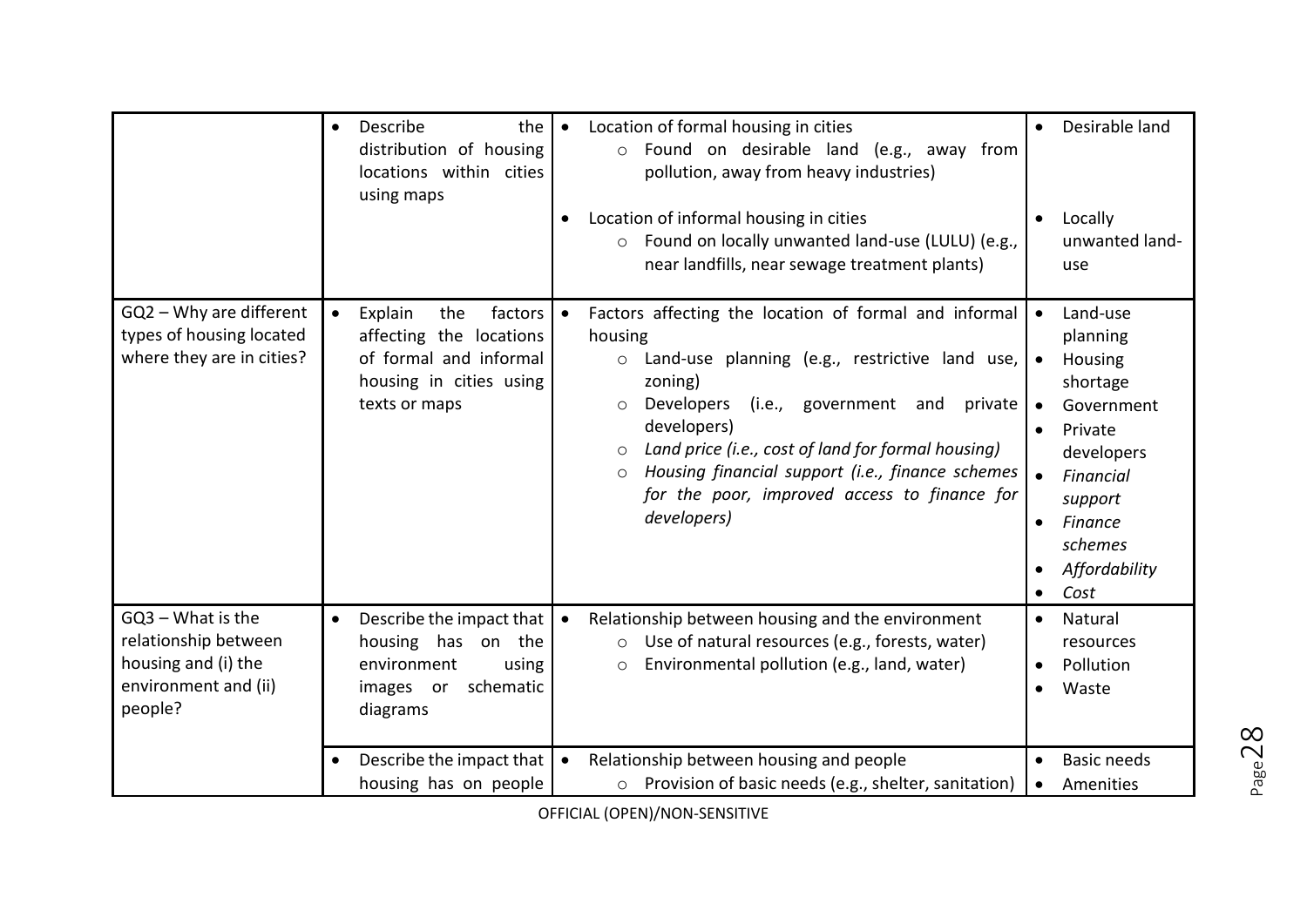|                                                                 | using<br>images<br>or<br>schematic diagrams                                                                                                                                                                                                                                                                                 | Presence of amenities (e.g., grocery shops, clinics)<br>$\circ$<br>Presence of communities (e.g., interactions with<br>$\circ$<br>neighbours, sense of belonging)                                                                                                                                                                                                                                                                                   | Social<br>Communities<br>$\bullet$                                                                                          |
|-----------------------------------------------------------------|-----------------------------------------------------------------------------------------------------------------------------------------------------------------------------------------------------------------------------------------------------------------------------------------------------------------------------|-----------------------------------------------------------------------------------------------------------------------------------------------------------------------------------------------------------------------------------------------------------------------------------------------------------------------------------------------------------------------------------------------------------------------------------------------------|-----------------------------------------------------------------------------------------------------------------------------|
| GQ4 – How can these<br>relationships be<br>sustainably managed? | Explain the strategies<br>$\bullet$<br>sustainably<br>taken to<br>housing<br>in<br>manage<br>and other<br>Singapore<br>countries using texts or<br>images<br>Evaluate the strategies<br>$\bullet$<br>sustainably<br>taken to<br>housing<br>in<br>manage<br>Singapore<br>other<br>and<br>countries using texts or<br>images. | Sustainable management of housing in Singapore and<br>other countries<br>Integrated land-use planning (e.g., by urban<br>$\circ$<br>development authorities)<br>Provision of inclusive public housing (e.g., by<br>$\circ$<br>housing development authorities)<br>Environmental features in buildings (e.g., zero<br>$\circ$<br>energy building design)<br>Improvements to the conditions of slums (e.g.,<br>$\circ$<br>through government funding) | Management<br>Short-/<br>$\bullet$<br>long-term<br>Integrated land-<br>use planning<br>Inclusive public<br>housing<br>Slums |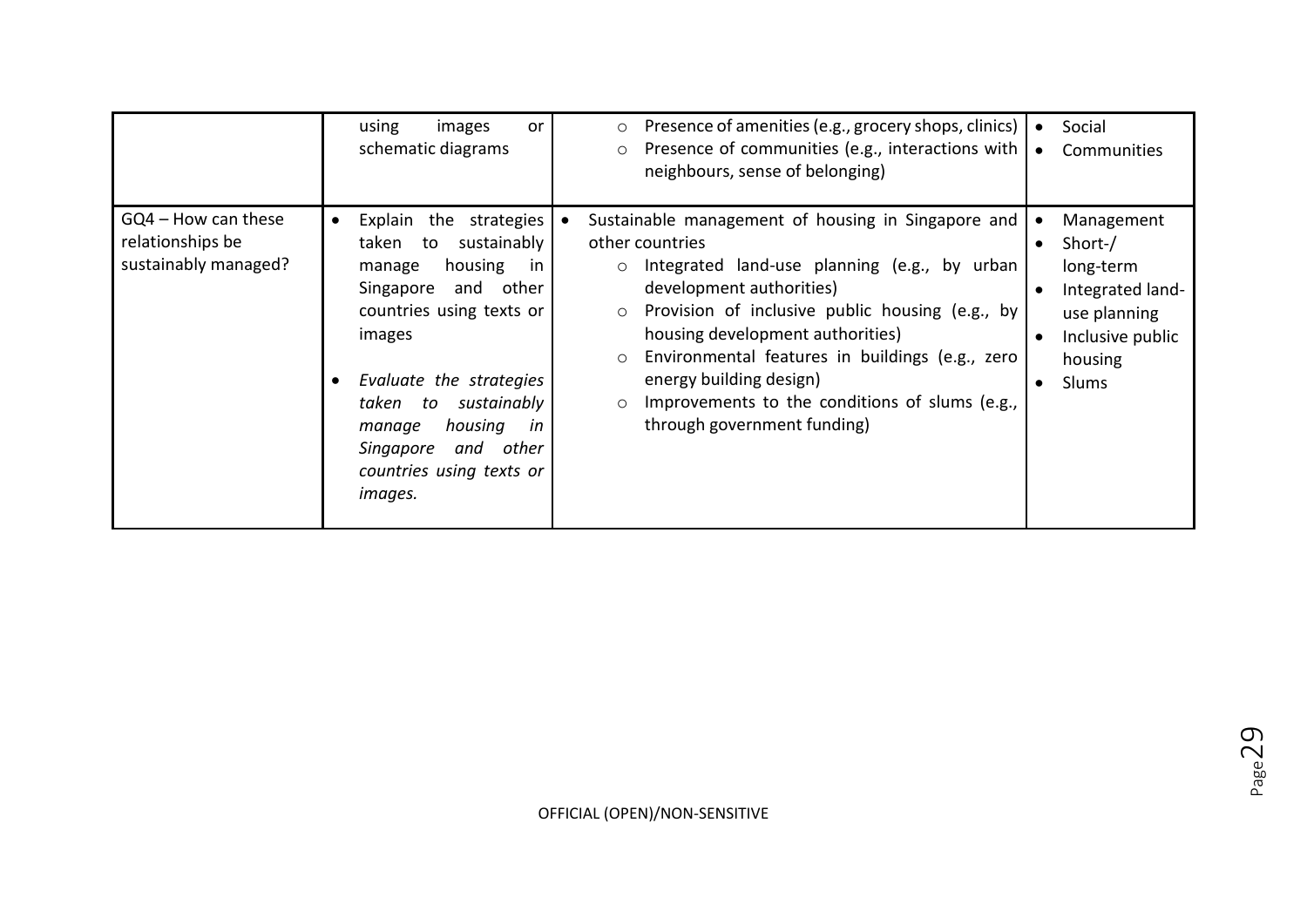#### **Geographical Investigation for Topic 2.1: Housing**

#### **Overview:**

Students will explore and learn about living in a neighbourhood through the application of the GI stages. They will uncover why certain features in a neighbourhood are used more than others and how the provision and use of these features impact the environment and the people living there. By considering the impacts of these features and their related activities on people living in the neighbourhood and the environment, students will recommend sustainable solutions, and take actions to maintain or improve people's quality of life, and the quality of the environment.

# **This GI seeks to find out:**

- the factors affecting the use of different features (e.g., parks, playground, markets) found in a neighbourhood; and/or
- the impact of different features (e.g., parks, playground, markets) on people and/or the environment.

| <b>GI Stages</b>                   | <b>Learning Outcomes</b><br>Students should be able to:                                                           | <b>Content</b>                                                                                                                                                                                                                                                                                                                                                                                                                                                     |
|------------------------------------|-------------------------------------------------------------------------------------------------------------------|--------------------------------------------------------------------------------------------------------------------------------------------------------------------------------------------------------------------------------------------------------------------------------------------------------------------------------------------------------------------------------------------------------------------------------------------------------------------|
| Stage 1:<br>Framing the GI         | Pose geographical questions<br>$\bullet$                                                                          | Types of question frames (e.g., 5W1H, Neighbour's core questions)                                                                                                                                                                                                                                                                                                                                                                                                  |
| Stage 2:<br><b>Collecting Data</b> | Use<br>data<br>appropriate<br>$\bullet$<br>collection methods<br>Ensure<br>and<br>accuracy<br>reliability of data | <b>Primary Data</b><br>Map work<br>$\bullet$<br>Location of data collection sites<br>$\Omega$<br>Sampling<br>$\bullet$<br>Convenience<br>$\circ$<br>Simple random<br>$\circ$<br>Systematic random<br>$\circ$<br>Surveys or interviews<br>People's perception of the quality and range of features available<br>$\circ$<br>Improvements that can be made to the neighbourhood<br>$\circ$<br>Field notes (e.g., nature of activity)<br>Field sketches (e.g., market) |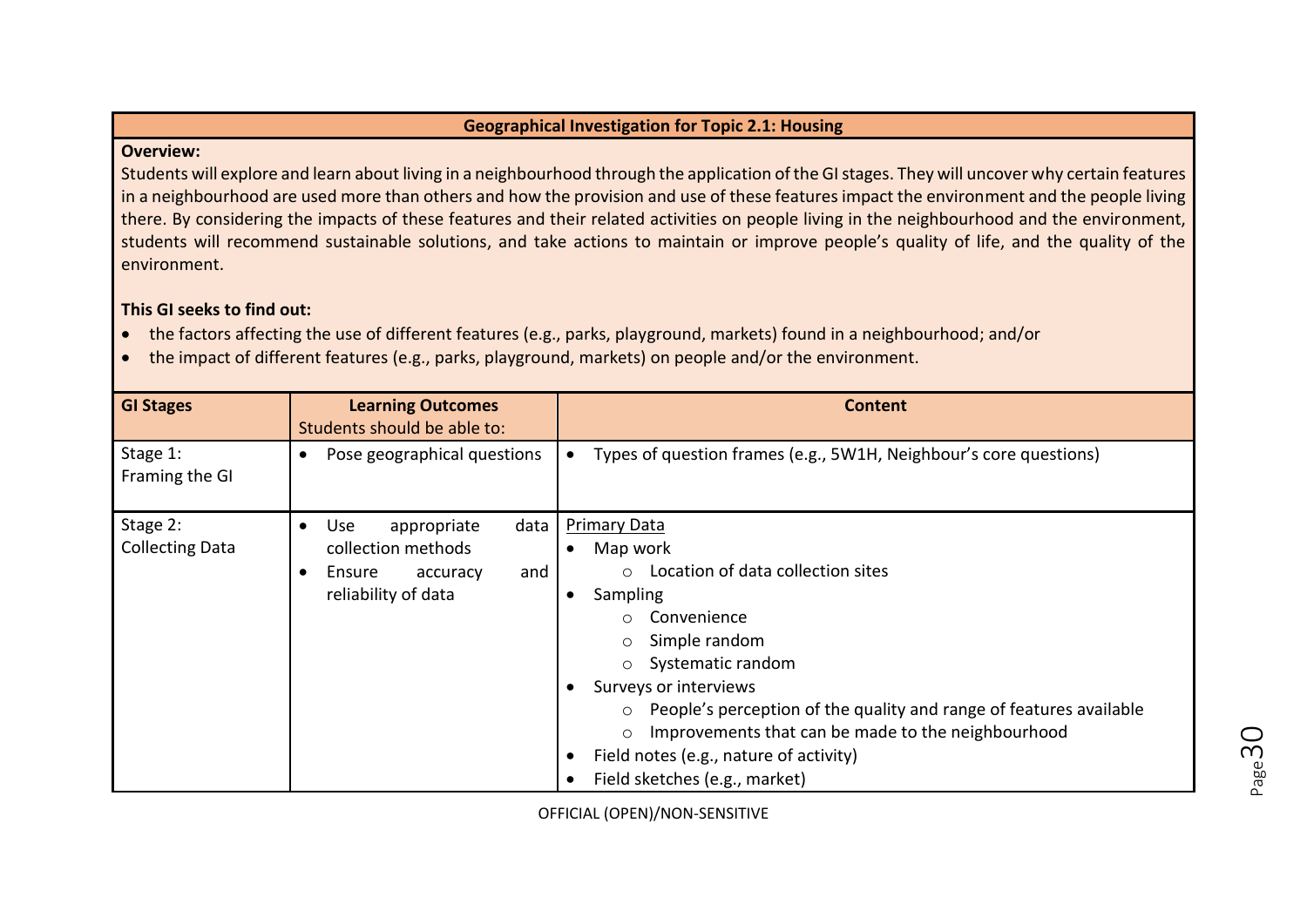|                                              |                                                                                                                                                                                            | Images (e.g., photographs of convenience stores)<br>$\bullet$<br>Secondary data<br>Online/library research<br>$\bullet$<br>Strategies taken by authorities in Singapore (e.g. town councils)<br>History of the neighbourhood<br>$\circ$                                                                                                         |
|----------------------------------------------|--------------------------------------------------------------------------------------------------------------------------------------------------------------------------------------------|-------------------------------------------------------------------------------------------------------------------------------------------------------------------------------------------------------------------------------------------------------------------------------------------------------------------------------------------------|
| Stage 3:<br>Analysing and<br>presenting data | Organise raw data<br>$\bullet$<br>appropriate<br>data $\vert \bullet \vert$<br>Select<br>representations                                                                                   | Maps (e.g., location of features)<br>$\bullet$<br>Graphs (e.g., a simple bar graph showing the results of survey questions)<br>Images (e.g., photographs of sites within the neighbourhood)<br>$\bullet$<br>Field sketches (e.g., drawings of selected features)<br>$\bullet$<br>Texts (e.g., survey responses from the residents)<br>$\bullet$ |
| Stage 4:<br>Drawing conclusions              | evidence-based<br>Provide<br>$\bullet$<br>responses                                                                                                                                        | Spatial patterns (e.g., location of different features in the neighbourhood)<br>Relationships between variables (e.g., impact of features and needs of<br>$\bullet$<br>residents)<br>Reasoned conclusions that answer the questions posed<br>$\bullet$                                                                                          |
| Stage 5:<br>Reflecting and taking<br>action  | collection<br>Evaluate<br>data<br>$\bullet$<br>methods<br>Suggest ways to improve the<br>investigation<br>Propose ways to improve the<br>relationship between the<br>phenomenon and people | Strengths and limitations of data collection methods<br>$\bullet$<br>Improvements/enhancements to investigation<br>$\bullet$<br>Proposal for use of data (e.g., creation of posters to be shared with residents<br>through the school's Values-In-Action/community programme)                                                                   |

Page31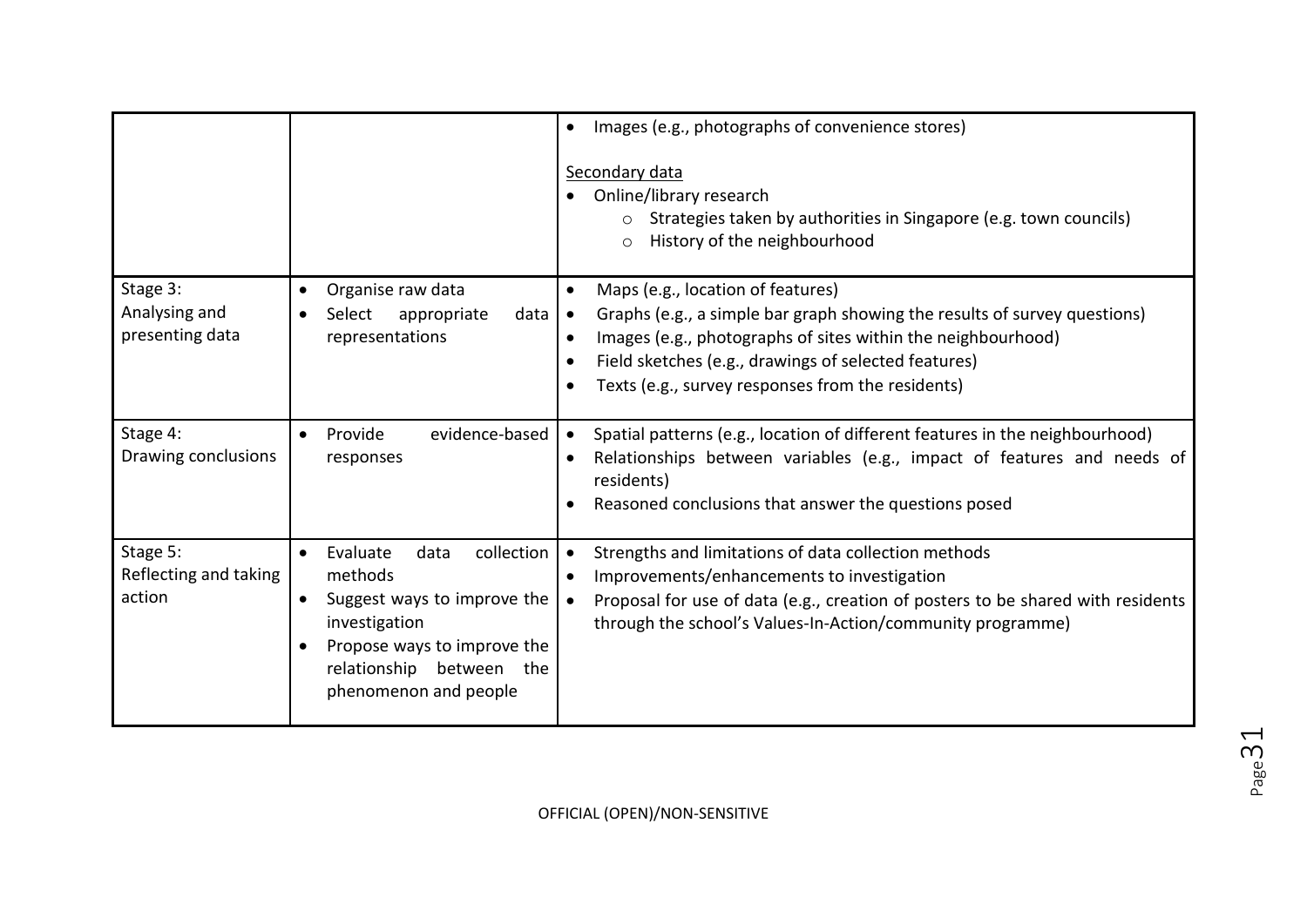# **Topic 2.2: Transport Systems**

## **Overview:**

Transport systems facilitate movement of people, goods and services in cities. As cities develop and the lifestyles of people change, the demands on and expectations of transport systems have also become more complex. While a city's transport systems are expected to be efficient and effective, their development and maintenance can have a significant impact on people and the environment. To better manage the impact of transport systems on the environment and people, it is necessary for people to develop solutions and take actions that are sustainable and can lead to an improvement in the quality of life.

Through this study, students will learn how to:

- understand the efforts of the stakeholders involved in planning and managing an urban transport system; and
- show care for groups of people with different mobility needs.

| <b>Guiding Questions</b>                                                                                                                                                                                  | <b>Learning Outcomes</b><br>Students should be able to:                                                                                                                                                                                                                              | <b>Content</b>                                                                                                                                                                       | <b>Main Terms</b>         |
|-----------------------------------------------------------------------------------------------------------------------------------------------------------------------------------------------------------|--------------------------------------------------------------------------------------------------------------------------------------------------------------------------------------------------------------------------------------------------------------------------------------|--------------------------------------------------------------------------------------------------------------------------------------------------------------------------------------|---------------------------|
| $GQ1 - What$ are<br>the<br>• Describe<br>transport systems and<br>characteristics<br>of<br>where are they found in<br>transport systems in cities<br>the cities?<br>using images or schematic<br>diagrams | Characteristics of transport systems in cities<br>Density of transport network (i.e., nodes and<br>$\circ$<br>routes)<br>Quality of transport infrastructure (e.g., paved<br>$\circ$<br>roads, maintenance of facilities)<br>Variety of transport modes (e.g., rail, air)<br>$\circ$ | Transport<br>Transport system<br>$\bullet$<br><b>Network</b><br>$\bullet$<br>Location<br>$\bullet$<br>Node<br>$\bullet$<br>Route<br>$\bullet$<br>Infrastructure<br>Mode<br>$\bullet$ |                           |
|                                                                                                                                                                                                           | Describe the locations of<br>transport nodes in cities<br>using maps                                                                                                                                                                                                                 | Locations of transport nodes in cities<br>$\bullet$<br>Concentration of activities<br>Level of accessibility<br>$\circ$                                                              | Accessibility<br>Terminal |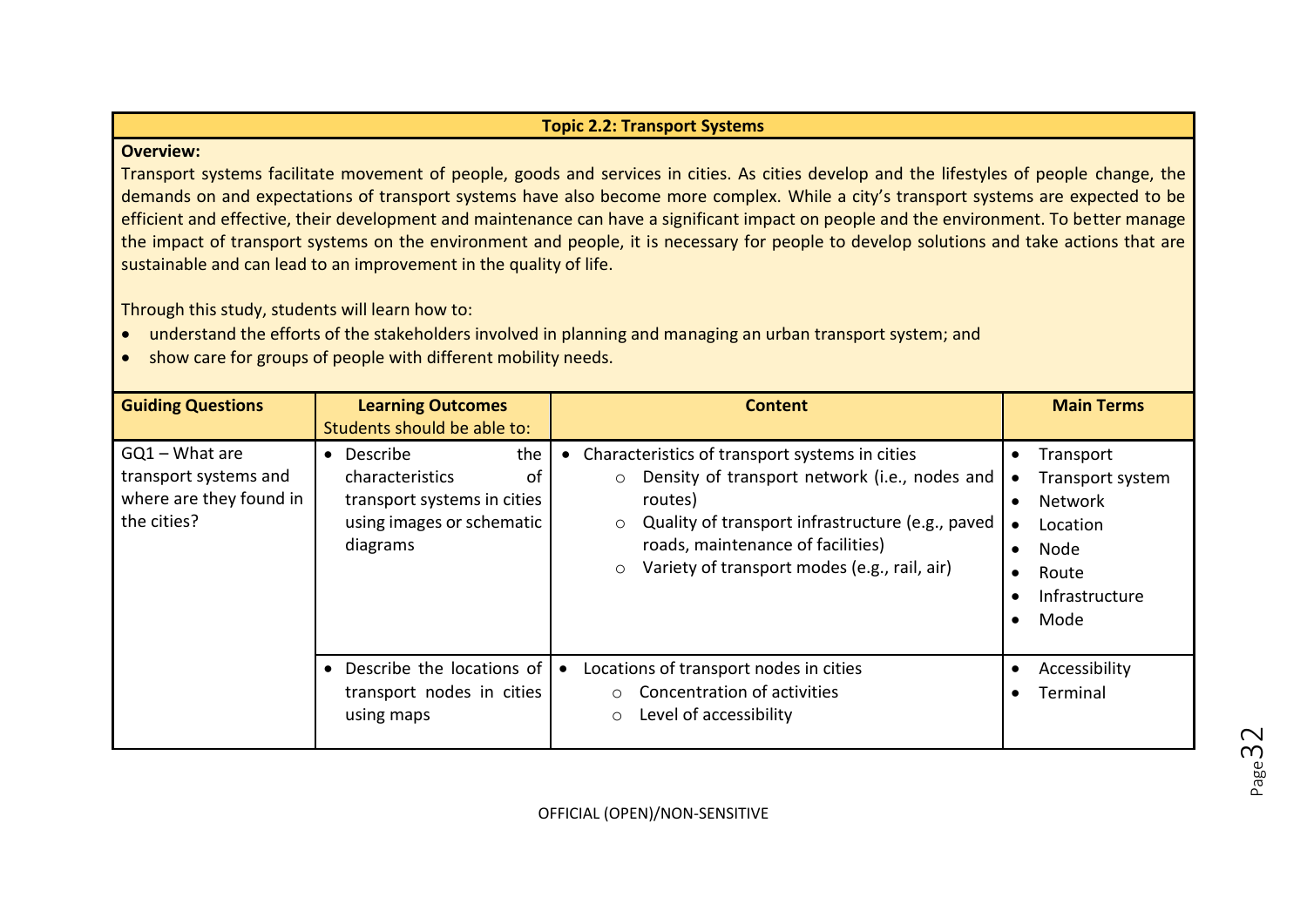| $GQ2 - Why are$<br>transport systems<br>located in cities?                                                              | • Explain the reasons for a<br>transport system in cities<br>using texts or schematic<br>diagrams                                                                               | Reasons for a transport system in cities<br>$\bullet$<br>Movement of people<br>$\circ$<br>Movement of goods and services<br>$\circ$<br>Intermodal connectivity<br>$\circ$<br>Connectivity to other cities<br>$\circ$                                                  | Intermodal<br>$\bullet$<br>Connectivity                                                                                                                                                   |
|-------------------------------------------------------------------------------------------------------------------------|---------------------------------------------------------------------------------------------------------------------------------------------------------------------------------|-----------------------------------------------------------------------------------------------------------------------------------------------------------------------------------------------------------------------------------------------------------------------|-------------------------------------------------------------------------------------------------------------------------------------------------------------------------------------------|
| $GQ3 - What$<br>relationships do<br>transport systems in<br>cities have with (i) the<br>environment and (ii)<br>people? | Describe the impacts of<br>$\bullet$<br>transport systems on the<br>environment<br>using<br>schematic<br>images or<br>diagrams                                                  | Relationship between transport systems in cities and<br>$\bullet$<br>the environment<br>Changes to physical environment (e.g., clearing<br>$\circ$<br>modification<br>natural vegetation,<br>of<br>of<br>landforms)<br>Increased carbon footprint<br>$\circ$          | Physical<br>$\bullet$<br>environment<br>Carbon footprint<br>$\bullet$                                                                                                                     |
|                                                                                                                         | Describe the impacts of<br>transport systems<br>on<br>people using images or<br>schematic diagrams                                                                              | Relationship between transport systems in cities and<br>$\bullet$<br>people<br>Health and safety risks<br>$\circ$<br>Traffic congestion<br>$\circ$<br>Improved mobility for different groups of<br>$\circ$<br>people (i.e., elderly and persons with<br>disabilities) | Health risk<br>$\bullet$<br>Safety risk<br>$\bullet$<br>Traffic congestion<br>$\bullet$<br>Mobility<br>$\bullet$                                                                          |
| $GQ4 - How can these$<br>relationships be<br>sustainably managed?                                                       | Explain the<br>strategies<br>$\bullet$<br>sustainably<br>taken<br>to<br>transport<br>manage<br>Singapore<br>systems<br>in<br>countries<br>other<br>and<br>using texts or images | Sustainable management of transport systems in<br>Singapore and other countries<br>Laws and policies on transport (e.g., road<br>$\circ$<br>safety)<br>Integrated land-use and transport planning<br>$\circ$<br>(e.g., terminals that serve as multi-purpose<br>hubs) | Management<br>$\bullet$<br>Short-/long-term<br>$\bullet$<br>Land-use planning<br>$\bullet$<br><b>Transport planning</b><br>$\bullet$<br>Mobility research<br>$\bullet$<br>and development |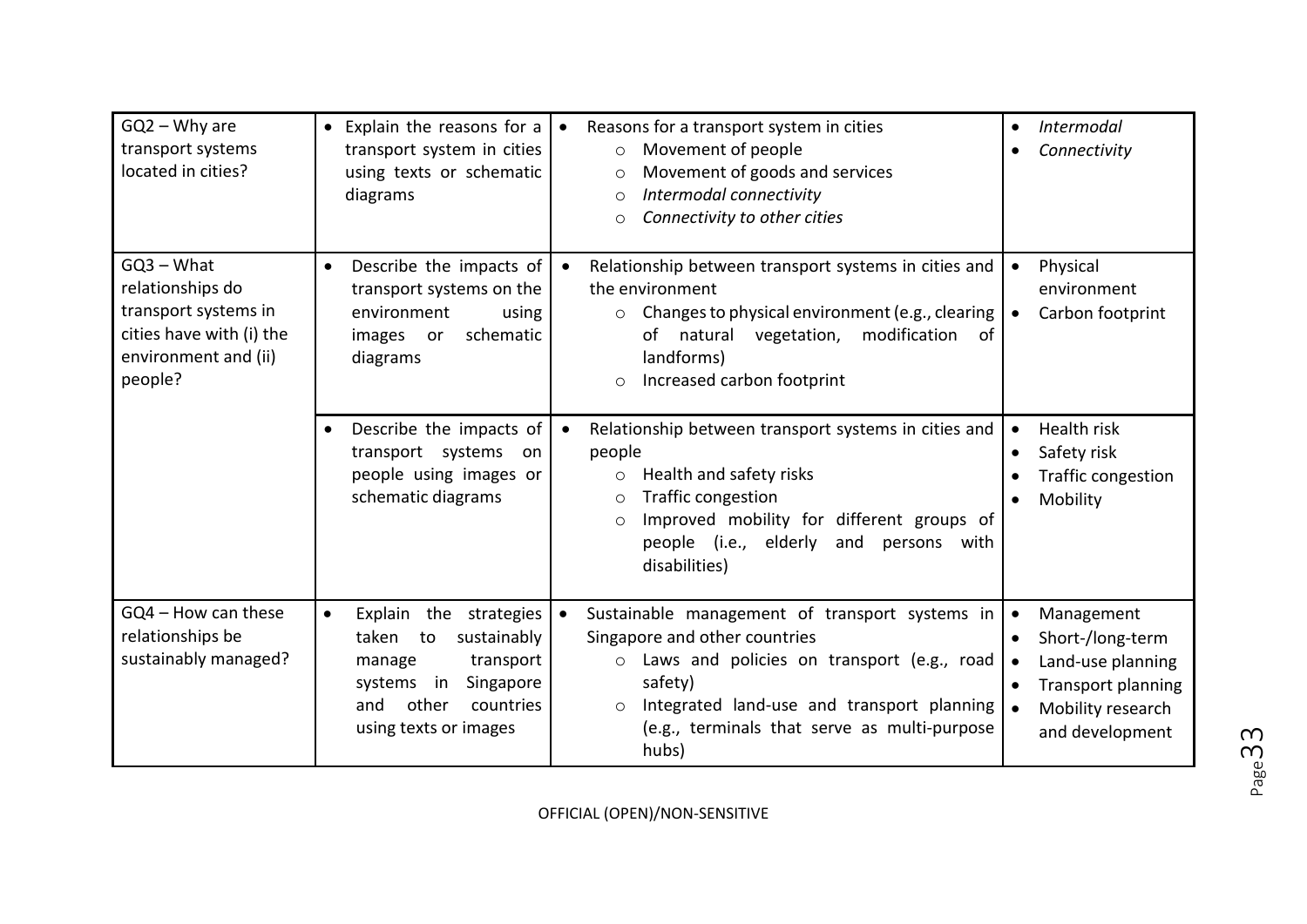| Evaluate the strategies<br>sustainably<br>taken<br>to                                          | $\circ$ | Provision of a range of mobility options for<br>different groups of people (e.g., wheelchair-                                            |
|------------------------------------------------------------------------------------------------|---------|------------------------------------------------------------------------------------------------------------------------------------------|
| transport<br>manage<br>systems in Singapore and<br>other countries<br>using<br>texts or images | $\circ$ | friendly buses)<br>Research and development in transport (e.g.,<br>mobile applications for navigation<br>and<br>location-based services) |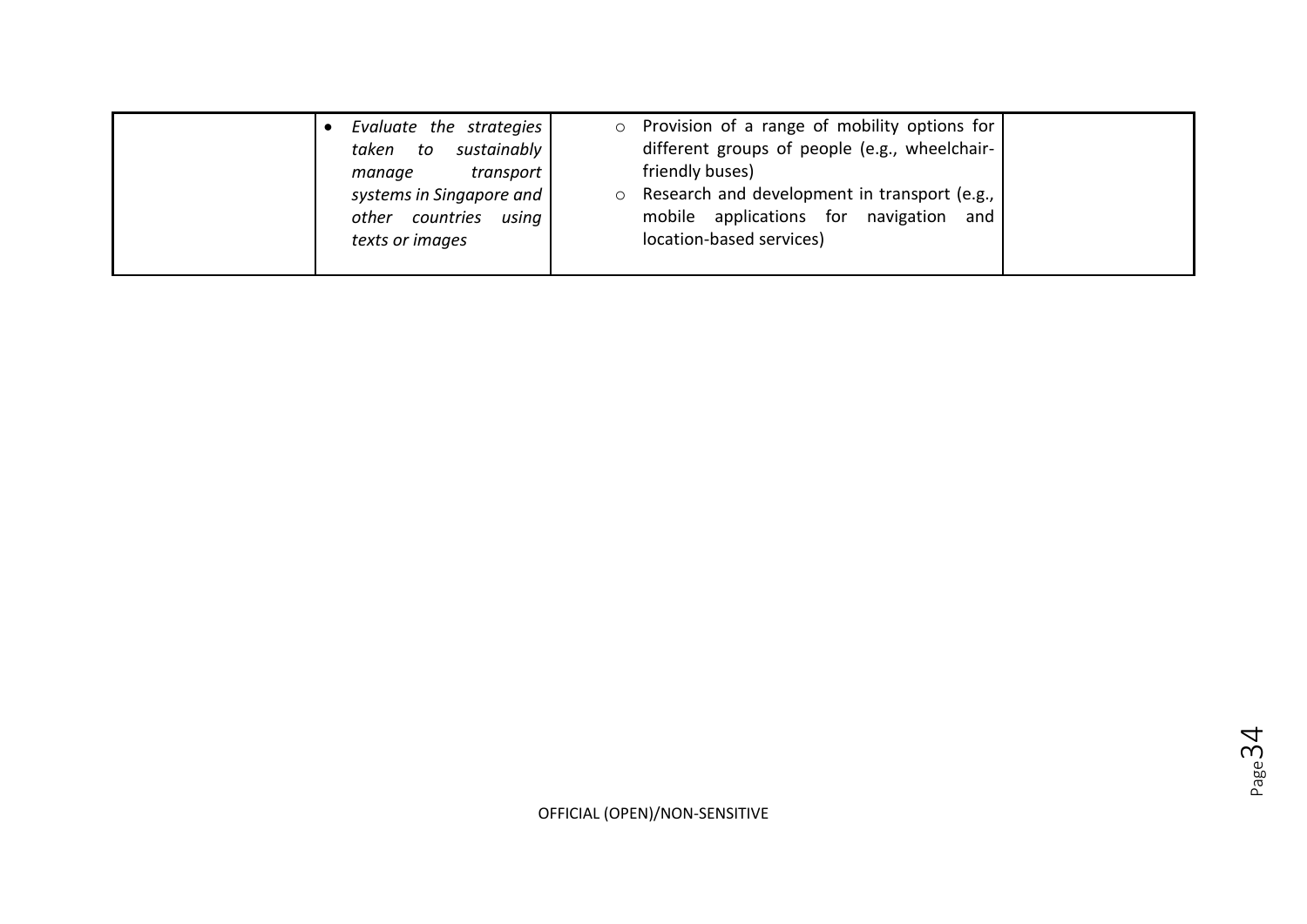#### **Geographical Investigation for Topic 2.2: Transport Systems**

#### **Overview:**

Students will explore and learn about different mobility options in an urban area through the application of the GI stages. They will uncover how the mobility of different groups of people can be affected by where they live, and how the provision and use of different mobility options can impact the environment and people living there. Students will consider the impacts of mobility options on people and the environment, develop solutions and take actions that are sustainable to improve people's quality of life, and the environment.

# **This GI seeks to find out:**

- the factors affecting the mobility of different groups of people; and/or
- the impact of different mobility options on people and/or the environment.

| <b>GI Stages</b>                   | <b>Learning Outcomes</b><br>Students should be able to:                                                                  | <b>Content</b>                                                                                                                                                                                                                                                                                                                                                                                                                                                                                                |
|------------------------------------|--------------------------------------------------------------------------------------------------------------------------|---------------------------------------------------------------------------------------------------------------------------------------------------------------------------------------------------------------------------------------------------------------------------------------------------------------------------------------------------------------------------------------------------------------------------------------------------------------------------------------------------------------|
| Stage 1:<br>Framing the GI         | Pose geographical questions                                                                                              | Types of question frames (e.g., 5W1H, Neighbour's core questions)                                                                                                                                                                                                                                                                                                                                                                                                                                             |
| Stage 2:<br><b>Collecting Data</b> | <b>Use</b><br>appropriate<br>data<br>$\bullet$<br>collection methods<br>Ensure<br>accuracy<br>and<br>reliability of data | <b>Primary data</b><br>Map work<br>$\bullet$<br>$\circ$ Location of data collection sites<br>Sampling method<br>Convenience<br>$\circ$<br>Simple random<br>$\circ$<br>systematic random<br>$\circ$<br>Surveys or interviews<br>○ People's awareness and use of different mobility options<br>Impact of mobility options on people<br>$\circ$<br>Improvements that can be made to the mobility options<br>$\circ$<br>Field notes (e.g., types and level of activity at a train station during peak<br>periods) |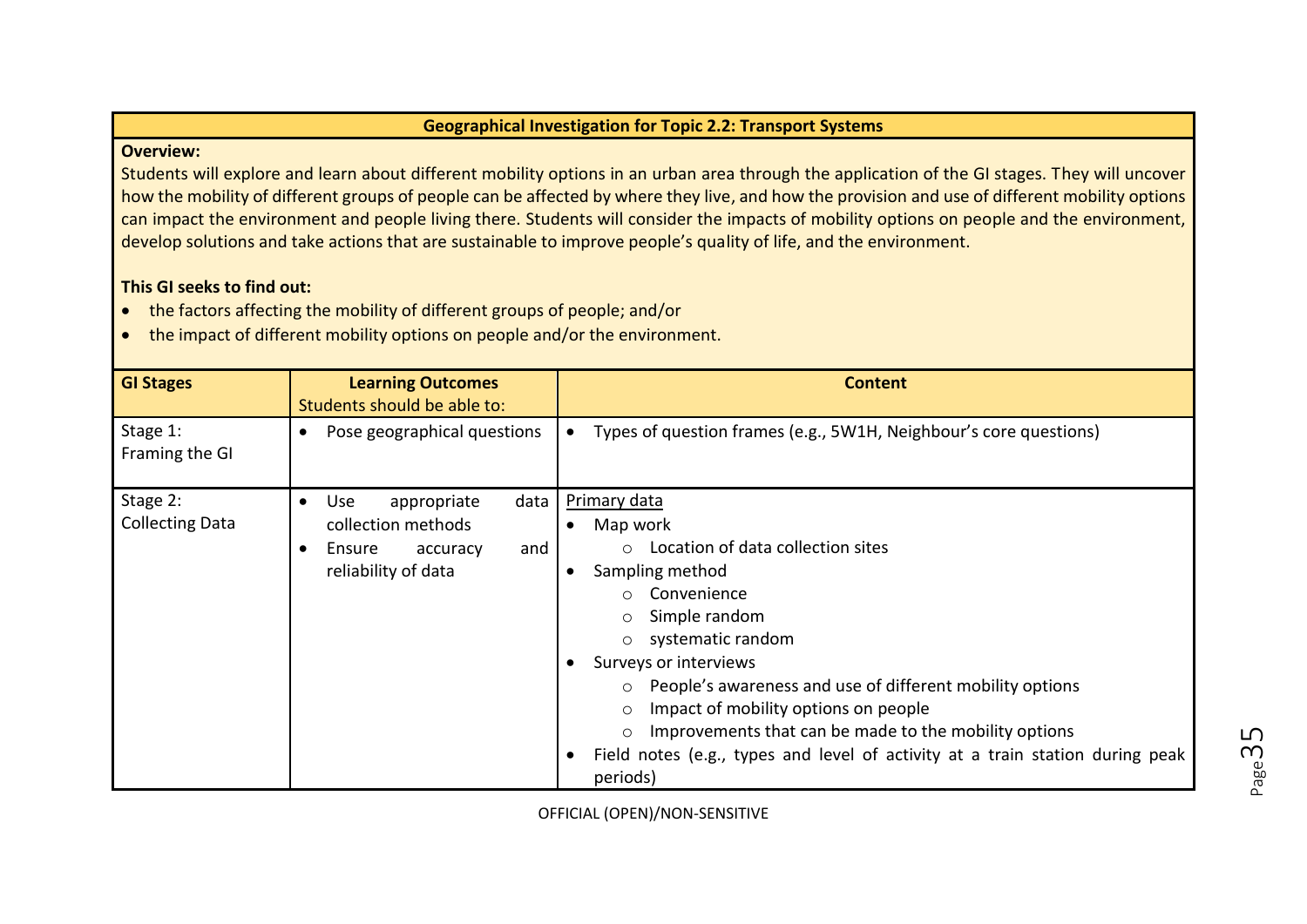|                                              |                                                                                                                                                                                                     | Field sketches (e.g., features of new concept bus stop)<br>$\bullet$<br>Images (e.g., photographs of activities in town on a car-free Sunday)<br>Secondary data<br>Online/library research<br>$\circ$ Strategies taken by authorities or service providers in Singapore (e.g.,<br>Land Transport Authority)                                               |
|----------------------------------------------|-----------------------------------------------------------------------------------------------------------------------------------------------------------------------------------------------------|-----------------------------------------------------------------------------------------------------------------------------------------------------------------------------------------------------------------------------------------------------------------------------------------------------------------------------------------------------------|
| Stage 3:<br>Analysing and<br>presenting data | Organise raw data<br>$\bullet$<br>data<br>appropriate<br>Select<br>representations                                                                                                                  | Maps (e.g., by marking out sustainable transport features)<br>$\bullet$<br>Graphs (e.g., simple bar graphs showing the results of survey questions)<br>∣ •<br>Images (e.g., photographs of activities during car-free Sunday)<br>$\bullet$<br>Field sketches (e.g., features along a park connector)<br>Texts (e.g., survey responses from the residents) |
| Stage 4:<br>Drawing conclusions              | evidence-based<br>Provide<br>$\bullet$<br>responses                                                                                                                                                 | Spatial patterns (e.g., location of specific transport nodes)<br>Relationships between variables (e.g., use of a mobility option and the carbon<br>footprint arising from its use)<br>Reasoned conclusions that answer the questions posed                                                                                                                |
| Stage 5:<br>Reflecting and taking<br>action  | collection<br>Evaluate<br>data<br>$\bullet$<br>methods<br>Suggest ways to improve<br>$\bullet$<br>investigation<br>Propose ways to improve the<br>relationship between the<br>phenomenon and people | Strengths and limitations of data collection methods<br>Improvements/enhancements to investigation<br>$\bullet$<br>Proposal for use of data (e.g., sharing a report on utilisation rate and residents'<br>perception of various mobility options with the transport authority)                                                                            |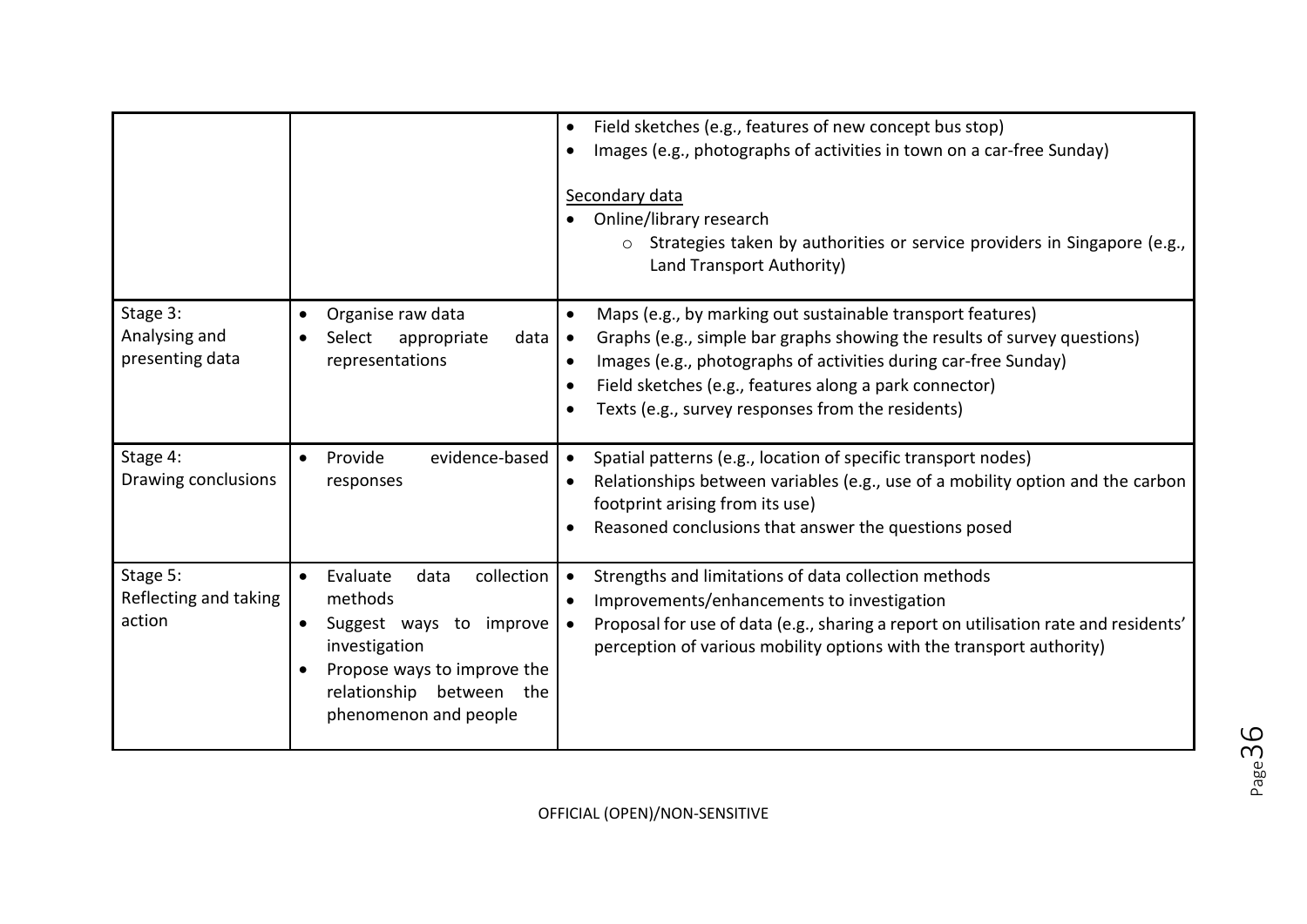# **Geographical Data Skills and Techniques**

#### **Overview:**

Geographical data skills and techniques are essential to the work of geographers. They help geographers gather, analyse, present and interpret information about the characteristics, patterns and processes of the phenomenon/phenomena they are investigating. They also facilitate geographical thinking and decision-making. As students learn about a range of geographical data types such as graphs, maps and images through the topics, they will acquire the skills necessary for them to read, construct, analyse and interpret the data in context.

| Data Types                                                                                                                                                                                                            | <b>Learning Outcomes</b><br>Students should be able to:                                                                                                                                                                                                                                                                                                                                                                                                                                                                                     |
|-----------------------------------------------------------------------------------------------------------------------------------------------------------------------------------------------------------------------|---------------------------------------------------------------------------------------------------------------------------------------------------------------------------------------------------------------------------------------------------------------------------------------------------------------------------------------------------------------------------------------------------------------------------------------------------------------------------------------------------------------------------------------------|
| Graphs<br>Line graphs (simple and comparative)<br>Bar graphs (simple and comparative)<br>Pie charts<br>Note: Climographs will be used to show<br>rainfall and temperature patterns of<br>tropical areas in Topic 1.2. | Read graphs<br>Identify elements in a graph (i.e., title, variables on the x-axis and y-axis, variables in<br>$\circ$<br>the sectors of a circle, scale of values, units and legend)<br>Calculate mean, total and range of values<br>Present data using graphs<br>Analyse graphs<br>Identify the largest and smallest values<br>$\circ$<br>Describe the trend (i.e., positive/increasing, negative/decreasing, constant and<br>$\circ$<br>fluctuating) and anomalies<br>Interpret and draw conclusions based on information found in graphs |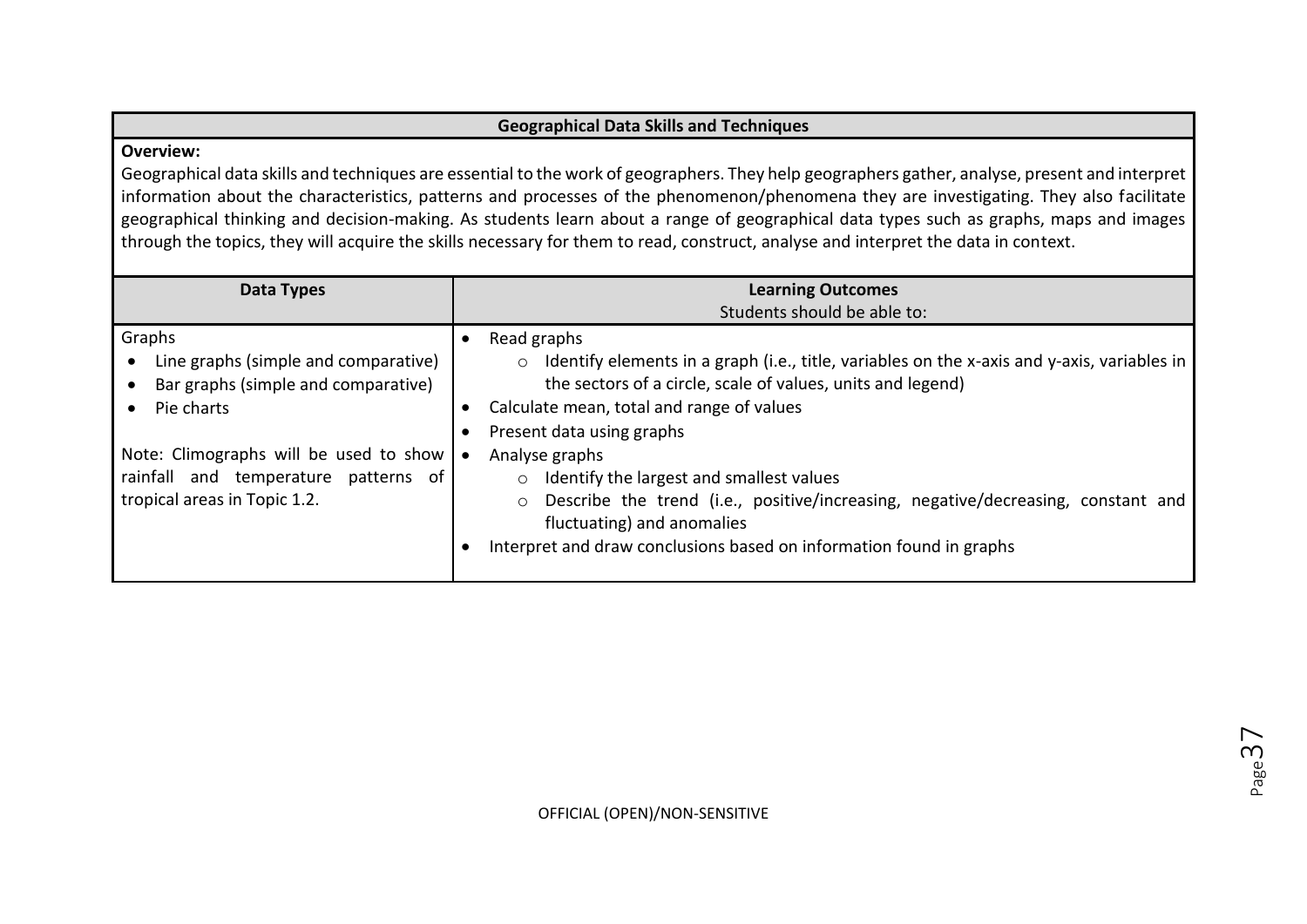| Maps<br>Reference<br>atlas,<br>maps<br>(i.e.,<br>topographic maps, street maps)<br>Thematic maps (i.e., proportional<br>$\bullet$<br>symbol maps, choropleth maps) | Read maps<br>$\bullet$<br>Identify elements of a map (i.e., title, reference/key/legend and scale)<br>$\circ$<br>Locate human and physical features using:<br>$\circ$<br>Latitude and longitude<br>Cardinal (i.e., North, South, East and West) and inter-cardinal directions (i.e.,<br>Northeast, Northwest, Southeast and Southwest)<br>Four-digit and six-digit grid references<br>Symbols and place names<br>Calculate straight-line distance between two points on a map<br>$\circ$<br>Present data using maps<br>Analyse maps<br>$\bullet$<br>Organise and present data using an appropriate map type<br>Describe spatial distribution and patterns presented in maps<br>$\circ$ |
|--------------------------------------------------------------------------------------------------------------------------------------------------------------------|----------------------------------------------------------------------------------------------------------------------------------------------------------------------------------------------------------------------------------------------------------------------------------------------------------------------------------------------------------------------------------------------------------------------------------------------------------------------------------------------------------------------------------------------------------------------------------------------------------------------------------------------------------------------------------------|
| Images<br>Aerial (i.e., satellite, remote sensing)<br>Landscape                                                                                                    | Read images<br>$\bullet$<br>Identify elements of an image (i.e., title, date, time, location, scale and source)<br>$\circ$<br>Analyse images<br>$\bullet$<br>Locate features in an image using the terms "foreground", "middle-ground" and<br>$\circ$<br>"background"<br>Identify and describe features found in an image<br>$\circ$<br>Present data using images<br>Label or annotate features found in images                                                                                                                                                                                                                                                                        |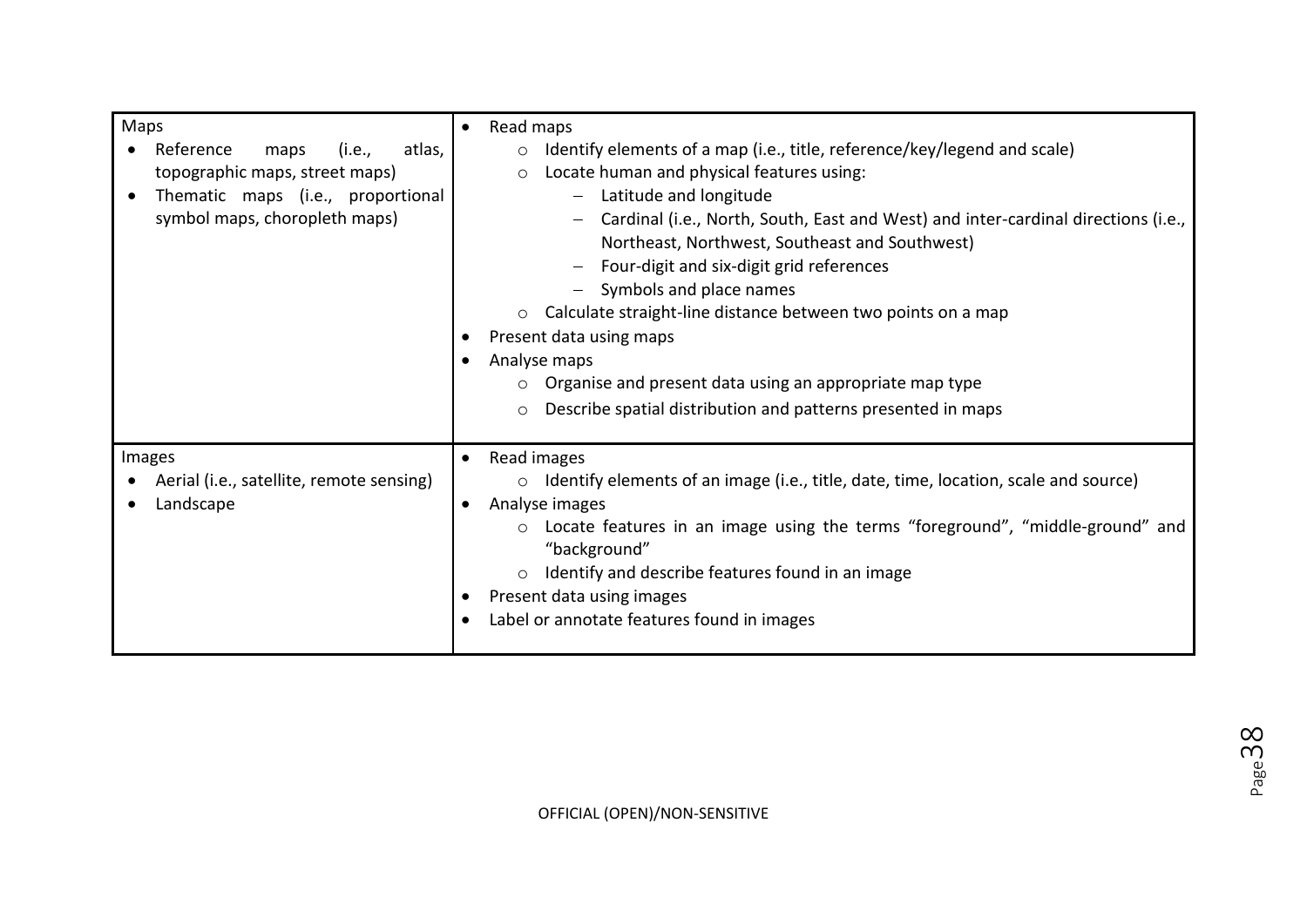| Field sketches | Draw field sketches<br>$\bullet$<br>Observe and locate features in the field<br>Draw relevant features<br>$\bigcirc$<br>Label or annotate characteristics of features<br>Analyse field sketches<br>o Locate features in field sketches using the terms "foreground", "middle-ground" and<br>"background"<br>Identify and describe features found in field sketches<br>$\circ$                                                                                                            |
|----------------|------------------------------------------------------------------------------------------------------------------------------------------------------------------------------------------------------------------------------------------------------------------------------------------------------------------------------------------------------------------------------------------------------------------------------------------------------------------------------------------|
| <b>Tables</b>  | Read tables<br>$\bullet$<br>Identify elements of a table (i.e., title, name of row, name of column, scale of values<br>$\circ$<br>and units)<br>Calculate the mean, total and range of values<br>Present data using tables<br>Analyse tables<br>$\bullet$<br>Identify the largest and smallest values<br>$\circ$<br>Describe the trend (i.e., positive/increasing, negative/decreasing) and anomalies.<br>$\circ$<br>Interpret and draw conclusions based on information found in tables |
| <b>Texts</b>   | Read texts<br>$\bullet$<br>$\circ$ Identify elements of a textual source (i.e., author, title, date of publication and source)<br>Present data using texts<br>$\bullet$<br>Analyse texts<br>Identify the issue being presented in a textual source<br>$\circ$<br>Extract relevant information from a textual source<br>Interpret and draw conclusions based on information found in texts                                                                                                |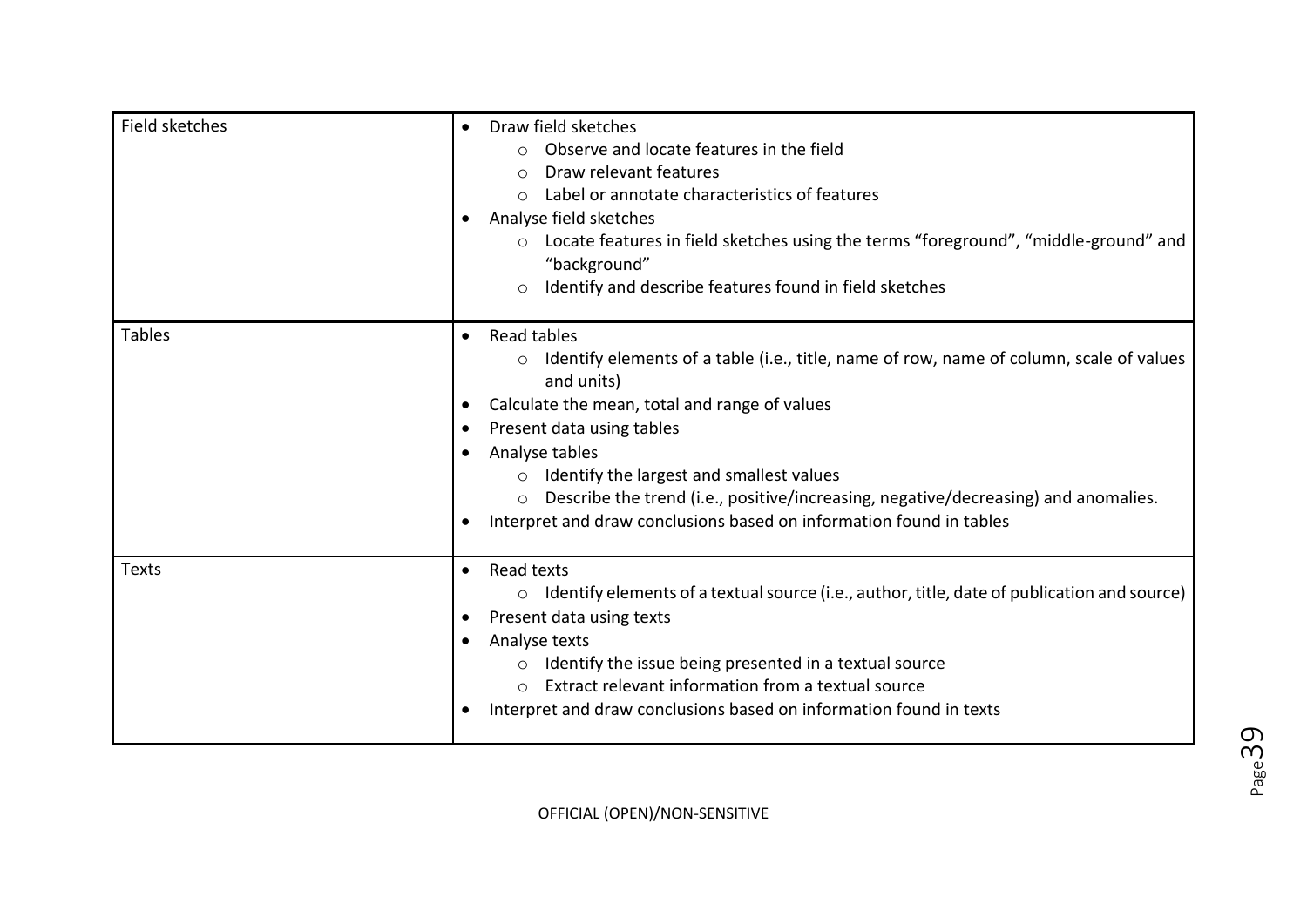| Schematic diagrams | Read schematic diagrams<br>Identify elements of a schematic diagram (i.e., title, labels)<br>$\circ$                                                                                                                                                                  |
|--------------------|-----------------------------------------------------------------------------------------------------------------------------------------------------------------------------------------------------------------------------------------------------------------------|
|                    | Analyse schematic diagrams<br>Identify features, processes, flows and linkages in a schematic diagram<br>$\circ$<br>Describe relationships between elements in a schematic diagram<br>Interpret and draw conclusions based on information found in schematic diagrams |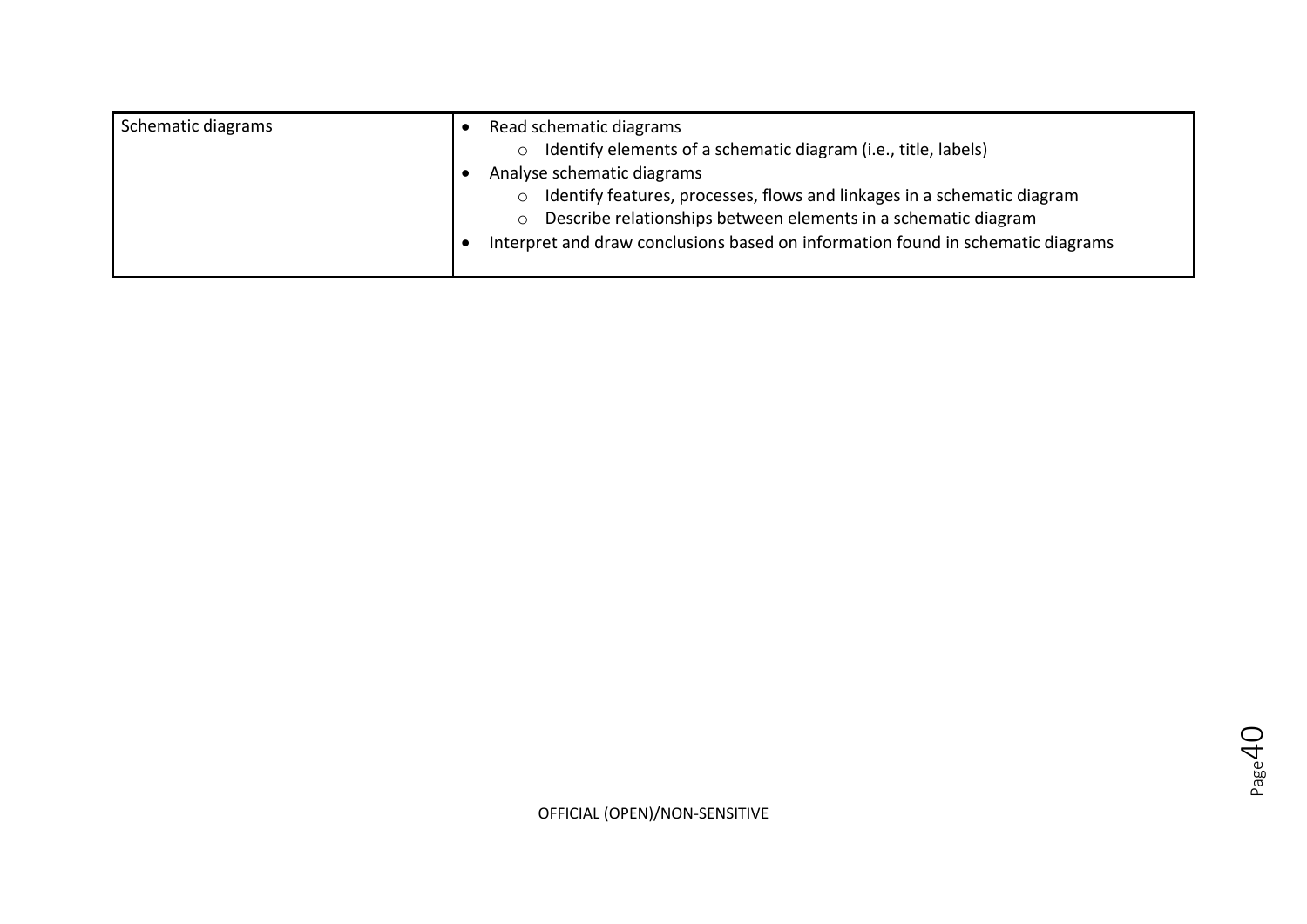# **3. PEDAGOGY**

-

# **3.1 LEARNING THROUGH GEOGRAPHICAL INQUIRY**

The recommended approach to the teaching and learning of geography is through the Geographical Inquiry Process<sup>1</sup> (GIP). It empowers students in their own learning and stimulates an interest in the subject. The process comprises four stages of inquiry (see Figure 4): sparking curiosity, gathering data, exercising reasoning and reflective thinking.



## **Figure 4: Stages of the Geographical Inquiry Process**

The GIP begins with sparking curiosity using stimulus materials to challenge students' assumptions and habitual responses and invite posing of questions. Thereafter, through library research and fieldwork, geographical data is gathered. As students systematically organise the information they have collected, they will need to exercise sound reasoning to analyse and make connections between pieces of information they have, and thereby construct new knowledge and understanding for themselves. They will analyse the information in context of the question posed to arrive at a conclusion to the question before reflecting on their learning based on the inquiry process or conclusion drawn. Through the inquiry process, students will be challenged to examine their own thinking, feeling and doing and become reflective thinkers and self-directed learners.

<sup>&</sup>lt;sup>1</sup> The Geographical Inquiry Process is informed by the work of Roberts, M. (2013). Geography Through Enquiry. Geographical Association: Sheffield. Roberts highlighted four elements of an inquiry-based approach: (i) inquiry is question-driven, (ii) inquiry is supported by evidence, (iii) inquiry requires thinking geographically, and (iv) inquiry is reflective.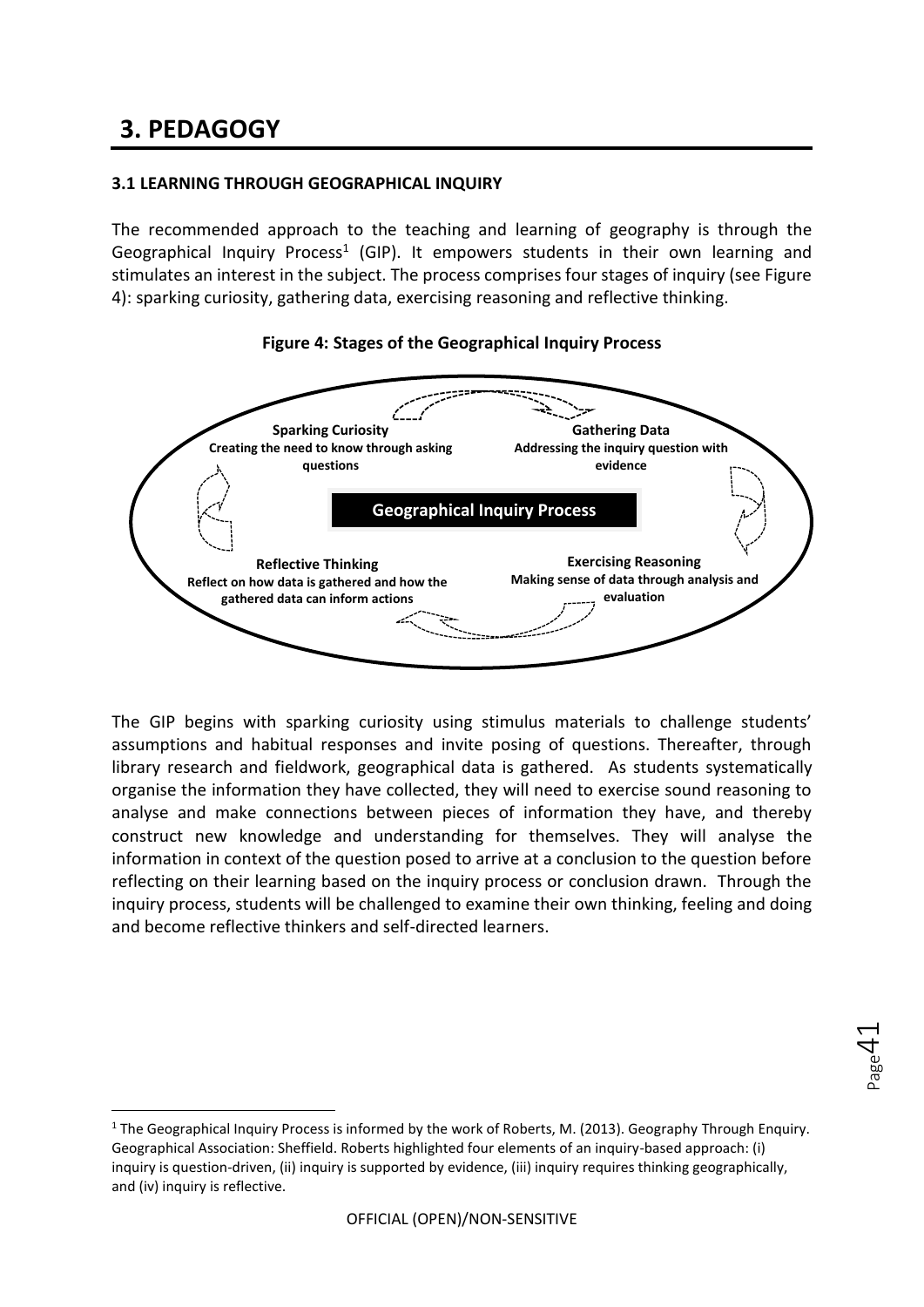# **3.2 USE OF GEOSPATIAL TECHNOLOGY IN GEOGRAPHICAL INQUIRY**

The advancement in and availability of hardware and software have made geospatial data and technologies more accessible to students and teachers. Geospatial technologies (e.g., remote sensing, geographic information systems (GIS), internet mapping technologies and Global Positioning System (GPS)) are used to collect and process data that are associated with locations on Earth<sup>2</sup>. Geospatial data and technologies can be used together with web-based learning and communication applications to greatly enhance the learning experience for both students and teachers. For example, students can access rich digital data such as images, statistics and graphs in interactive digital maps available in MOE-EduGIS and MOE Library when learning about a place, phenomenon or issue. The use of  $360^{\circ}$  virtual reality technology can also provide students with immersive experience of a field site prior to the conduct of fieldwork. When appropriately applied, learning with technology will contribute towards students achieving the standards and benchmarks of the 21st Century Competencies 'Critical and Inventive Thinking' and 'Communication, Collaboration and Information Skills'.

-

<sup>2</sup> American Association for the Advancement of Science. (n.d.). *What are Geospatial Technologies?* Retrieved from https://www.aaas.org/sites/default/files/GTHR\_2\_What\_Is\_Geotech.pdf)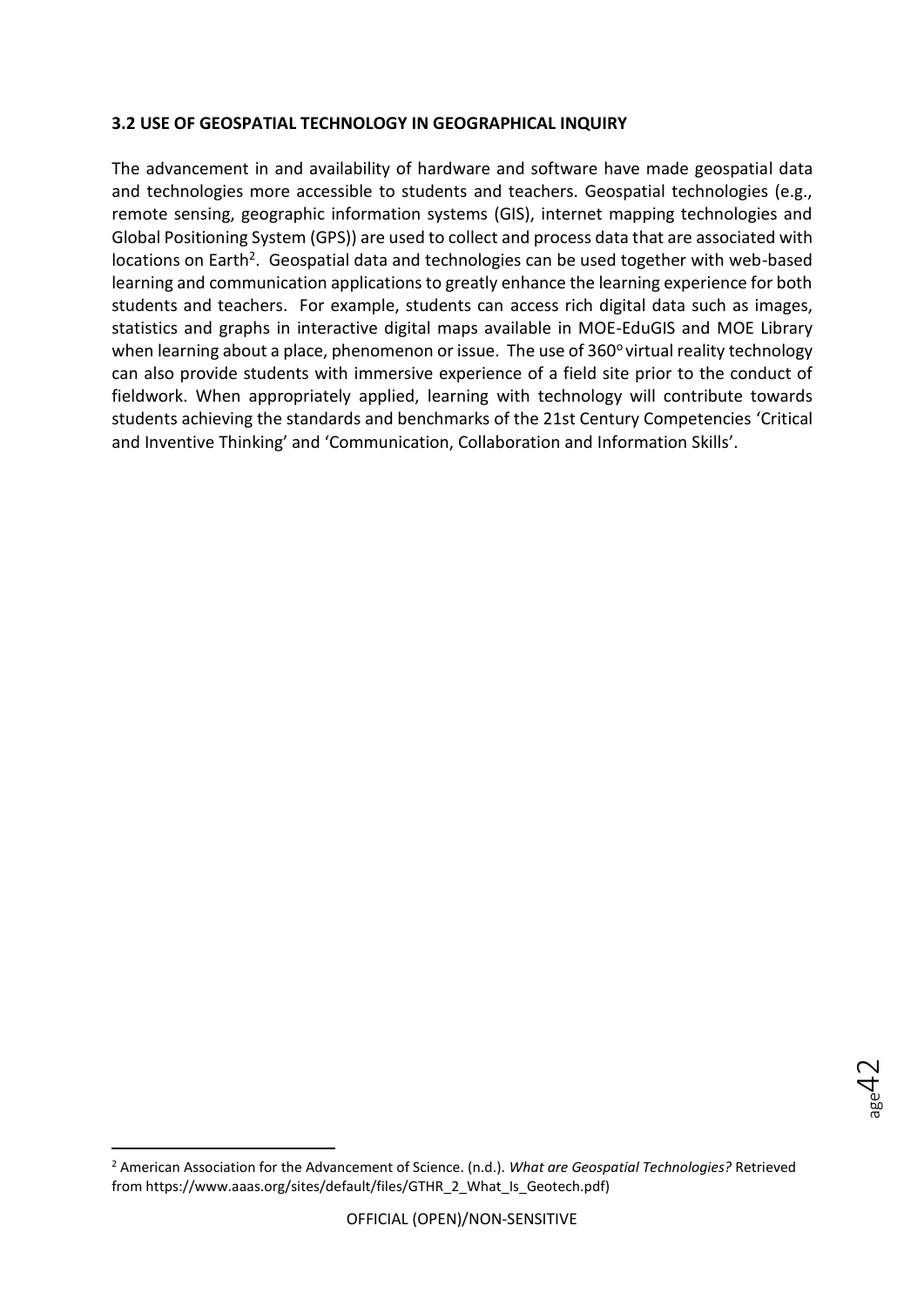# **4. ASSESSMENT**

# **4.1 PURPOSE OF ASSESSMENT**

Assessment is aligned to the key beliefs of the Singapore Curriculum Philosophy which is encapsulated in the Singapore Teaching Practice. It is integral to the learning process and helps students become self-directed learners. Assessments are designed with clarity of purpose, to provide students with feedback that they can use to address learning gaps and move them towards attainment of the intended learning outcomes.

## **4.2 ASSESSMENT OBJECTIVES**

In the syllabuses, the geographical knowledge and skills to be assessed are defined in the Assessment Objectives (AOs). AOs in *italics* are meant for Express course only.

#### **AO1: Knowledge**

Students should be able to demonstrate knowledge of:

- geographical terms, facts, processes, concepts and phenomena;
- geographical data types, skills and techniques; and
- geographical investigation skills.

#### **AO2: Critical Understanding and Constructing Explanations**

Students should be able to apply geographical knowledge to:

- select and organise the content learnt;
- perform analysis and produce explanations;
- *evaluate data collection methods and generate solutions; and*
- *evaluate strategies.*

#### **AO3: Interpreting and Evaluating Geographical Data**

Students should be able to apply geographical knowledge to:

- select and organise relevant information;
- observe patterns and deduce relationships; and
- draw conclusions based on evidence.